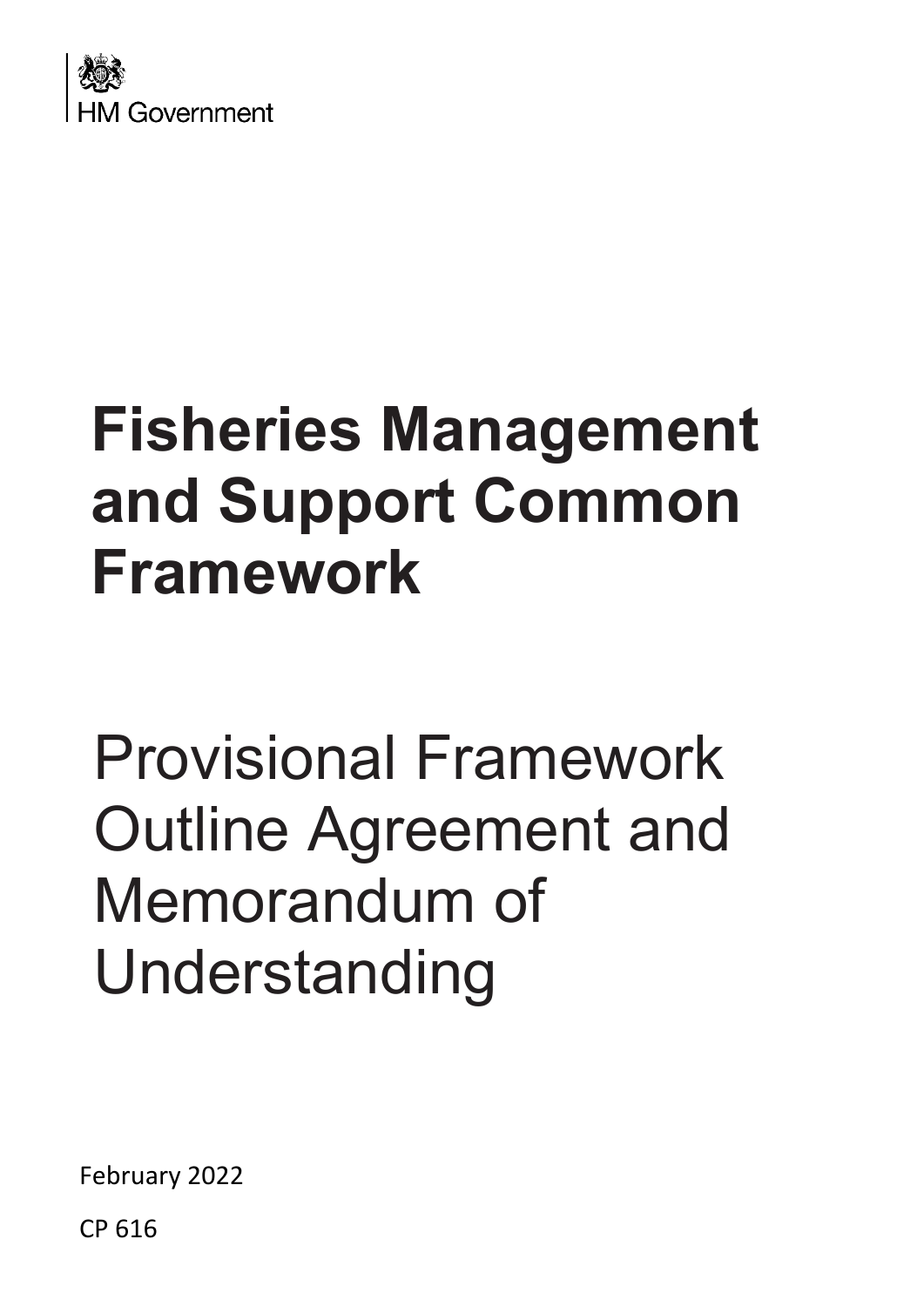

# **Fisheries Management and Support Common Framework**

# Provisional Framework Outline Agreement and Memorandum of Understanding

Presented to Parliament by the Secretary of State for Environment, Food and Rural Affairs by Command of Her Majesty

February 2022

CP 616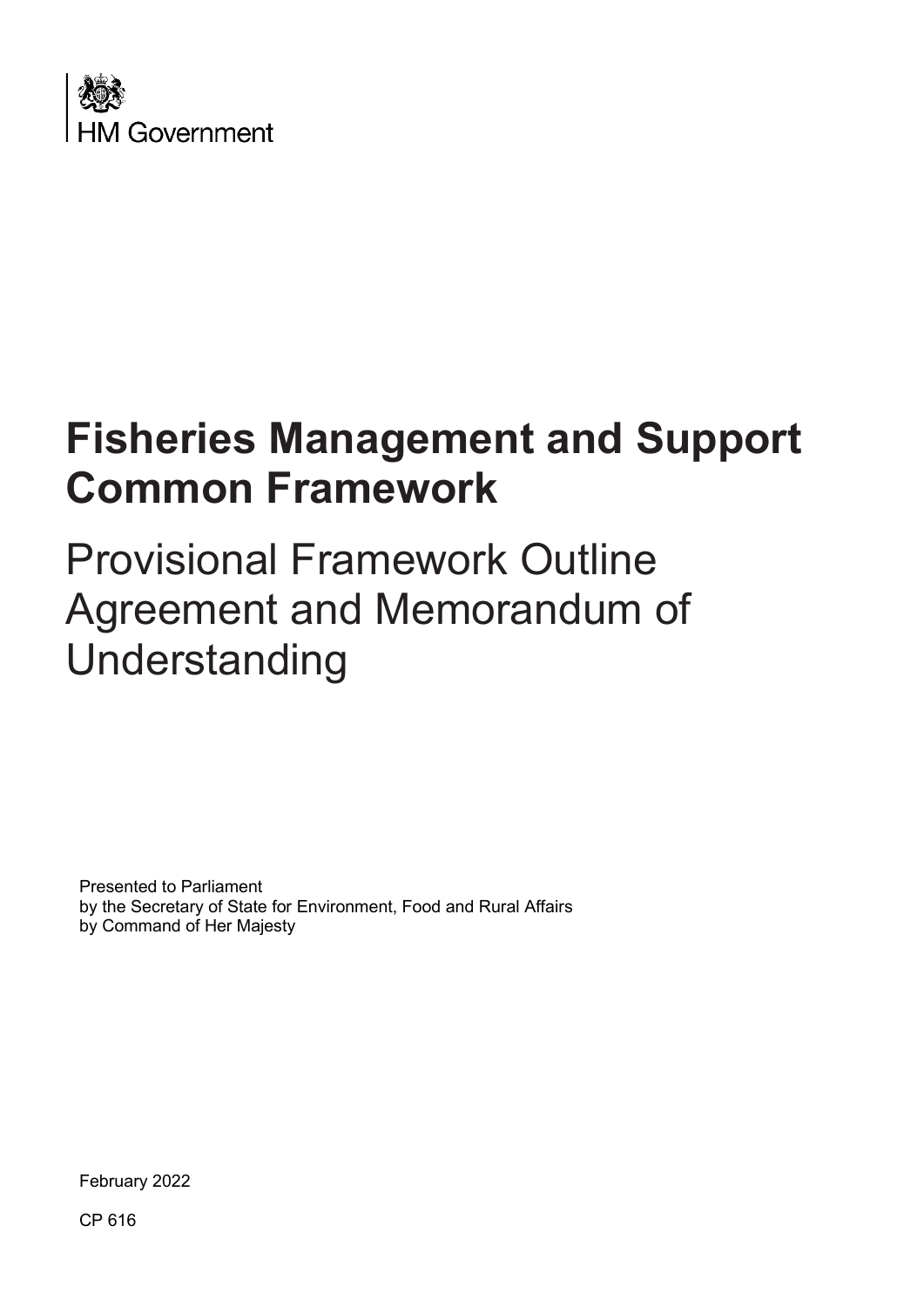

#### **© Crown copyright 2022**

This publication is licensed under the terms of the Open Government Licence v3.0 except where otherwise stated. To view this licence, visit [nationalarchives.gov.uk/doc/open-government](http://nationalarchives.gov.uk/doc/open-government-licence/version/3/)[licence/version/3](http://nationalarchives.gov.uk/doc/open-government-licence/version/3/)

Where we have identified any third party copyright information you will need to obtain permission from the copyright holders concerned.

This publication is available at [www.gov.uk/official-documents](http://www.gov.uk/official-documents)

Any enquiries regarding this publication should be sent to us at Defra, Seacole Building, 2 Marsham Street, London SW1P 4DF.

ISBN 978-1-5286-3169-3 E02717128 02/22

Printed on paper containing 75% recycled fibre content minimum Printed in the UK by HH Associates Ltd. on behalf of the Controller of Her Majesty's Stationery Office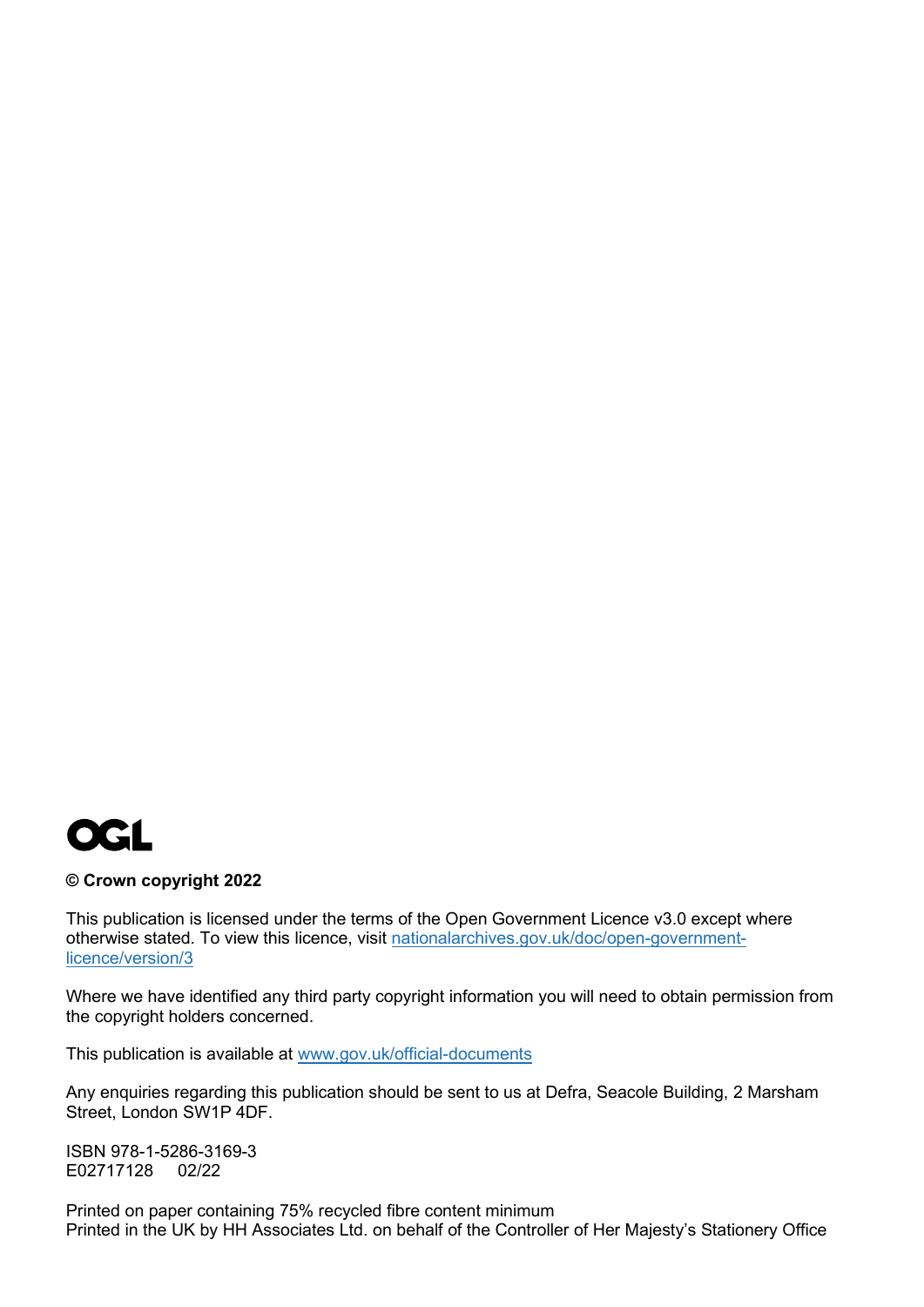# **Contents**

| Fisheries Management and Support Common Framework Outline Agreement                 | 5               |
|-------------------------------------------------------------------------------------|-----------------|
| Part 1: Context                                                                     | 5               |
| 1.<br>Policy area                                                                   | 5               |
| <b>Definitions</b><br>2.                                                            | 5               |
| 3.<br>Scope                                                                         | 5               |
| Fisheries management - intersect with devolved competence and existing arrangements | 6               |
| <b>Operational Environment</b>                                                      | $6\phantom{1}6$ |
| How the European Union framework operated                                           | $\overline{7}$  |
| International obligations                                                           | 8               |
| The Trade and Cooperation Agreement with the EU                                     | 9               |
| The Protocol on Ireland/Northern Ireland                                            | 9               |
| Intergovernmental Relations Review (IGR)                                            | 10              |
| Part 2: Proposed breakdown of policy area and framework                             | 11              |
| Summary of proposed approach<br>4.                                                  | 11              |
| Legislative components of the framework                                             | 11              |
| Non-legislative components of the framework                                         | 13              |
| JMC (EN) frameworks principles                                                      | 13              |
| Overview of proposed framework<br>5.                                                | 14              |
| Primary legislation                                                                 | 14              |
| Secondary legislation                                                               | 15              |
| Non-legislative - FFMoU                                                             | 15              |
| Areas where no further action is thought to be needed                               | 16              |
| Part 3: Proposed operational elements of framework                                  | 17              |
| Decision making<br>6.                                                               | 17              |
| Roles and responsibilities of each party to the Framework<br>7.                     | 18              |
| <b>Officials</b>                                                                    | 18              |
| <b>Senior Officials</b>                                                             | 19              |
| <b>Ministers</b>                                                                    | 19              |
| <b>Senior Ministers</b>                                                             | 19              |
| Information sharing                                                                 | 19              |
| 8.<br>Roles and responsibilities of existing or new bodies                          | 19              |
| Single Issuing Authority (SIA)                                                      | 19              |
| <b>Fisheries Export Service (FES)</b>                                               | 20              |
| Monitoring and enforcement<br>9.                                                    | 20              |
| 10.<br>Review and amendment                                                         | 20              |
| Scrutiny of the framework components                                                | 20              |
| Review of the framework components                                                  | 21              |
| 11.<br>Disagreement and dispute resolution                                          | 21              |
| Annex 1: Glossary                                                                   | 24              |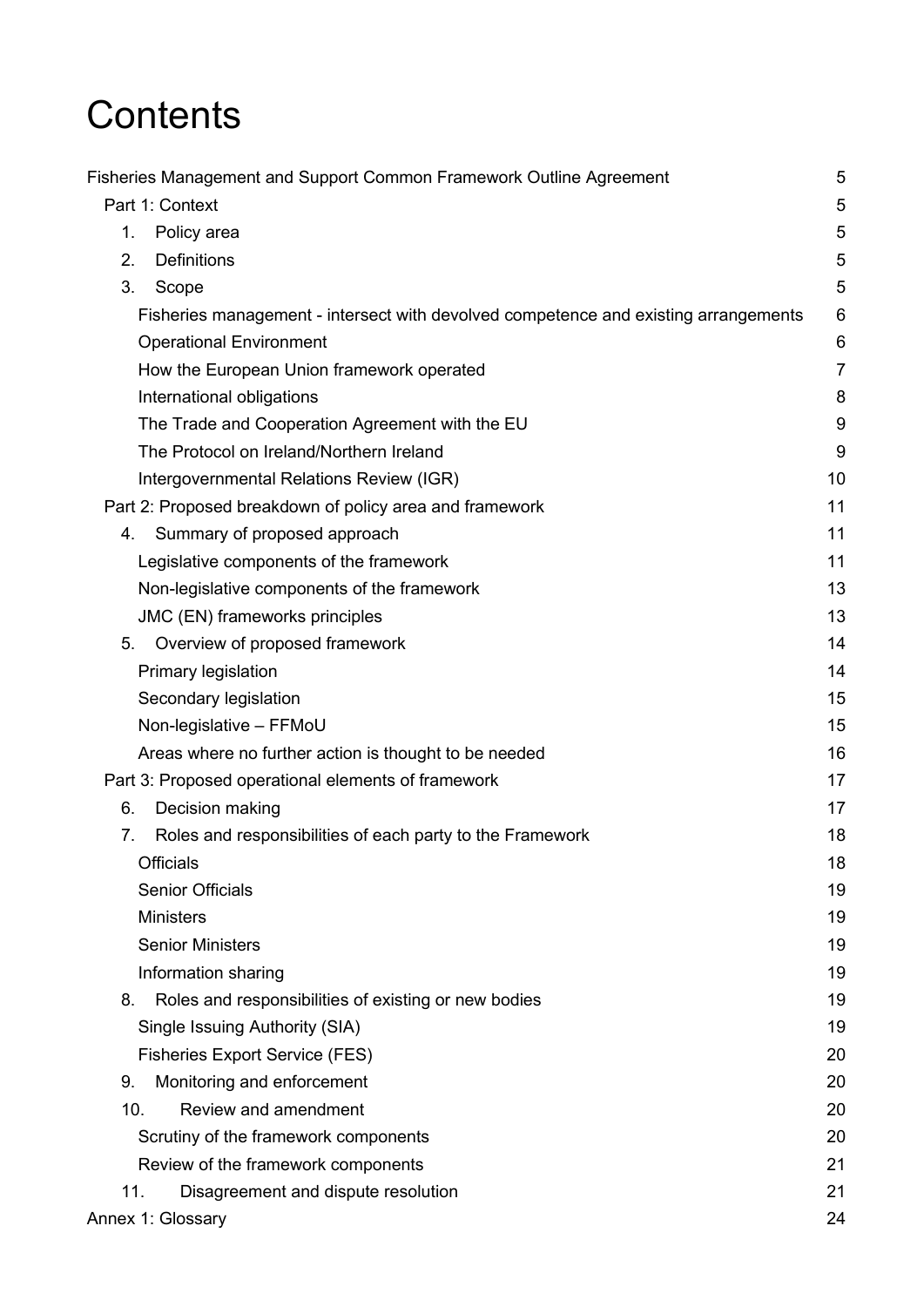|                                        | UK Fisheries Management and Support Framework provisional Memorandum of Understanding<br>between the UK Government, Scottish Government, Welsh Government, and the Northern Ireland |    |  |  |  |
|----------------------------------------|-------------------------------------------------------------------------------------------------------------------------------------------------------------------------------------|----|--|--|--|
|                                        | Department of Agriculture, Environment and Rural Affairs (DAERA)                                                                                                                    | 26 |  |  |  |
| 1.                                     | Introduction                                                                                                                                                                        | 26 |  |  |  |
| 2.                                     | Principles                                                                                                                                                                          | 27 |  |  |  |
| 3.                                     | Legislative Framework                                                                                                                                                               | 28 |  |  |  |
|                                        | <b>Fisheries Management and Support Common Framework</b>                                                                                                                            | 28 |  |  |  |
|                                        | Northern Ireland Protocol                                                                                                                                                           | 29 |  |  |  |
|                                        | <b>Trade and Cooperation Agreement</b>                                                                                                                                              | 30 |  |  |  |
|                                        | Intergovernmental Relations Review (IGR)                                                                                                                                            | 31 |  |  |  |
|                                        | International Relations and Trade                                                                                                                                                   | 31 |  |  |  |
|                                        | <b>Crown Dependencies</b>                                                                                                                                                           | 31 |  |  |  |
| 4.                                     | Decision-making and Governance                                                                                                                                                      |    |  |  |  |
| 5.<br>Dispute Avoidance and Resolution |                                                                                                                                                                                     |    |  |  |  |
| 6.                                     | <b>Review Provisions</b>                                                                                                                                                            |    |  |  |  |
| 7.                                     | Approach to Finance and Shared Costs                                                                                                                                                |    |  |  |  |
| 8.                                     | 36<br>Data collation and reporting                                                                                                                                                  |    |  |  |  |
|                                        | Annex 1: Operational Agreements                                                                                                                                                     | 37 |  |  |  |
|                                        | Single Issuing Authority (SIA)<br>$\bullet$                                                                                                                                         | 37 |  |  |  |
|                                        | <b>Fish Export Service</b><br>$\bullet$                                                                                                                                             | 37 |  |  |  |
|                                        | UK Fisheries Monitoring Centre (UKFMC)                                                                                                                                              | 37 |  |  |  |
|                                        | Fisheries Management Operational Agreement(s)                                                                                                                                       | 37 |  |  |  |
|                                        | <b>Fisheries Science Operational Agreement</b>                                                                                                                                      | 37 |  |  |  |
|                                        | Subsidies Grants and Future Funding<br>$\bullet$                                                                                                                                    | 37 |  |  |  |
|                                        | <b>Control and Enforcement</b>                                                                                                                                                      | 38 |  |  |  |
|                                        | International negotiations                                                                                                                                                          | 38 |  |  |  |
|                                        | Annex 2: Glossary                                                                                                                                                                   | 39 |  |  |  |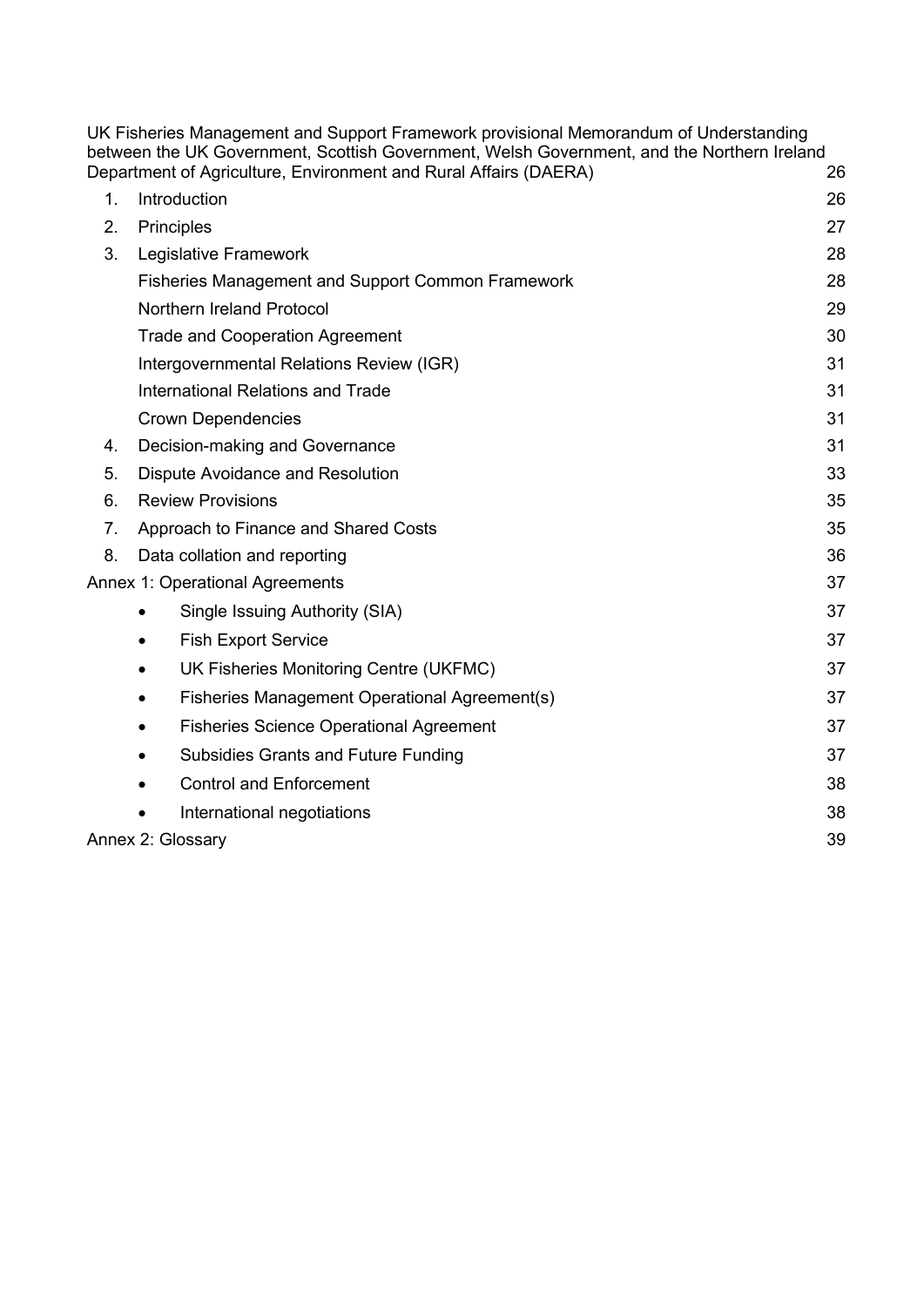# <span id="page-5-0"></span>**Fisheries Management and Support Common Framework Outline Agreement**

### <span id="page-5-1"></span>**Part 1: Context**

#### <span id="page-5-2"></span>**1. Policy area**

1.1. This Framework Outline Agreement (FOA) outlines the legislation and policies for the sustainable management of fisheries and the wider seafood sector that form the Fisheries Management and Support Common Framework. It covers the catching, processing and supply industries, including access to fishing opportunities, licensing, stock recovery, enforcement, data collection, aquaculture, recreational sea angling, and areas of collaboration and common principles.

#### <span id="page-5-3"></span>**2. Definitions**

2.1. A list of definitions can be found in Annex 1.

#### <span id="page-5-4"></span>**3. Scope**

- 3.1. The UK Fisheries Management and Support Framework (the Fisheries Framework) is an agreement between UK Government, the Scottish Government, Welsh Government, and the Department of Agriculture, Environment and Rural Affairs (DAERA) (hereafter referred to as the Parties), pertaining to the management of fisheries by the four fisheries policy authorities (the Secretary of State, the Scottish Ministers, the Welsh Ministers, and DAERA). The Fisheries Framework reflects the Fisheries Act 2020 (the Act) and its requirements, the dynamic nature of fisheries management, the history of collaborative working between the fisheries policy authorities, and the extent of devolved competence in fisheries matters.
- 3.2. It consists of legislative and non-legislative elements; the legislative elements set out some common regulatory approaches and common principles, and policies to deliver the UK fisheries objectives as set out in Section 1 of the Act. The nonlegislative elements set out how the fisheries policy authorities will work together on fisheries management, science and compliance. The Fisheries Framework incorporates and builds upon existing agreements and the well-established principles and ways of working on fisheries matters, which are considered to be exemplars of cross-government collaboration.
- 3.3. The Fisheries Framework operates alongside an existing wider marine management framework, which pre-dates EU Exit, including the UK Marine Strategy, Marine Policy Statement and Marine Plans.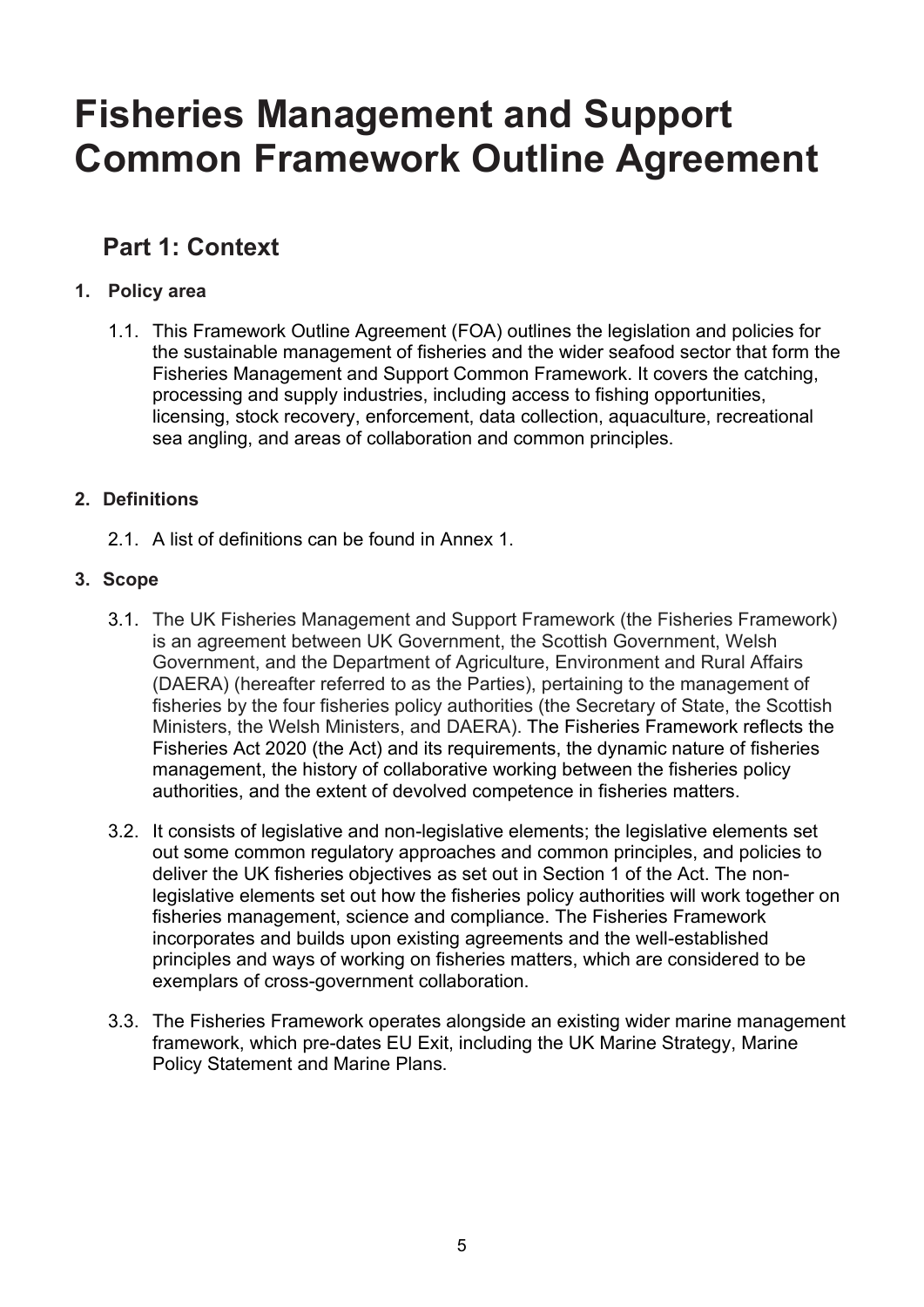#### <span id="page-6-0"></span> **Fisheries management - intersect with devolved competence and existing arrangements**

- 3.4. In the UK, the management of fisheries is largely devolved, as set out in the Devolution Settlements for each nation. In England, Scotland, Wales, and Northern Ireland, fisheries executive and legislative competence extends respectively to English, Scottish, Welsh, and Northern Irish zones up to 200nm.
- 3.5. Areas which are reserved matters for the UK Government include the conduct and agreement of international negotiations. This includes annual negotiations of Total Allowable Catches (TACs) with coastal States such as the EU and Norway, and within international fora such as Regional Fisheries Management Organisations (RFMOs). The UK Government recognises the importance of these negotiations for the Scottish Government, Welsh Government, and DAERA and their fishing industries. The UK Government will work closely with the Scottish Government, Welsh Government, and DAERA to develop shared policy positions as far as is possible, applying the principles set out in the Fisheries Management and Support Framework Memorandum of Understanding (the Fisheries Framework MoU or FFMoU).
- 3.6. Allocation of the UK's fishing opportunities between the Parties is also a reserved matter and the responsibility of the UK Government. The power of the Secretary of State to determine fishing opportunities, following consultation with Scottish and Welsh Ministers, DAERA and the Marine Management Organisation (MMO), is set out in sections 23 and 24 of the Act. The methodology for allocating these opportunities between the Parties is detailed in jointly agreed UK Quota Management Rules.
- 3.7. Excluding reserved matters, each fisheries policy authority can adopt different policies, provided these are consistent with international obligations. For Scotland, Wales and Northern Ireland, observing and implementing international obligations in relation to policy matters devolved to them, is their responsibility, as is the function of assisting Ministers of the Crown in any matter relating to international relations.
- 3.8. Each fisheries policy authority has control over the management of its own fishing fleets and the distribution of its share of the UK's fishing opportunities to its industry as set out in Section 25 of the Act. Each fisheries policy authority is also responsible for enforcement of fisheries rules and regulations within its own waters.
- 3.9. The four fisheries policy authorities agreed a non-statutory "Fisheries Concordat" in 2012, which contains a framework for working together on fisheries management where appropriate, without impinging upon devolved competence. The subject matter of the Concordat now forms part of the Fisheries Management and Support Memorandum of Understanding (the Fisheries Framework MoU or FFMoU) and will form part of the associated Operational Agreements (OAs), integrating it into the Fisheries Framework. Any substantive changes to areas formerly part of the Concordat will be discussed with stakeholders during development of the OAs.

#### **Operational Environment**

<span id="page-6-1"></span>3.10. In England, the UK Government is supported by operational bodies such as the MMO and Inshore Fisheries Conservation Authorities who license, regulate, and plan marine activities in the English zone. The MMO also delivers some reserved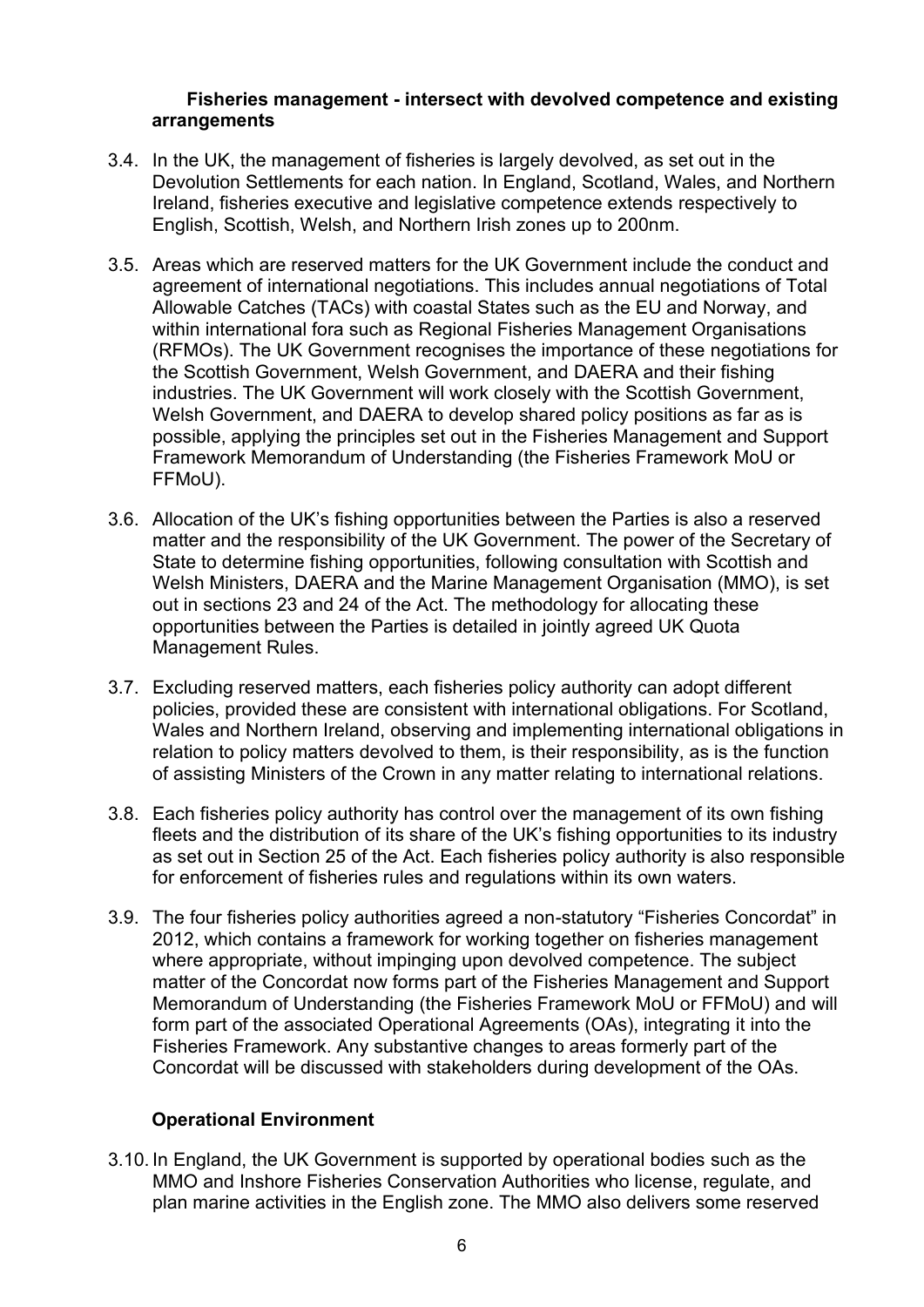functions across the UK. The Centre for Environment, Fisheries and Aquaculture Science (CEFAS) conducts fisheries science and monitoring activities. Furthermore, Natural England has a role as a nature conservation adviser. This organisation provides evidence-based advice on the impact of fisheries on the marine environment, in addition to providing advice on management measures in and outside of Marine Protected Areas (MPAs) to deliver sustainable fisheries.

- 3.11. In Scotland, Marine Scotland is the Directorate within the Scottish Government responsible for the day-to-day management of marine activities, this includes fisheries policy, compliance activity, licensing, and the management of the marine environment, and Marine Scotland Science which conducts research, monitoring and survey work.
- 3.12. In Wales, the Welsh Government is responsible for all fisheries management (including science and monitoring) within the Welsh zone, as well as wider management of the marine area including marine biodiversity and conservation and marine planning. Natural Resources Wales carry out marine licensing on behalf of Welsh Ministers and as nature conservation advisor to the Welsh Government, provides evidence-based advice on the impact of fisheries on the marine environment, in addition to providing advice on management measures in and outside of MPAs to deliver sustainable fisheries.
- 3.13. In Northern Ireland, the Marine and Fisheries Division of DAERA is responsible for the day-to-day management of marine activities and this includes, fisheries policy, compliance activity, licensing, and the management of the marine environment. The Agri-Food and Biosciences Institute (AFBI) conducts fisheries science research, monitoring and survey work.

#### **How the European Union framework operated**

- <span id="page-7-0"></span>3.14. Prior to EU Exit, fisheries management in the United Kingdom operated largely under a common EU structure through the Common Fisheries Policy (CFP). Its main policy areas were:
	- Fisheries management
	- International policy
	- Market and trade policy
	- Funding of the policy (through the European Maritime and Fisheries Fund EMFF)
- 3.15. The CFP comprises around 100 detailed EU regulations which, amongst other elements, imposed a common approach to the sustainable management of marine resources across the EU, and the management of the fisheries and fleets exploiting those resources. These regulations in large part were designed to give effect to relevant international law, mainly the UN Convention on the Law of the Sea (UNCLOS).
- 3.16. Central elements of the CFP included allowing EU fleets shared access to all EU waters, and a mechanism for allocating to Member States shares of fish stocks based on historic catches (known as "relative stability"). The CFP also provided comprehensive rules in a number of other areas including, but not limited to, the size of the EU fishing fleet, conservation of fish stocks, setting technical standards, the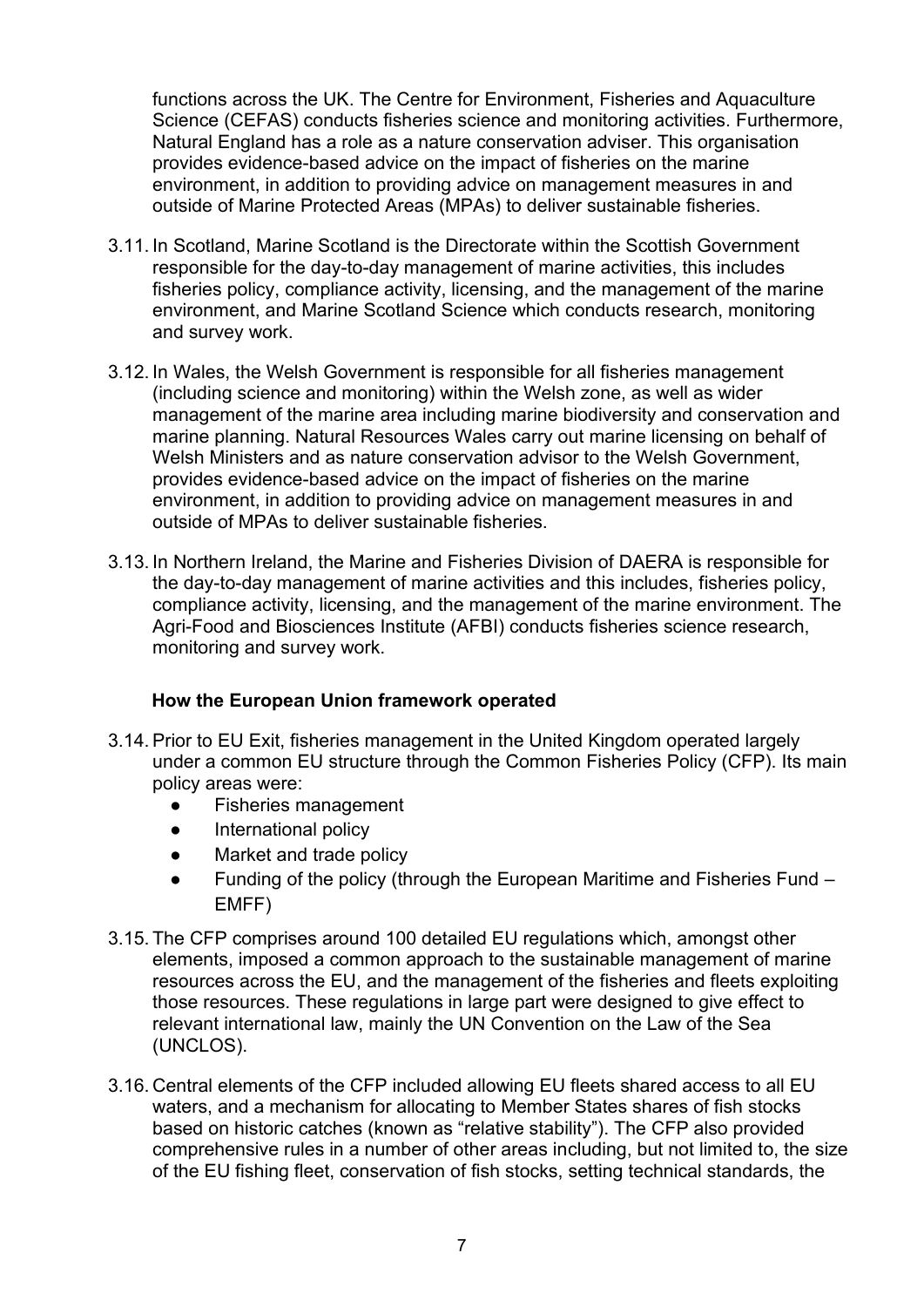landing obligation, Illegal, Unregulated and Unreported (IUU) fishing, control and enforcement, data collection, and funding.

3.17. Following EU Exit, the CFP regulations were in the most part retained (following amendments to make them operable). The Fisheries Act introduced new fisheries objectives and amended key areas of the CFP framework including vessel licensing, quota allocation, and funding. The Act also removed the automatic right of EU vessels to access UK waters and provided some powers to amend EU retained law in future. Further changes to retained EU law may result in due course if the Parties choose to make use of delegated powers to introduce secondary legislation.

#### **International obligations**

- <span id="page-8-0"></span>3.18. The Common Frameworks Principles agreed at the Joint Ministerial Committee (EN) (JMC) state that frameworks will be established where necessary to ensure the UK can negotiate, enter into and implement new trade agreements and international treaties, and ensure compliance with international obligations. These principles were established in the context of an ambition for close working between the Parties on reserved matters that significantly impact devolved responsibilities in common frameworks.
- 3.19. Common Frameworks will allow the Parties, in a timely manner, to ascertain the impact of international trade on managing UK policy divergence. All Parties to the framework will consider any impact in a way that meets the requirements of the JMC (EN) principles. Common Frameworks will afford an opportunity to consider any implications stemming from international trade which have a direct bearing on the operation of a Common Framework. The scope of this consideration will not extend beyond Common Frameworks.
- 3.20. International policy formulation will be developed in line with the current Devolution MoU and its accompanying International Relations (IR) Concordat. International obligations will be implemented in line with these agreements. In this respect, the Parties will automatically use any updated IR Concordat, and the wider outcomes of the Joint Inter Governmental Relations Review (see below), as the basis for such international considerations.
- 3.21. Globally, fisheries management and conservation is regulated largely under UNCLOS. The CFP was designed to ensure all EU Member States meet these obligations. The UK is a signatory in its own right to UNCLOS and this has continued post EU Exit.
- 3.22. In addition, there are a number of environmental and other international agreements relevant to fisheries. These include the Convention for the Protection of the Marine Environment of the North-East Atlantic (OSPAR), the UN Fish Stocks Agreement (UNFSA), the Convention on Biological Diversity (CBD), the UN's Sustainable Development Goal's (SDGs), the Rio Declaration on Environment and Development, the Work in Fishing Convention 2007 (ILO188), the Convention on the Conservation of Migratory Species of Wild Animals (CMS), as well as WTO rules, for example on subsidies*.*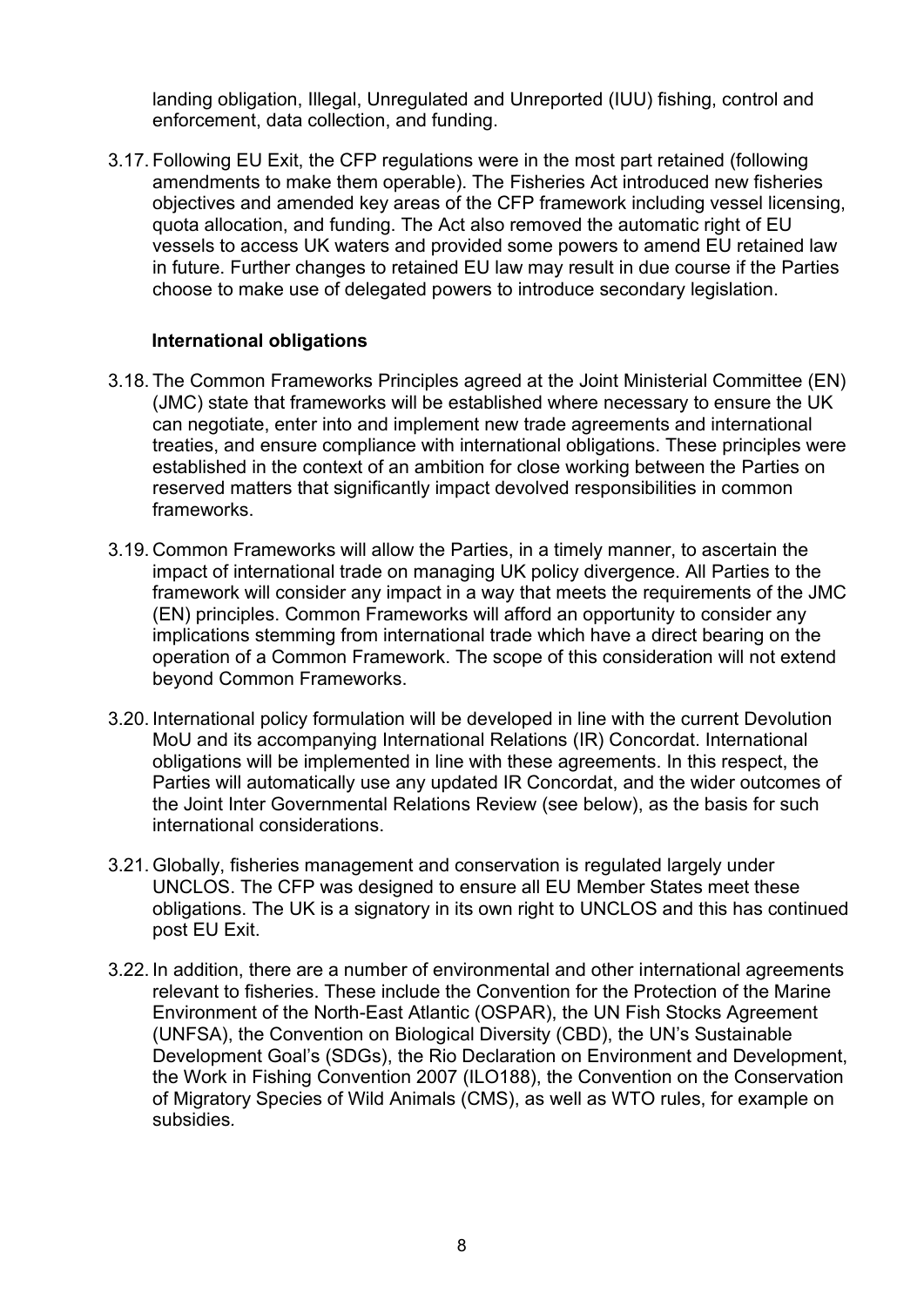#### **The Trade and Cooperation Agreement with the EU**

- <span id="page-9-0"></span>3.23. The policy area covered by this Common Framework intersects with the EU-UK Trade and Cooperation Agreement (TCA) and therefore topics relevant to the framework may be considered from time to time by relevant TCA Specialised Committees or the Partnership Council. Where a UK-EU meeting agenda includes an item concerning implementation in an area of devolved competence, UK Government should facilitate the attendance of the Scottish Government, Welsh Government and DAERA of a similar level to that of the UK Government representatives with final discretion as to the UK delegation a matter for the UK cochair. UK Government should engage the Scottish Government, Welsh Government and DAERA as fully as possible in preparation for these meetings regardless of attendance, and on all relevant implementation matters.
- 3.24. The TCA agreed with the EU following the end of the transition period, establishes a wide ranging and ongoing framework for the UK and the EU to cooperate on the management of shared fish stocks. Through this agreement the UK and EU aim to ensure that fish stocks are exploited at rates which are environmentally sustainable in the long term and contribute to economic and social benefits.
- 3.25.Further, the TCA establishes a Specialised Committee on Fisheries (SCF) through which the UK and EU will engage on fisheries management issues of mutual interest.

#### **The Protocol on Ireland/Northern Ireland**

- <span id="page-9-1"></span>3.26. The Agreement on the Withdrawal of the United Kingdom from the EU sets out the current arrangements where, although remaining within the UK's custom territory, Northern Ireland will remain aligned with the EU. The following paragraphs of Annex 2 of the Northern Ireland Protocol are relevant to this framework.
	- 46 Fisheries and Aquaculture
- 3.27. This Framework reflects the specific circumstances in NI that arise as a result of the Protocol and remains UK wide in its scope. As such decision making and information sharing will always respect the competence of all Parties to the Framework and in particular the provisions in Article 18 of the Protocol on democratic consent in Northern Ireland.
- 3.28. Where one or more of UK Government, the Scottish Government or the Welsh Governments propose to change rules in a way that has policy or regulatory implications for the rest of the UK, or where rules in Northern Ireland change in alignment with the EU, the Framework is intended to provide governance structures and consensus-based processes for considering and managing the impact of these changes.
	- As rules evolve to meet the emerging regulatory needs of the UK, Scottish and Welsh Governments, this Framework will ensure the full participation of Northern Ireland in discussions such that the views of the relevant DAERA Minister(s) are taken into account in reaching any policy or regulatory decisions by the UK, Scottish or Welsh Governments.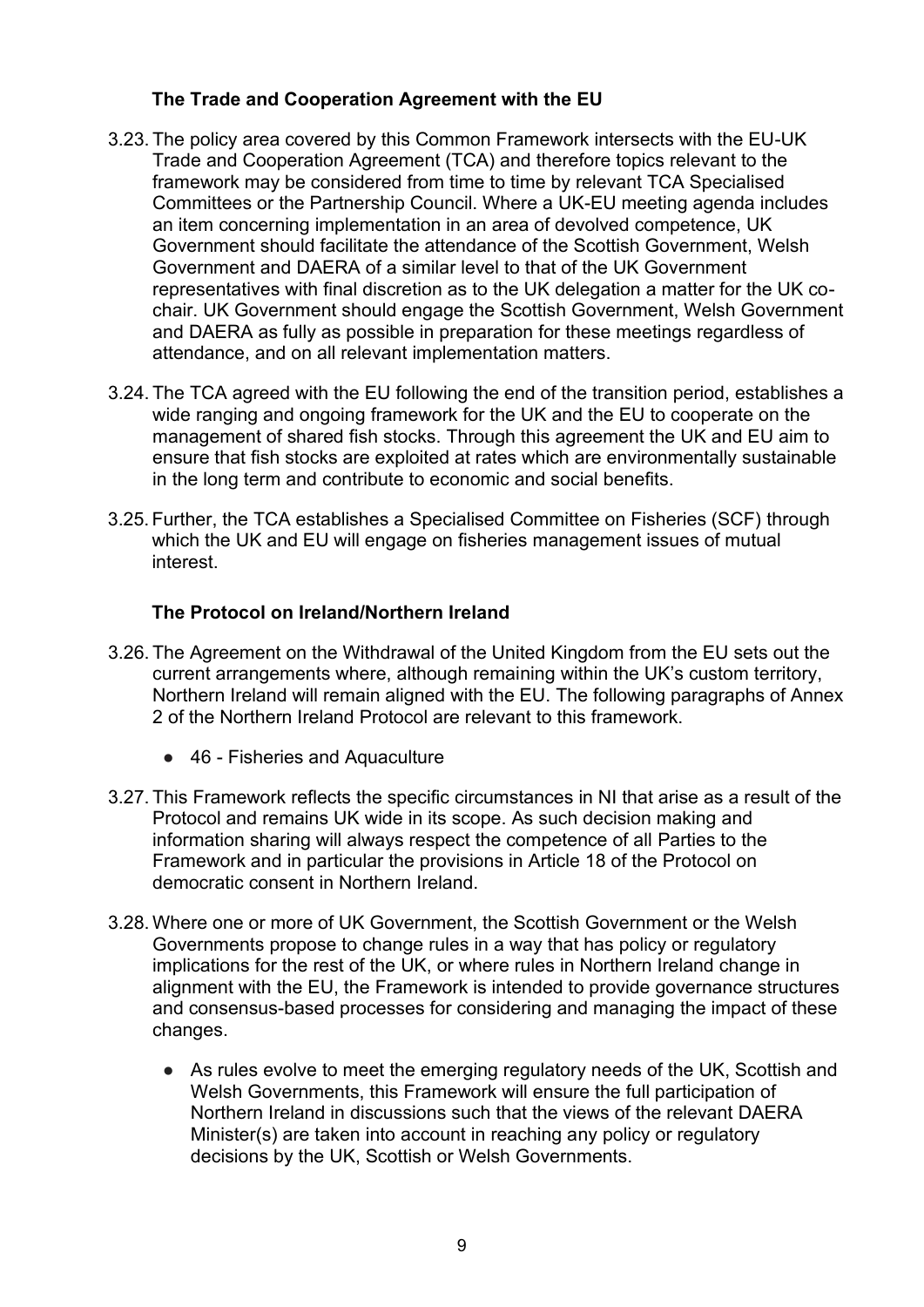- Where rules in Northern Ireland change in alignment with the EU, the Framework will form the basis of a mechanism to ensure consideration by the four governments of any changes, and will enable them to determine any impacts and subsequent actions arising from these changes.
- 3.29. Where issues or concerns raised by the relevant DAERA Minister(s) in respect of GB-only proposals have not been satisfactorily addressed, they will have the right to trigger a review of the issue as set out in the dispute resolution process at section 5 of this document

#### **Intergovernmental Relations Review (IGR)**

<span id="page-10-0"></span>3.30 The outcomes of the joint intergovernmental relations review are in the process of being implemented. Once confirmation has been provided from each government, the outcomes of the review and appropriate intergovernmental structures will be reflected in this Common Framework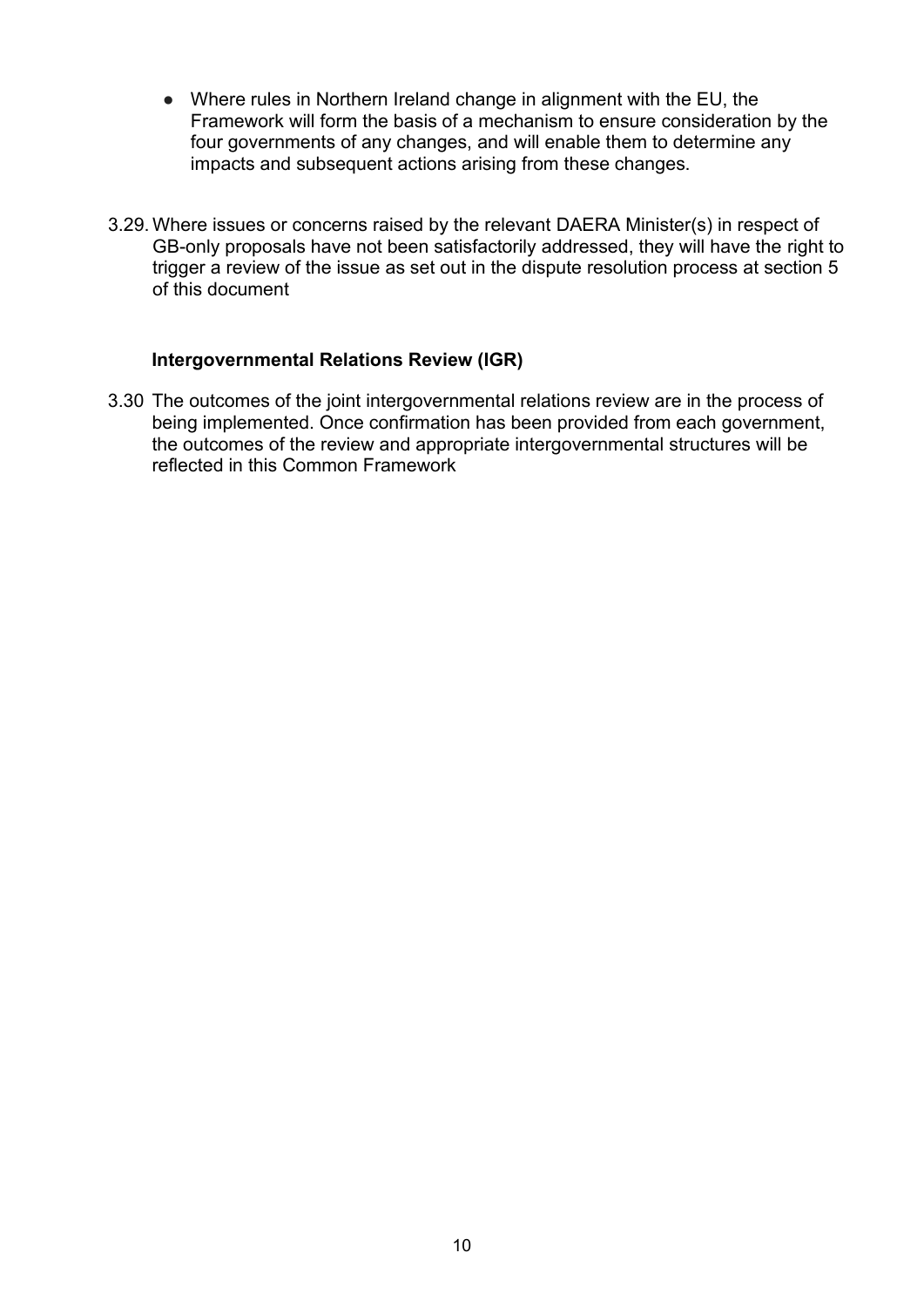# <span id="page-11-0"></span>**Part 2: Proposed breakdown of policy area and framework**

#### <span id="page-11-1"></span>**4. Summary of proposed approach**

4.1 The main Fisheries Framework components are the Act, retained EU law (REUL), Joint Fisheries Statement (JFS), Fisheries Management Plans (FMPs), and the FFMoU and associated OAs. This FOA provides a summary of the components of the framework, recognising the longer timeframe for delivery of the full Fisheries Framework. UK fisheries law has incorporated retained European Union regulations.



#### **Figure 1: UK Fisheries Framework components** (a description of the components is below)

#### **Legislative components of the framework**

<span id="page-11-2"></span>4.2 The Act was developed to deliver the primary legislative elements necessary to achieve the goal of all Parties of a UK Common Framework on fisheries. Retained EU law will in the short term, provide a common legislative base, and where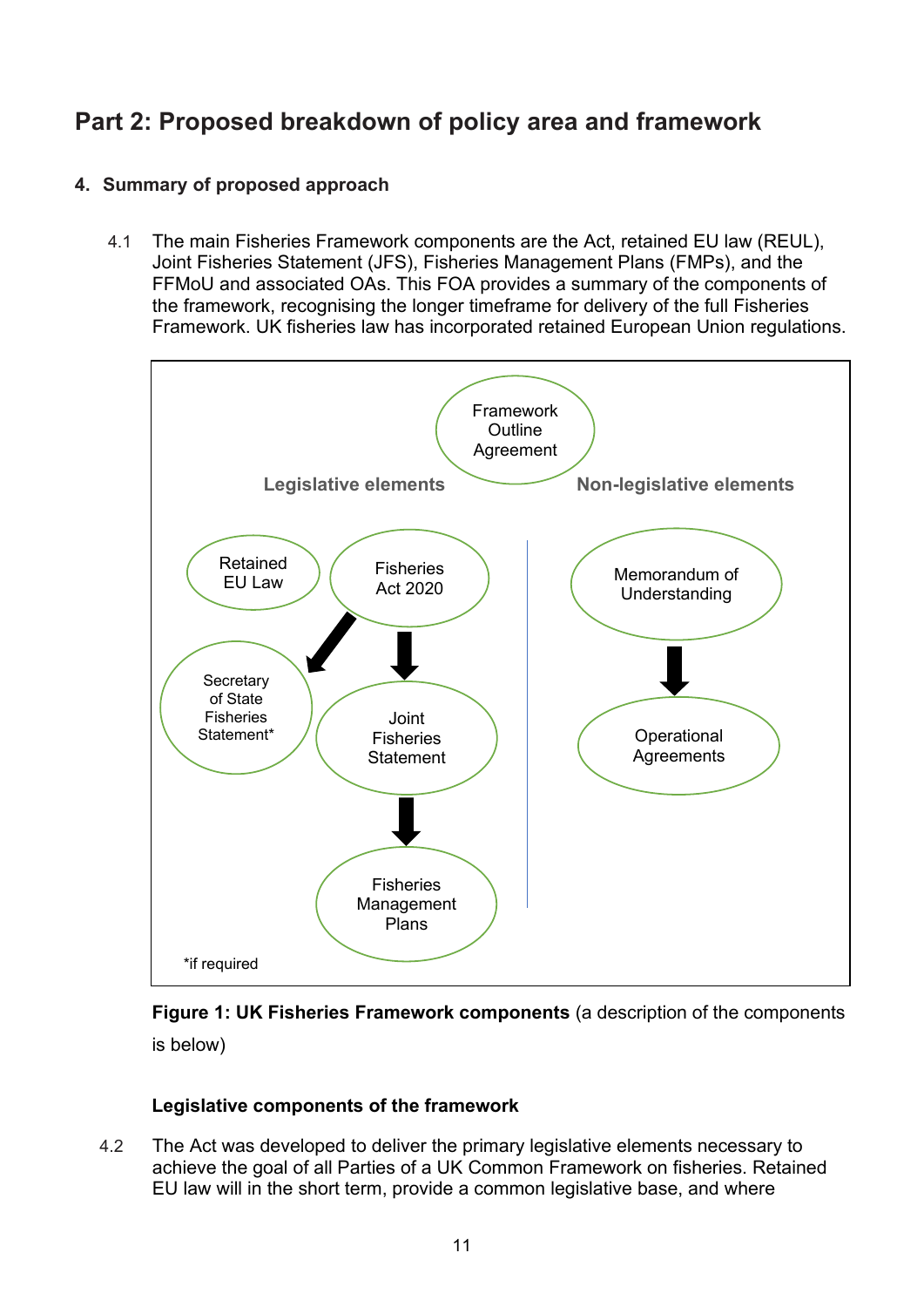appropriate and with consent, the UK Government may legislate on behalf of the fisheries policy authorities. The JFS and FMPs make up the remainder of the legislative part of the framework.

- 4.3 **Fisheries Act 2020:** The Act includes a requirement for the fisheries policy authorities to publish a JFS and to include a statement setting out the intended use of FMPs in order to achieve or contribute to the achievement of the fisheries objectives. Whilst respecting the devolution settlements, the Act also sets out a common regulatory approach around common standards of measurement to support management of shared stocks, and prevent unfair treatment of fishers and inadvertent offences. In addition, the Act sets out a mechanism (Sections 36-42) whereby, with the consent of the other fisheries policy authorities, the UK Secretary of State can make UK wide regulations to ensure an efficient and clear approach where this is agreed to by the fisheries policy authorities. Fisheries policy authorities also have regulation making powers, which can be exercised alongside others, which could also deliver a consistent approach.
- 4.4 **JFS:** This sets out the policies for how the fisheries policy authorities will achieve, or contribute to the achievement of, the fisheries objectives set out in the Act. The national fisheries authorities (the Secretary of State, the Marine Management Organisation, the Scottish Ministers, the Welsh Ministers, and DAERA) are required to exercise their functions relating to fisheries, fishing or aquaculture in accordance with the policies in the JFS, unless a relevant change of circumstances indicates otherwise. The first JFS is required to be published within two years of Royal Assent of the Act - by 23 November 2022 - following public consultation and parliamentary scrutiny. The JFS will be subject to regular review and reporting. The JFS is a core part of the framework and delivering sustainable fisheries.
- 4.5 **FMPs:** These are documents that set out a long-term and legally binding framework to manage our fisheries to secure the long-term sustainability of our fish stocks. The Act requires FMPs to be monitored for their effectiveness and regularly reviewed and reported upon by the fisheries policy authorities. FMPs must undergo public consultation. The proposed use of FMPs by the fisheries policy authorities must be set out in the JFS and the JFS is subject to parliamentary scrutiny.
- 4.6 **Statutory Instruments**: Statutory instruments made under EU (Withdrawal) Act 2018 powers continue to provide a shared approach by amending the vast majority of the CFP so that it works as part of UK law. They have been jointly agreed where relevant and delivered collaboratively. The general position is that each fisheries policy authority may amend retained EU law which is within their devolved competence.
- 4.7 **Other legislation**: Marine environment legislation has also converted into domestic law as retained EU law, including UK statutory instruments implementing the Marine Strategy Framework Directive and Directives on the protection of habitats and species. These ensure that where appropriate the fisheries policy authorities are seeking to achieve the same end goal, whilst allowing for divergence in approaches in line with devolution settlements.
- 4.8 Aside from the Act, other existing domestic primary legislation will be used to manage the marine environment. This includes the Sea Fish Conservation Act 1967, the Fisheries Act 1981, and the Marine and Coastal Access Act 2009 (as amended by the Fisheries Act 2020).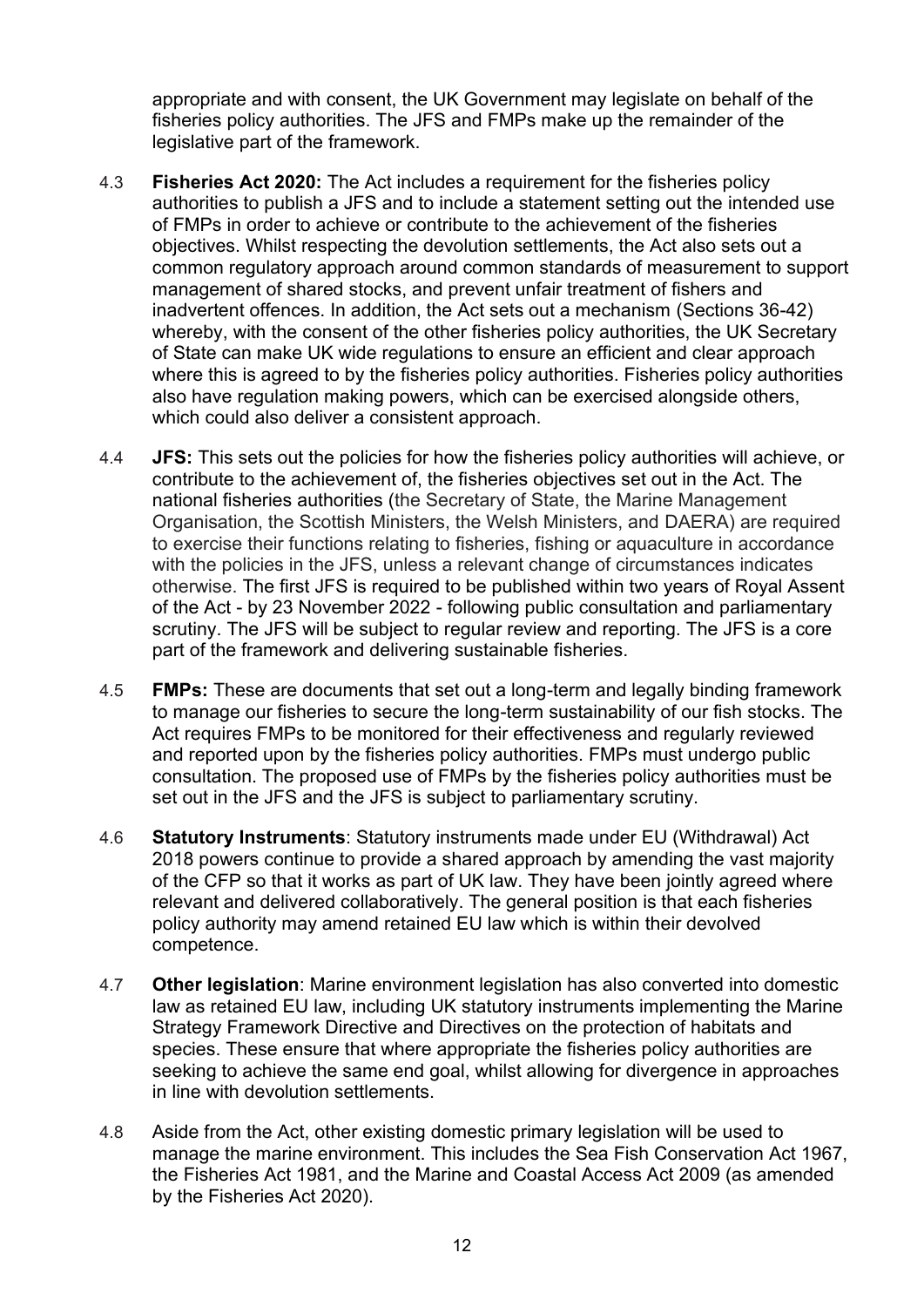#### **Non-legislative components of the framework**

<span id="page-13-0"></span>4.9 For a number of policy areas, the fisheries policy authorities have agreed that joint approaches, expressed through a non-statutory agreement and setting out how the fisheries policy authorities will work together to deliver fisheries management, are necessary or desirable. The FFMoU and associated OAs set out our approach for delivering elements of the framework and working together on a wide range of fisheries management issues, including control and enforcement, sharing data and science, and international negotiations. The OAs are delivery documents which will be produced as required to support the FFMoU; potential OAs are briefly described in the FFMoU.

#### **JMC (EN) frameworks principles**

- <span id="page-13-1"></span>4.10 UK Government, Scottish Government, Welsh Government, and the DAERA agree that the approach summarised above is **necessary** according to Section 1 of the JMC(EN) Frameworks Principles:
	- *Enable the functioning of the UK internal market, while acknowledging policy*  divergence

The structures in place will enable issues relating to the UK internal market to be considered before decisions are taken.

● *Ensure compliance with international obligations* 

The Fisheries Framework through the Act, JFS and FMPs puts in place measures to support compliance with international obligations.

● *Ensure the UK can negotiate, enter into and implement new trade agreements and international treaties*

All four fisheries policy authorities will also need to adhere to the outcomes of any new international agreements that are negotiated by UK Government in the future. The FFMoU sets principles for how the four fisheries policy authorities will continue to work together in a manner which respects the delivery of devolved functions where reserved powers could intersect with devolved competence. This Fisheries Framework must leave space to flex and adapt to any wider future agreements with the EU or other Coastal States. Some of these agreements may not require regulation and the Fisheries Framework has been developed to enable this, for example requirements can be imposed on fishing vessels via common licensing conditions rather than setting up new, separate, licensing regimes.

● *Enable management of common resources* 

The FFMoU as part of the Fisheries Framework establishes common approaches to fisheries management where these are necessary or desirable, complementing the legislative requirements in the Act, JFS and FMPs.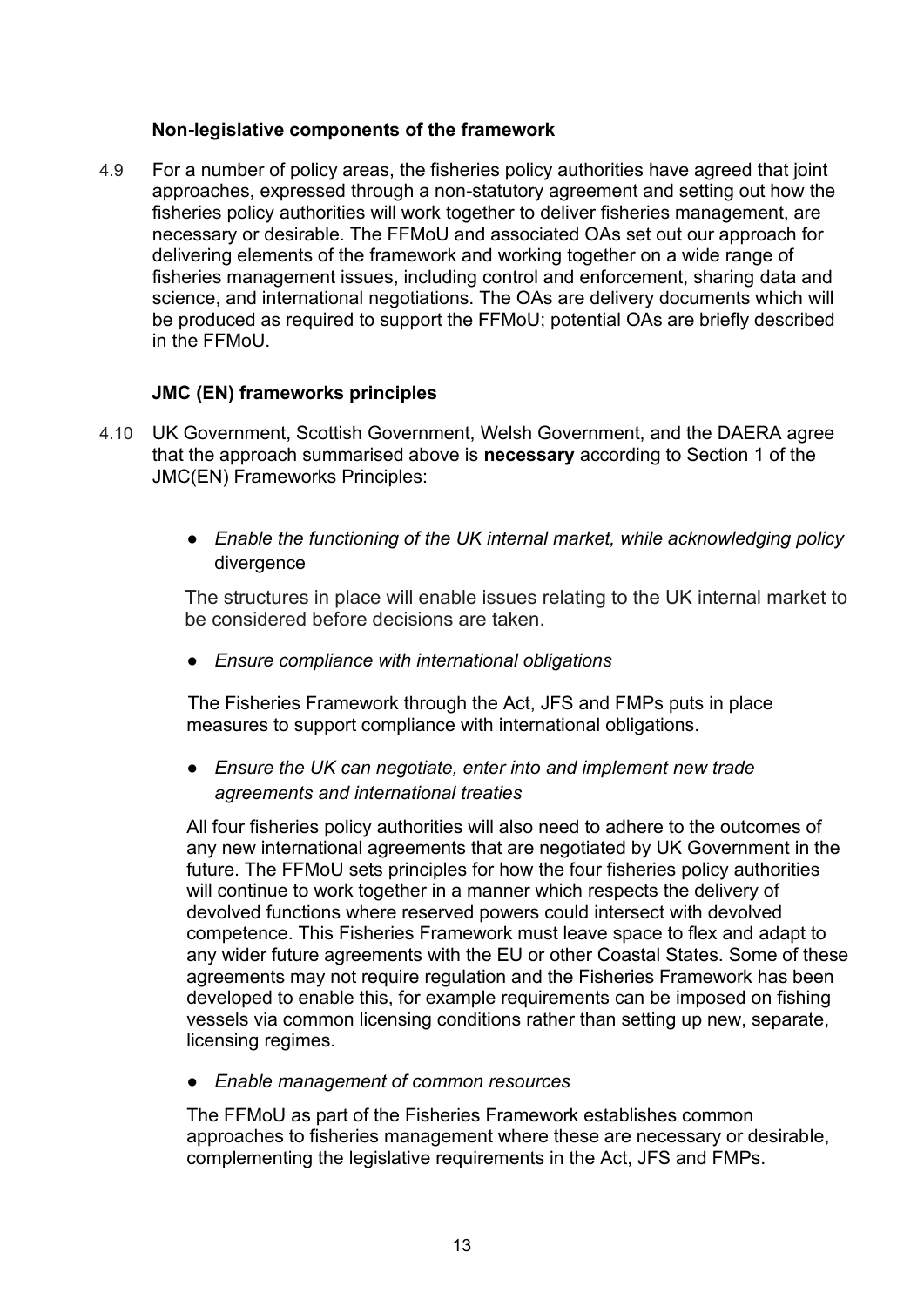● *Administer and provide access to justice in case with a cross-border element* 

Any differences between the fisheries policy authorities on fisheries management are unlikely to have an impact on the UK's ability to administer or provide access to justice.

● *Safe guard the security of the UK* 

Any differences between the fisheries policy authorities on fisheries management will not have an impact on safeguarding the security of the UK.

#### <span id="page-14-1"></span><span id="page-14-0"></span>**5. Overview of proposed framework**

#### **Primary legislation**

- 5.1 As set out above, the Fisheries Act 2020 created some of the legislative elements of the framework. It also includes legislative provisions which require the Fisheries Policy Authorities to work together to create common fisheries approaches. Those provisions can be summarized as follows:
	- To require the Secretary of State and Scottish Government, Welsh Government and DAERAs Ministers to develop a JFS, to be published within two years of enactment..
	- The JFS will set out the policies of the fisheries policy authorities to achieve the fisheries objectives, set out in section 1 of the Act.
		- $\circ$  The JFS covers a wide range of aspects of fisheries management setting clear goals for the fisheries policy authorities including the environmental sustainability of fishing activities in the marine environment, the collection and sharing of data, approaches to minimising bycatch, aquaculture, and climate change measures. Where appropriate, the fisheries policy authorities will set out joint policies, but in some areas each fisheries policy authority may set out different policies by which they aim to achieve the same objective or outcome.
		- $\circ$  When the fisheries policy authorities take forward policies to achieve the UK fisheries objectives under their devolved competence this will be clearly set-out in the relevant documentation.
		- $\circ$  The JFS also contains a statement as to how the fisheries policy authorities will use FMPs in order to achieve, or contribute to achieving, the fisheries objectives.
		- $\circ$  The Act provides a period of formal consultation for the JFS, and it must then be laid before each legislature for scrutiny, prior to publication. The first JFS is required to be published before the end of the period of two years from Royal Assent of the Act, by 23 November 2022.
	- The fisheries policy authorities are required to develop joint FMPs where appropriate to cover fish stocks that have a wide geographical range, or manage fishing activity in sea areas covering multiple jurisdictions.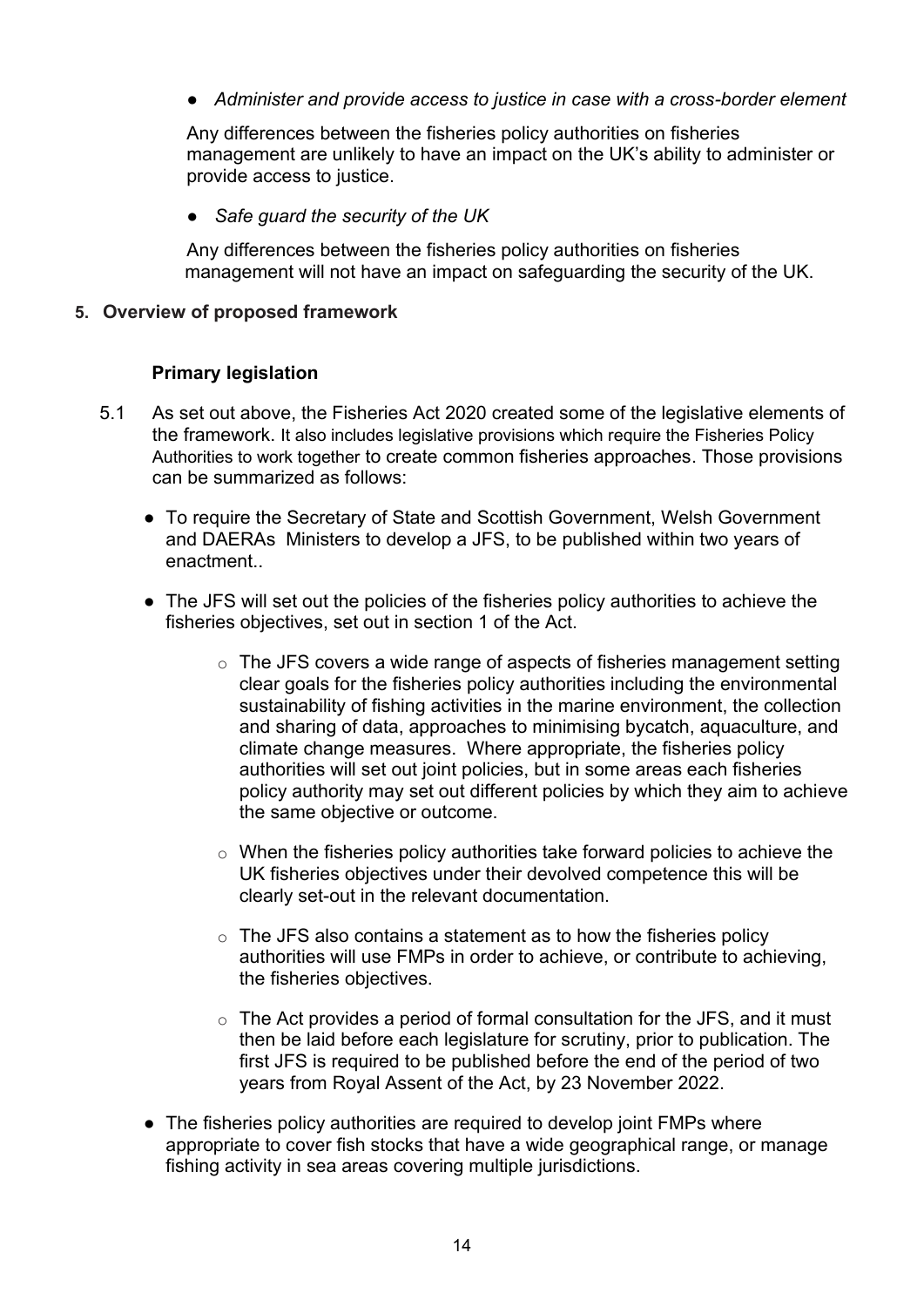- To preserve equal access for UK vessels throughout UK waters. The Act provides for access for UK vessels throughout UK waters on the same basis as was provided for when members of the EU.
- A common licensing regime across the UK for foreign vessels.
- A power for the Secretary of State to make UK wide regulations in areas of devolved competence, with the consent of the other fisheries policy authorities where it is felt a common approach is needed, for example in the setting of common standards of measurement.

#### **Secondary legislation**

- <span id="page-15-0"></span>5.2 The European Union (Withdrawal) Act 2018 enables continuity and legal certainty by bringing EU rules into UK law as 'retained EU law'. For fisheries, a package of Statutory Instruments (SIs) to make operability fixes to around 100 pieces of CFP legislation which form part of retained EU law were laid before 29th March 2019.
- 5.3 Retained EU law may then be replaced in time with domestic legislation, meaning that this 'retained EU law' is not a long-term part of the framework. It is within the competence of each Party to amend them as they see fit. The general position is that each fisheries policy authority may amend retained EU law which is within their devolved competence
- 5.4 As stated above, the Act contains powers for the Secretary of State to make regulations in areas of devolved competence, with the consent of the Scottish Government, Welsh Government and DAERA, which will enable continued legislative co-ordination where this is collectively considered helpful.

#### **Non-legislative – FFMoU**

- <span id="page-15-1"></span>5.5 The fisheries policy authorities have jointly drafted a FFMoU, which provides the main non-legislative element of the UK wide fisheries framework. It sets out how the fisheries policy authorities will work together. It also covers governance and internal ways of working between the fisheries policy authorities.
- 5.6 Whereas the JFS will set out the 'what' the policies that Parties have or will be putting in place to achieve the fisheries objectives, the FFMoU sets out the technical details of how the fisheries policy authorities will work together to deliver those policies jointly or separately.
- 5.7 The FFMoU consists of an overarching central document capturing existing common principles and key ways of working between the fisheries policy authorities. This will be supplemented as necessary by OAs containing specific business as usual technical and operational details, for example, in relation to the operation of the Single Issuing Authority – responsible for the co-ordination of fishing vessel licensing on behalf of all the fisheries policy authorities, between the UK and coastal States for which reciprocal fishing access has been negotiated. These OAs will in many cases incorporate and where necessary build upon existing documents and joint working arrangements.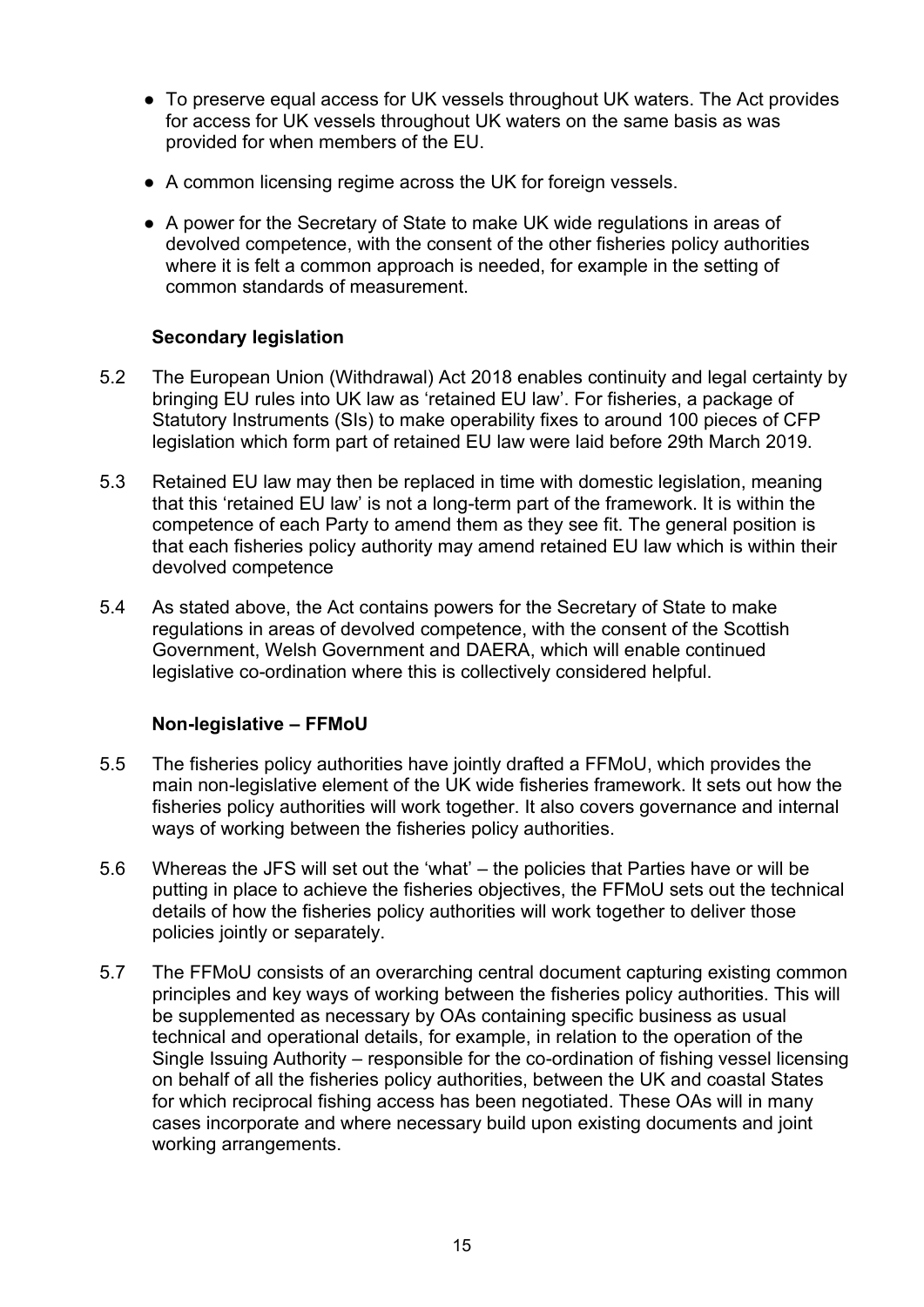#### **Areas where no further action is thought to be needed**

<span id="page-16-0"></span>5.8 Although not yet agreed, some elements of domestic fisheries management do not need to be included in the framework such as the scope of regulators such as MMO within their waters. Going forward, the fisheries policy authorities will continue to manage any divergence through the governance structures which provide for continued close collaboration and regular engagement – an approach which has always been integral to UK fisheries management.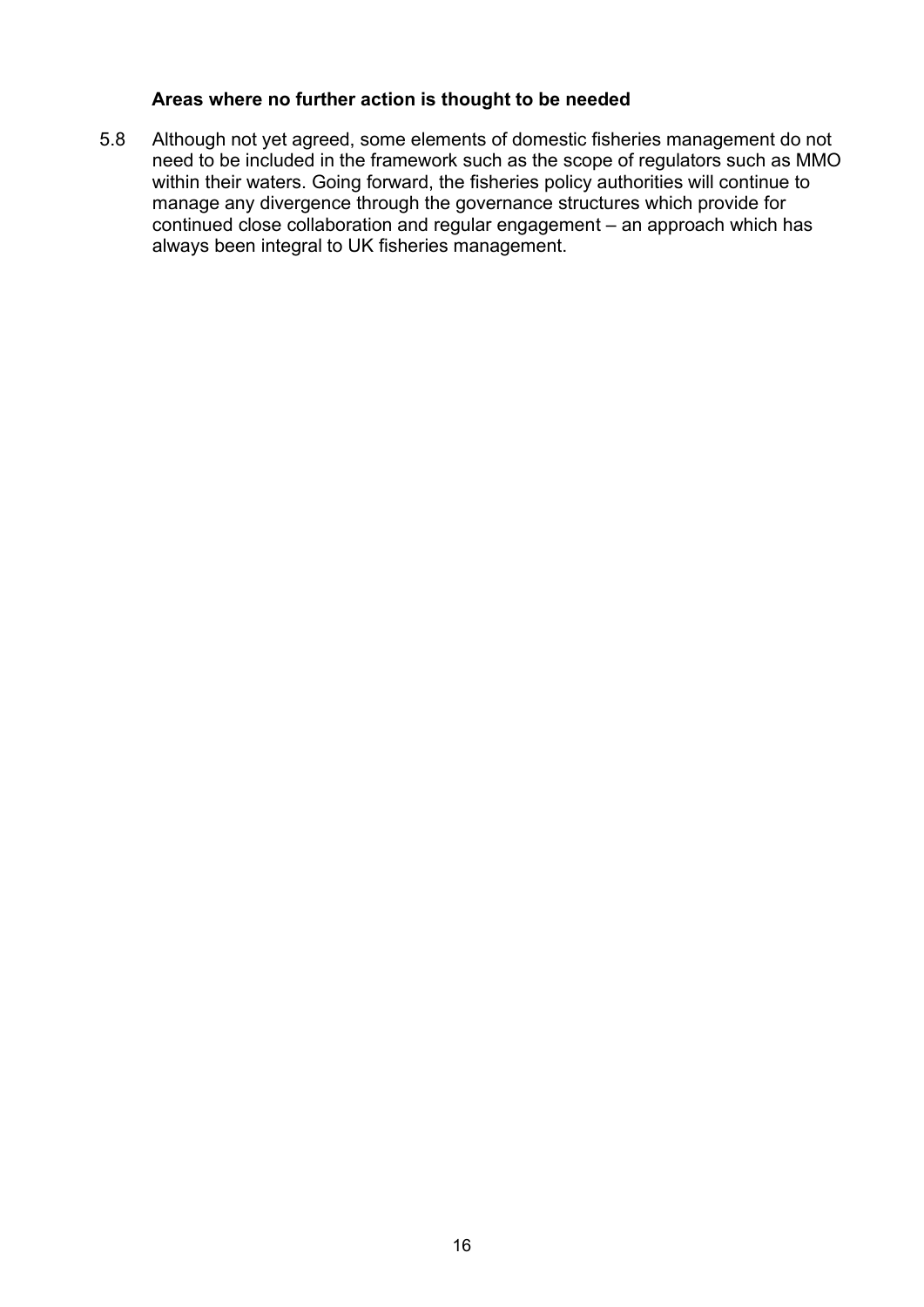### <span id="page-17-0"></span>**Part 3: Proposed operational elements of framework**

#### <span id="page-17-1"></span>**6. Decision making**

6.1 Fisheries management is largely a devolved matter, and so it is within the competence of each fisheries policy authority to take their own decisions as appropriate. The fisheries policy authorities have agreed to come together to examine issues jointly, particularly where those issues impact across multiple Parties, and agree coherent approaches where possible. The structure for agreeing approaches on joint fisheries matters is shown below, but it should be noted that as fisheries management is largely devolved, decision making ultimately rests with each fisheries policy authority.



**Figure 2: Fisheries Framework governance and decision making** (a description

of the process is below)

6.2 Collaboration on day-to-day fisheries matters will continue to be undertaken where possible at a policy or operational official level, either on a 1:1 basis or via Working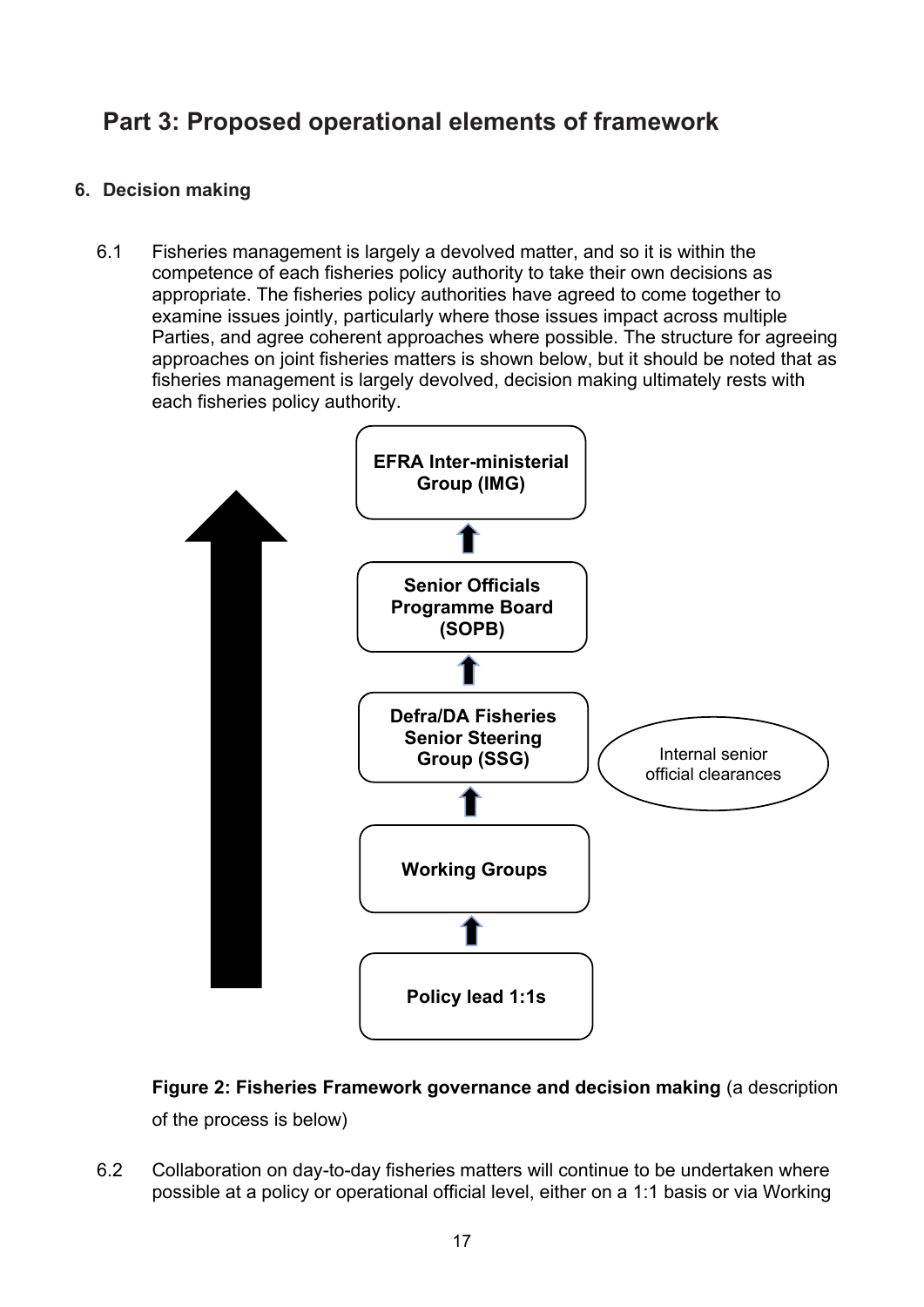Groups (see below). The mechanism for senior official level discussion and decision making will be a UK Government, Scottish Government, Welsh Government, and DAERA Senior Steering Group (SSG) or similar forum which will meet regularly, building upon the existing well-established Fisheries and Marine Senior Steering Group. Membership shall consist of the relevant key senior officials from each fisheries policy authority. Responsibility for chairing the Group and providing the Secretariat will be shared between the fisheries policy authorities.

- 6.3 Occasionally, decisions may require higher collective senior discussion and will be progressed to the Senior Officials Programme Board (SOPB) and, where required, the Inter Ministerial Group for the Environment, Food and Rural Affairs (IMG EFRA). Membership of the SOPB consists of the senior Director/s from Defra, DAERA, Scottish Government and Welsh Government. Membership of the IMG EFRA consists of Ministers from the four governments.
- 6.4 The dynamic nature of fisheries management requires flexible structures that can respond to both short and long term needs and therefore it is not considered helpful to describe in detail group structures and roles in this document or the FFMoU. The fisheries policy authorities will maintain an up-to-date Terms of Reference for the SSG which is available on request.
- 6.5 The SSG can commission working groups or short-term task and finish groups to consider specific areas or issues in depth and report back. These groups will have official level representatives from each of the fisheries policy authorities if appropriate. Working groups will provide forums to bring together policy and operational leads to agree approaches on key fisheries issues.
- 6.6 The SSG will provide strategic direction on the policy areas governed by the Fisheries Framework, and act as a gateway for decisions on areas of mutual interest prior to final senior official and Ministerial clearances through each individual fisheries policy authority. The SSG will provide jointly agreed recommendations but decision making ultimately rests with each fisheries policy authority, as appropriate. The SSG will also provide a forum for escalation of issues from the working groups where agreement has not been reached, and provide a steer to the working groups.

#### <span id="page-18-0"></span>**7. Roles and responsibilities of each party to the Framework**

- 7.1 The following sets out the role and responsibilities of officials and ministers in this framework.
- 7.2 Close collaboration and regular engagement has always been integral to UK fisheries management at both Ministerial and Official level. Collaboration on day-today fisheries management matters will continue to be primarily between policy officials in the four fisheries policy authorities.

#### **Officials**

<span id="page-18-1"></span>7.3 Hold day-to-day discussions on the policy covered by frameworks. Officials across the Parties should convene to discuss policy and operational issues as appropriate and to keep colleagues regularly informed of any ramifications across the Parties. If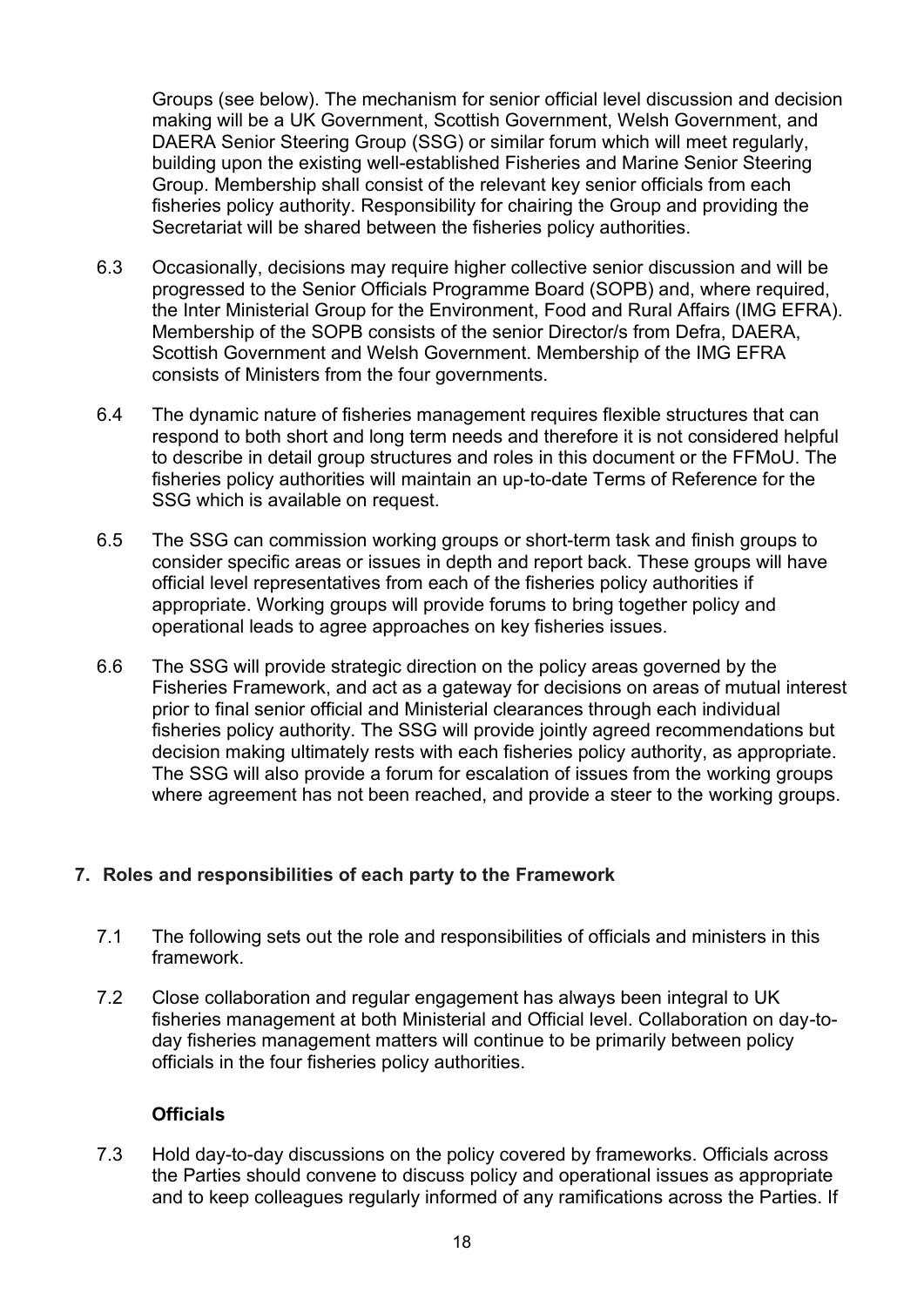such officials do not agree when making decisions, issues discussed at a working level can be escalated to senior officials in line with the framework's dispute avoidance and resolution mechanisms.

#### **Senior Officials**

<span id="page-19-0"></span>7.4 Senior officials (e.g. Deputy Directors and Directors) provide strategic direction on the areas governed by frameworks and take key operational decisions. They may review an issue as per a framework's dispute avoidance and resolution mechanism if officials are not able to agree an approach, in another attempt to reach agreement. Senior officials should convene to discuss issues as appropriate, either by regular meeting or on an ad hoc basis.

#### **Ministers**

<span id="page-19-1"></span>7.5 Ministers may receive advice from their officials either concurrently across the Parties as issues arise or in the course of business as usual for an individual Party. Ministers may agree or disagree with advice. If work is remitted to senior officials and an issue remains unresolved, the issue may be escalated to ministers. Where ministers are considering issues as part of the framework's dispute avoidance and resolution mechanism this could be via several routes, including inter-ministerial meetings or by correspondence.

#### **Senior Ministers**

<span id="page-19-2"></span>7.6 Terminology distinguishing ministerial hierarchy is not universal across the Parties. Where there is a distinction, it is likely that advice presented to a Minister who is not a Senior Minister, will be copied to a Senior Minister who may provide an additional steer if needed. In some circumstances the Senior Minister will also be the most appropriate Minister to make a decision and therefore the distinction between Senior Minister and Minister will not be relevant. In the case of UKG, a Senior Minister would be a Secretary of State (SoS).

#### **Information sharing**

<span id="page-19-3"></span>7.7 Each fisheries policy authority will aim to provide each other with as full and open as possible access to scientific, technical and policy information including statistics and research and, where appropriate, representations from third parties.

#### <span id="page-19-5"></span><span id="page-19-4"></span>**8. Roles and responsibilities of existing or new bodies**

#### **Single Issuing Authority (SIA)**

8.1 The SIA issues licenses to vessels from other coastal States which can provide access to all four fisheries policy authorities' waters. It will also process and issue licenses to UK vessels fishing in EU waters. The licensing of boats is a devolved matter, so each fisheries policy authority is responsible for that licensing. However, the fisheries policy authorities have agreed it is practical for one body to issue licenses to foreign boats, and that appropriate mechanisms will be put in place to enable this. The SIA has therefore been established to provide this function. Each fisheries policy authority has retained the responsibility to issue licenses to UK vessels fishing in their waters.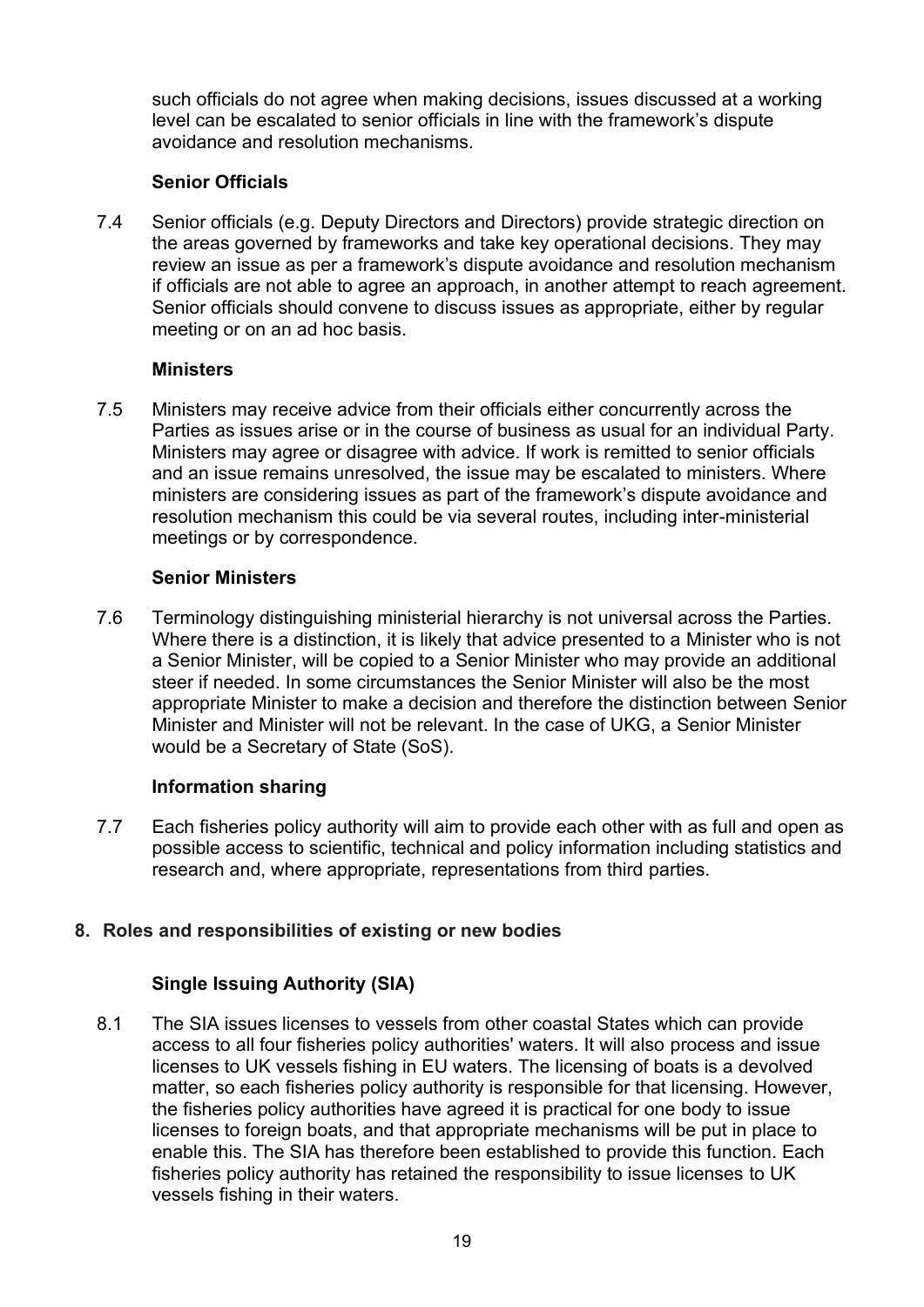#### **Fisheries Export Service (FES)**

- <span id="page-20-0"></span>8.2 After EU Exit, the EU is now a third country under the Council Regulation (EC) No 1005/2008 establishing a Community system to prevent, deter and eliminate illegal, unreported and unregulated fishing. The UK authorities will validate catch certificates as part of the UK's regime on illegal, unreported and unregulated fishing.
- 8.3 Under the NI Protocol the EU IUU Regulation continues to apply in relation to fish and fish products entering NI. This means that all UK vessels (including NI registered vessels) landing fish into NI ports must be regarded as third country vessels landing into the EU by the NI authorities. Therefore, catch certificates will be required for UK vessels landing fish into NI and for any fish products moving from GB to NI.
- 8.4 The fisheries policy authorities have developed a digital system, termed the Fisheries Export Service, to support the administration of the UK's system for validating catch certificates. This is hosted by the MMO in its Newcastle office, Lancaster House.

#### <span id="page-20-1"></span>**9. Monitoring and enforcement**

- 9.1 The fisheries policy authorities are accustomed to working together and adhering to non-legislative agreements, resolving disagreements at official level where appropriate. These practices will be codified as part of the governance section of the FFMoU.
- 9.2 Further information on monitoring and enforcement will be provided in an OA associated with the FFMoU.

#### <span id="page-20-2"></span>**10.Review and amendment**

10.1 Fisheries is highly dynamic and requires flexible structures that can be responsive to rapid changes. For example, there are annual negotiations on fishing quotas that will impact policy delivery. As a result, the Fisheries Framework consists of elements that are being developed to different time frames and which will require different approaches to review periods and amendments.

#### **Scrutiny of the framework components**

- <span id="page-20-3"></span>10.2 There has been engagement with Parliamentary committees across the fisheries policy authorities on the Fisheries Framework and further engagement is planned as the remaining elements are developed. In particular, scrutiny of the legislative elements of the framework by all legislatures has been undertaken in the context of the Act. Defra, Scottish Government, Welsh Government, and DAERA Ministers have also regularly discussed the Fisheries Framework through the IMG EFRA.
- 10.3 The Act and general approach to the Fisheries Framework has undergone engagement with stakeholders, including through a formal consultation on the 2018 UK Government White Paper and a workshop on the JFS in 2019. The JFS itself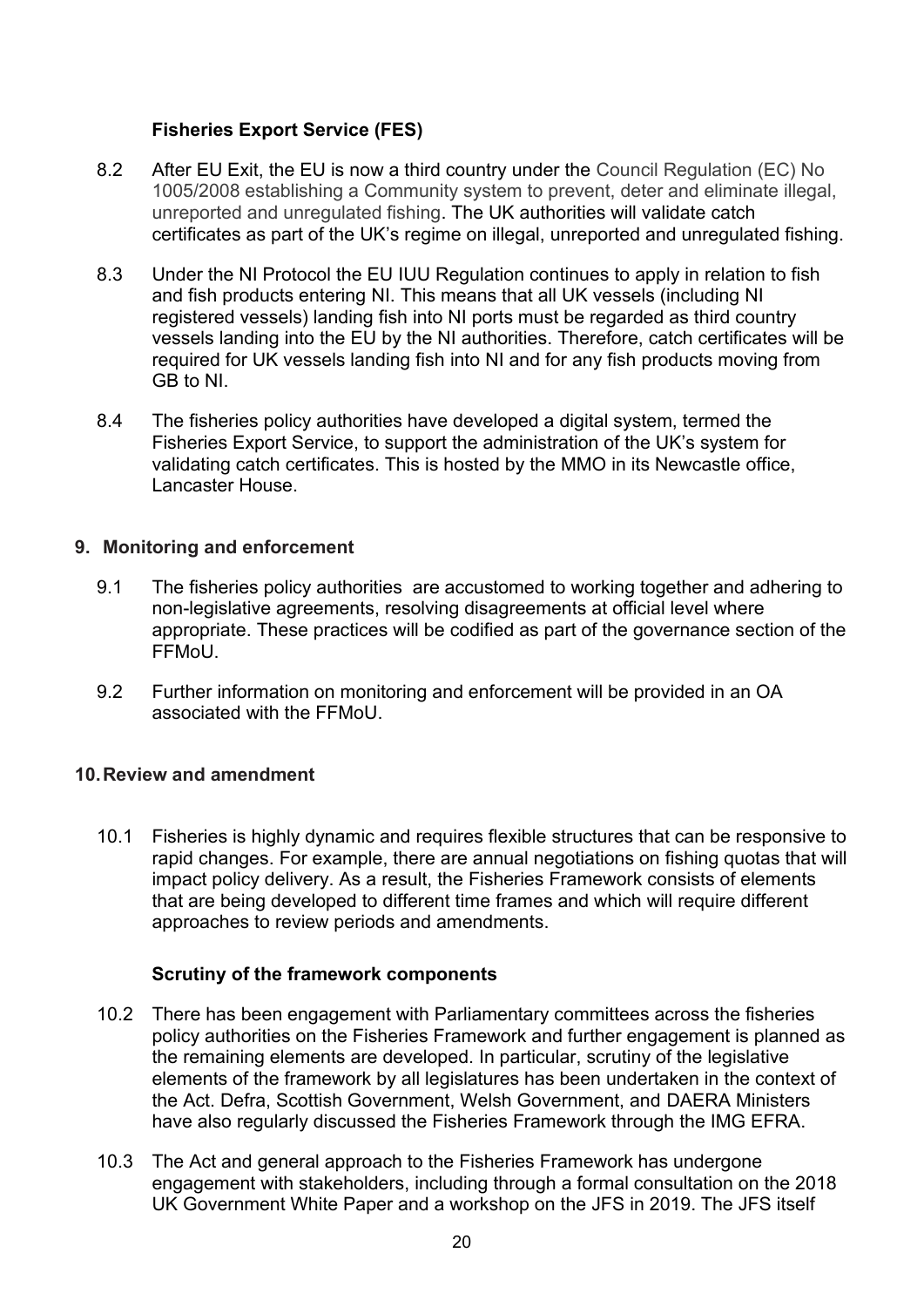has undergone stakeholder engagement in its development to date, via a 'Community of Interest' (CoI) which was set up with membership across the catching and retail sector, as well as NGOs. The COI provided input on the outline of the JFS and comments on which policies they considered were required in key areas. In accordance with the Act a formal 12 week public consultation on the JFS will be carried out in early 2022.

10.4 The JFS will also be laid for scrutiny before the legislatures in the four fisheries policy authorities in parallel with the public consultation, and there is a requirement to provide a statement setting out our response to any resolution or recommendation provided by the legislative bodies.

#### **Review of the framework components**

- <span id="page-21-0"></span>10.5 It is not considered necessary to review the FOA in itself as the framework documents themselves are actively managed and have robust and dynamic review processes. The Act sets out review and reporting periods for the JFS. This requires a report to be produced on progress three years after the JFS has been published or reviewed, which must also include the extent of which the policies contained in relevant FMPs have been implemented and have affected the levels of stocks of sea fish. A copy of the report must be laid before the legislatures. The JFS must be reviewed at a minimum every six years. It can however be reviewed at any point before the six years have passed, set out in the Act as whenever the fisheries policy authorities 'consider it appropriate to do so'. If in the light of a review, the fisheries policy authorities conclude that changes are required to the JFS, they must prepare and publish amendments or a replacement JFS.
- 10.6 The FFMoU will be reviewed as required, and at a minimum within three years of adoption. A review may also be initiated at any time by any Party. Any changes to the FFMoU must be agreed by all signatories to the FFMoU. The OAs associated with the FFMoU are live business as usual documents that by their nature will be reviewed frequently to respond quickly to changing circumstances.
- 10.7 The SSG will be responsible for the review of the JFS and the FFMoU.

#### <span id="page-21-1"></span>**11. Disagreement and dispute resolution**

11.1 The governance structures below will be the escalation route for any disagreements and adopted as part of the FFMoU.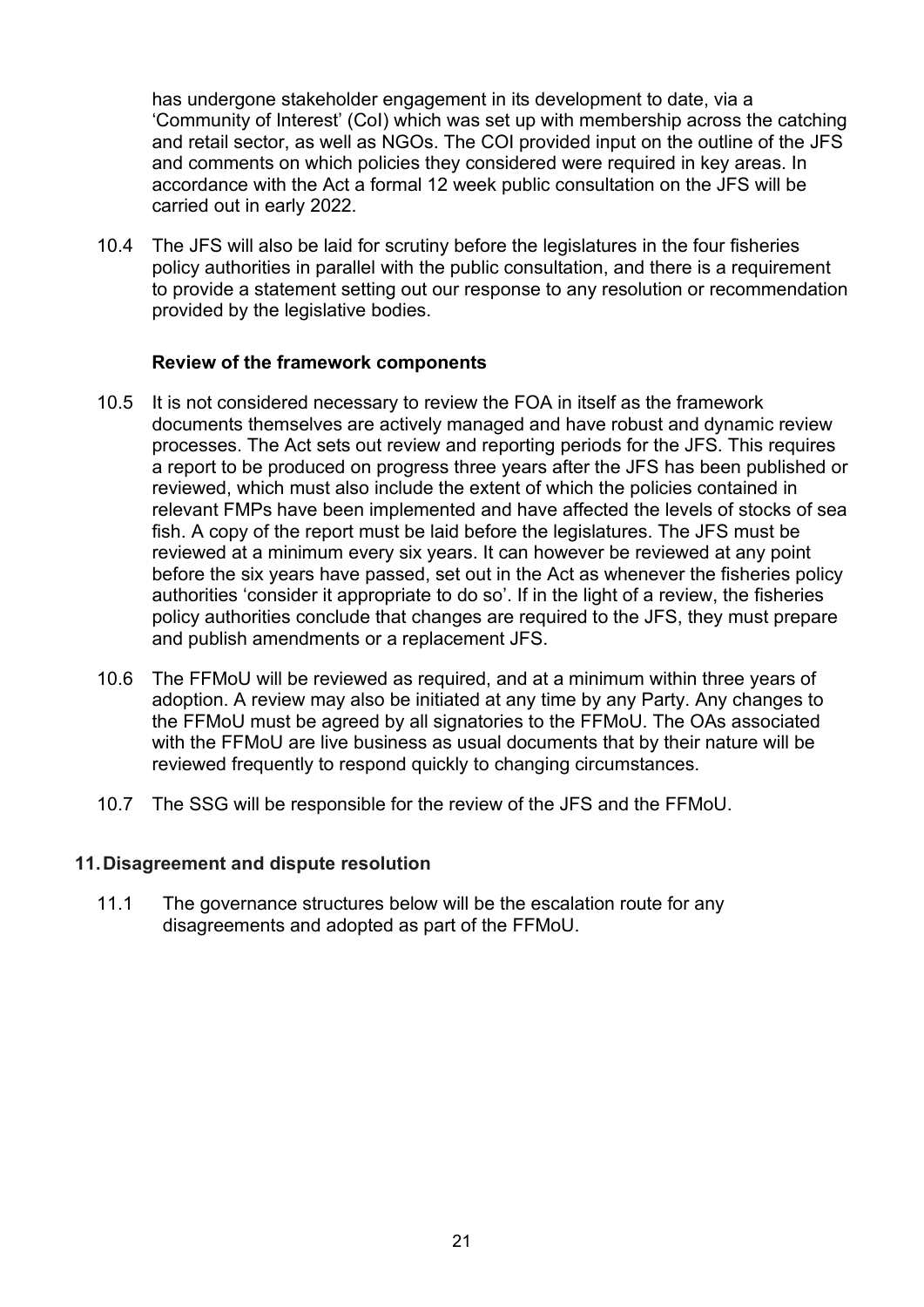

#### **Figure 3: Fisheries Framework disagreement and dispute escalation process**

(a description of the process is below)

- 11.2 The Parties to this framework have agreed that if there is a disagreement on a decision, an effort will be made to resolve this issue at the lowest possible level. Any areas of disagreement can be brought by officials or working groups to the SSG. Meetings of the SSG can be adapted to reflect the pace of decision making required. Anything outstanding which cannot be cleared by the SSG will be considered a dispute and escalated using the dispute resolution process in paragraph 11.4 below.
- 11.3 The dispute resolution process has been developed with regard to the UK FFMoU and will be reviewed as appropriate following any changes resulting from the Inter-Governmental Relations Review. Further detail can be found in the FFMoU.
- 11.4 Disagreements should first be escalated internally within each fisheries policy authorities and/or cross-government Working Group and then to the SSG. If disagreements are unable to be resolved at the policy level, they become disputes and can be considered at the Senior Officials Programme Board (SOPB). The SOPB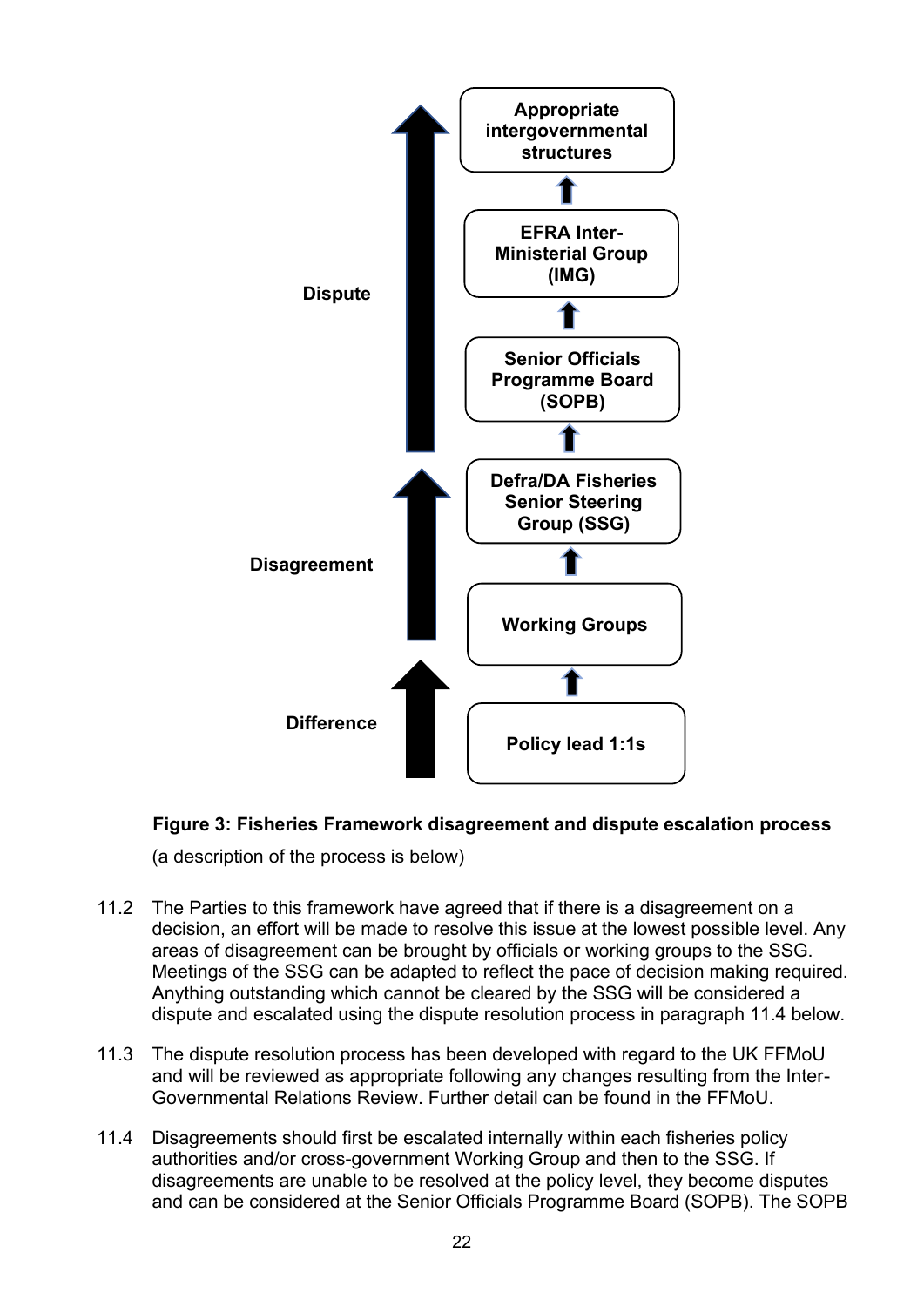membership consists of Directors from Defra and the Scottish Government, Welsh Government, and DAERA . In terms of the dispute process, the SOPB role is to seek to resolve disputes between the Parties before engaging Ministers. If the SOPB cannot reach a consensus, a dispute may be escalated, if necessary, to the IMG EFRA. At the IMG, Ministers should make every effort to resolve the issue without the need to escalate it further through appropriate intergovernmental dispute resolution processes. These steps should proceed in a timely manner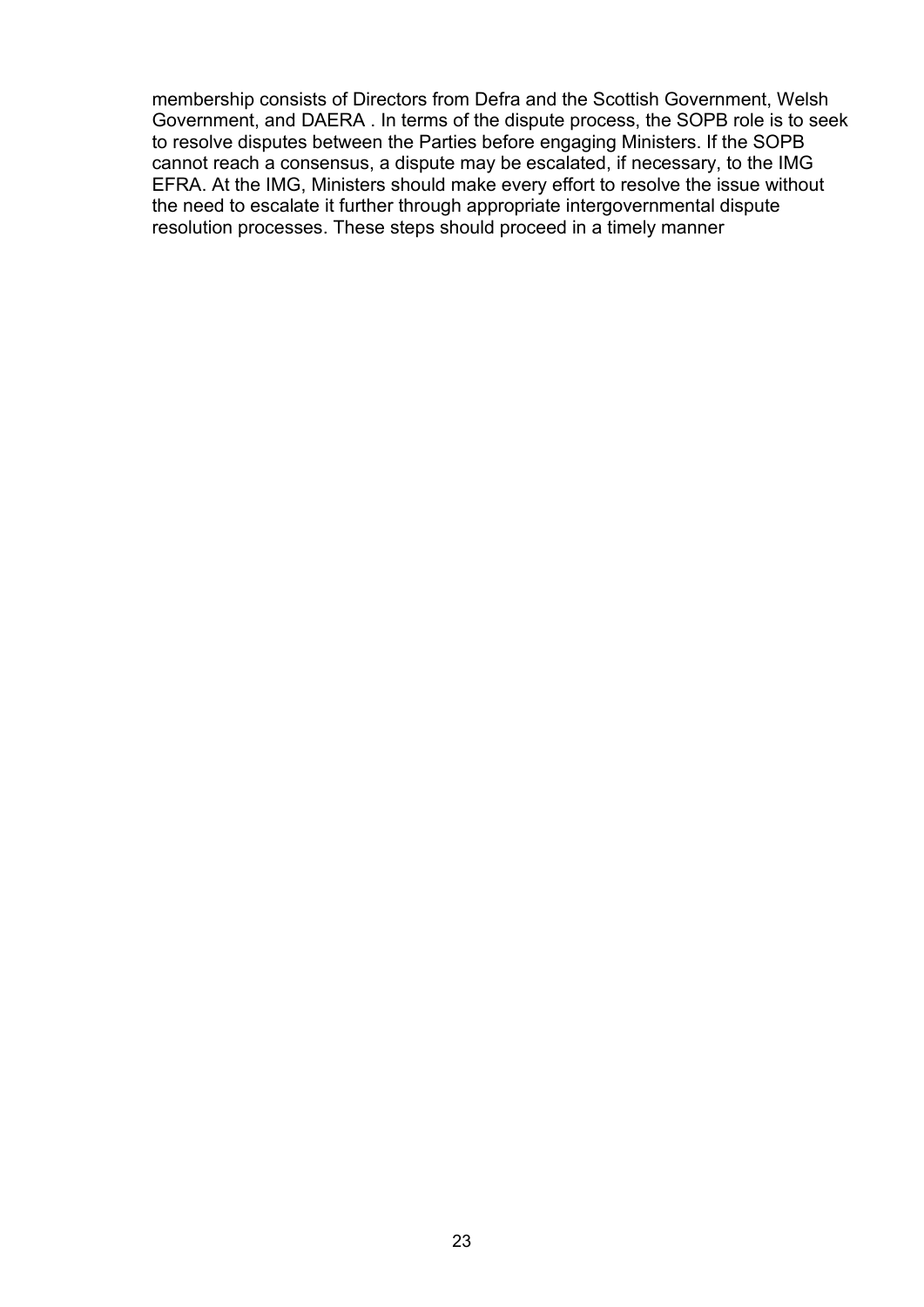# <span id="page-24-0"></span>**Annex 1: Glossary**

| <b>Term</b>                                                                                                                     | <b>Description</b>                                                                                                                                                                                                                                                                                                                                                                                                                                                                          |
|---------------------------------------------------------------------------------------------------------------------------------|---------------------------------------------------------------------------------------------------------------------------------------------------------------------------------------------------------------------------------------------------------------------------------------------------------------------------------------------------------------------------------------------------------------------------------------------------------------------------------------------|
| Aquaculture                                                                                                                     | As defined by the Fisheries Act 2020: the breeding, rearing,<br>growing or cultivation of (a) any fish or other aquatic animal,<br>(b) seaweed or any other aquatic plant, or (c) any other aquatic<br>organism. Aquaculture can take place in both the inshore and<br>offshore marine environment and can be broadly grouped<br>according to water type (marine or freshwater), species type<br>(finfish, shellfish or plants) and intensity (intensive, semi-<br>intensive or extensive). |
| European Union (EU)                                                                                                             | Union of 27 member states that are located primarily in Europe.                                                                                                                                                                                                                                                                                                                                                                                                                             |
| Fish                                                                                                                            | Marine and estuarine finfish and shellfish, including migratory<br>species such as European eel and salmon.                                                                                                                                                                                                                                                                                                                                                                                 |
| <b>Fisheries</b>                                                                                                                | The capture of wild marine organisms (fish and shellfish);<br>commercial fishing can use a variety of mobile and static gear,<br>vessels and locations.                                                                                                                                                                                                                                                                                                                                     |
| <b>Fisheries Management</b><br>and Support Framework<br>Memorandum of<br>Understanding<br>(Fisheries Framework<br>MoU or FFMoU) | An agreement between the four governments of the UK which<br>sets out the principles by which the four fisheries policy<br>authorities will collaborate on fisheries management. It includes<br>governance structures and ways of working. It forms part of the<br>UK Fisheries Management and Support Framework (the<br>Fisheries Framework).                                                                                                                                              |
| <b>Fisheries Management</b><br>Plan (FMP)                                                                                       | A document, prepared and published under the Fisheries Act<br>that sets out policies designed to restore one or more stocks of<br>sea fish to, or maintain them at, sustainable levels.                                                                                                                                                                                                                                                                                                     |
| <b>Fisheries Policy</b><br><b>Authorities</b>                                                                                   | As defined by section 52 of the Fisheries Act 2020, fisheries<br>policy authorities are (a) the Secretary of State, (b) the Scottish<br>Ministers, (c) the Welsh Ministers, and (d) the Northern Ireland<br>department (DAERA).                                                                                                                                                                                                                                                             |
| <b>Fishing Industry</b>                                                                                                         | The economic activity concerned with catching fish for food or<br>sport.                                                                                                                                                                                                                                                                                                                                                                                                                    |
| <b>IMG EFRA</b>                                                                                                                 | The Inter-ministerial Group comprised of Ministers from the UK<br>Government, Scottish Government, Welsh Government and<br>DAERA.                                                                                                                                                                                                                                                                                                                                                           |
| <b>Joint Fisheries</b><br>Statement (JFS)                                                                                       | A document which sets out the policies of the fisheries policy<br>authorities for achieving, or contributing to the achievement of,<br>the fisheries objectives in the Fisheries Act 2020.                                                                                                                                                                                                                                                                                                  |
| Marine Management<br>Organisation (MMO)                                                                                         | An executive non-departmental public body in the United<br>Kingdom established under the Marine and Coastal Access Act<br>2009, with responsibility for planning and licensing of activities in<br>English waters from 0-200nm, save fisheries activities within 0-<br>6nm which are the responsibility of the IFCAs. The MMO also<br>has some UK responsibilities.                                                                                                                         |
| <b>Marine Protected Areas</b><br>(MPA)                                                                                          | Areas of the sea protected by law for nature conservation<br>purposes.                                                                                                                                                                                                                                                                                                                                                                                                                      |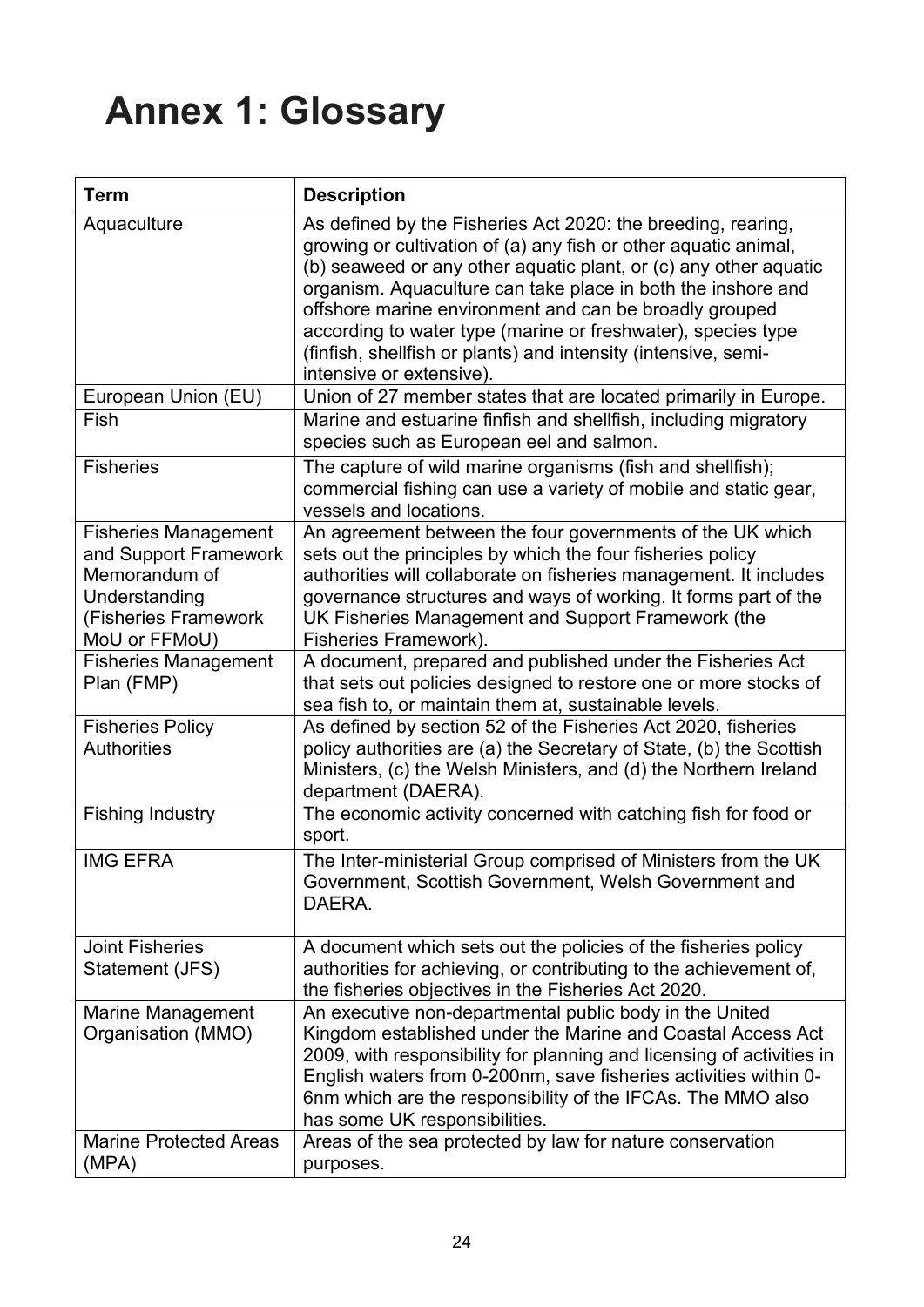| <b>Term</b>                                                     | <b>Description</b>                                                                                                                                                                                                                                                                                                                                                                                                      |
|-----------------------------------------------------------------|-------------------------------------------------------------------------------------------------------------------------------------------------------------------------------------------------------------------------------------------------------------------------------------------------------------------------------------------------------------------------------------------------------------------------|
| <b>National Fisheries</b><br><b>Authorities</b>                 | As defined by section 25(4) of the Fisheries Act 2020, these are<br>(a) the Secretary of State, (b) the Marine Management<br>Organisation, (c) the Scottish Ministers, (d) the Welsh Ministers,<br>and (e) the Northern Ireland department (DAERA). The term<br>national fisheries authorities differs from fisheries policies<br>authorities in including the MMO.                                                     |
| Northern Ireland<br>Protocol                                    | An agreement between the UK and the European Union (EU)<br>that sets out the arrangements to address the unique<br>circumstances on the island of Ireland introduced by the UK's<br>departure from the EU.                                                                                                                                                                                                              |
| Quota                                                           | Quota means— (a) a catch quota or an effort quota, or (b) any<br>other limit relating to the quantity of sea fish that may be caught<br>or the time that fishing boats may spend at sea.                                                                                                                                                                                                                                |
| <b>Regional Fisheries</b><br>Management<br>Organisation (RFMO)  | A multilateral international body or agreement set up to manage<br>and conserve fish stocks in a particular region.                                                                                                                                                                                                                                                                                                     |
| <b>Shellfish</b>                                                | As defined in section 52 of the Fisheries Act (2020) molluscs<br>and crustaceans of any kind found in the sea and inland water.                                                                                                                                                                                                                                                                                         |
| <b>Specialised Committee</b><br>on Fisheries (SCF)              | A joint forum for discussion of fisheries matters between the UK<br>and the EU under the TCA.                                                                                                                                                                                                                                                                                                                           |
| <b>Total Allowable Catch</b><br>(TAC)                           | The total allowable catch (TAC) is a catch limit set for a<br>particular fishery or stock, generally for a year or a fishing<br>season. TACs are usually expressed in tonnes of live weight<br>equivalent but are sometimes set in terms of numbers of fish.                                                                                                                                                            |
| <b>Trade and Cooperation</b><br>Agreement (TCA)                 | The Trade and Cooperation Agreement between the United<br>Kingdom of Great Britain and Northern Ireland, of the one part,<br>and the European Union and the European Atomic Energy<br>Community of the other part. This agreement governs the<br>relationship between the UK and the EU. It was signed in<br>December 2020, applied from 1 January 2021 and was ratified<br>(in a slightly amended form) in April 2021. |
| <b>UK Fisheries Monitoring</b><br>and Control Centre<br>(UKFMC) | Monitors fishing activity and fishing effort on behalf of Scotland,<br>England, Northern Ireland, Wales and the Isle of Man.                                                                                                                                                                                                                                                                                            |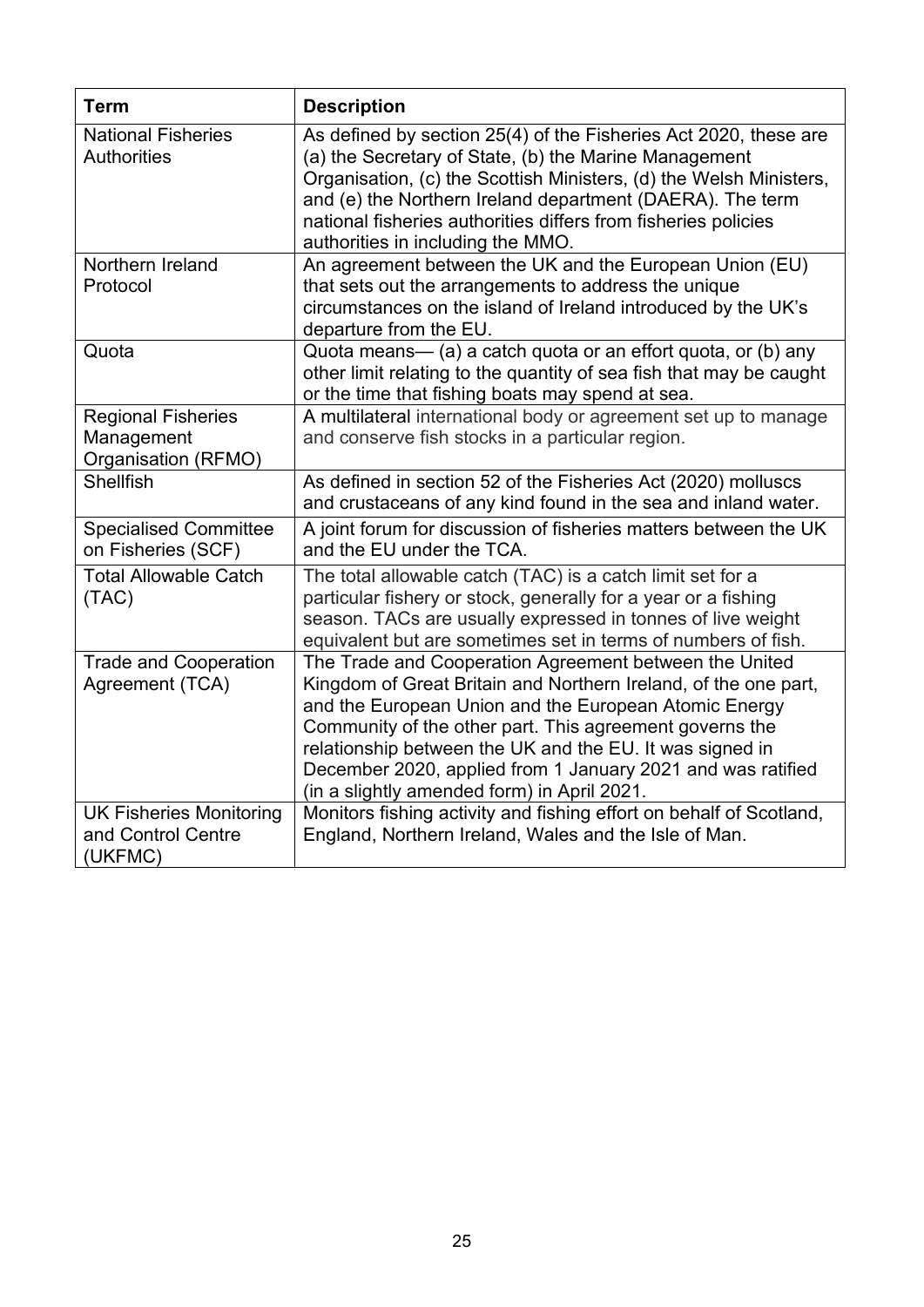# <span id="page-26-0"></span>**UK Fisheries Management and Support Framework provisional Memorandum of Understanding between the UK Government, Scottish Government, Welsh Government, and the Northern Ireland Department of Agriculture, Environment and Rural Affairs (DAERA)**

### <span id="page-26-1"></span>**1. Introduction**

- 1.1. The purpose of this Fisheries Management and Support Framework Memorandum of Understanding (Fisheries Framework MoU or FFMoU) is to set out how the four fisheries policy authorities will collaborate on fisheries management. It includes governance structures and ways of working. It forms part of the UK Fisheries Management and Support Common Framework.
- 1.2. This FFMoU is an agreement between the four fisheries policy authorities of the UK on fisheries management
	- the Secretary of State;
	- the Scottish Ministers:
	- the Welsh Ministers: and
	- the Northern Ireland Department of Agriculture, Environment and Rural Affairs (DAERA).
- 1.3. This FFMoU has been developed collaboratively between officials from DAERA, the Scottish Government, the Welsh Government and the UK Government. The FFMoU builds upon commitments already developed between the four fisheries policy authorities. It also takes account of the commitments made by the UK Government, Scottish Government, Welsh Government, and DAERA to work together at a UK level. This includes the Common Framework Principles<sup>1</sup> agreed at the Joint Ministerial Committee for EU Negotiations and the Devolution Memorandum of Understanding<sup>2</sup>.
- 1.4. Fisheries management is largely devolved and therefore close collaboration and regular engagement has always been integral to UK fisheries management at both ministerial and official level. This FFMoU adapts and builds on existing established structures for continued collaboration.

<sup>&</sup>lt;sup>1</sup> Agreed at the Joint Ministerial Committee (EU Negotiations) JMC in October 2017 between the UK government and Scottish and Welsh Governments. Following the formation of the DAERA, its Executive Committee endorsed the JMC(EN) Common Frameworks principles on 15 June 2020.

<sup>&</sup>lt;sup>2</sup> MoU between the UK and the Devolved Administrations.pdf (publishing.service.gov.uk)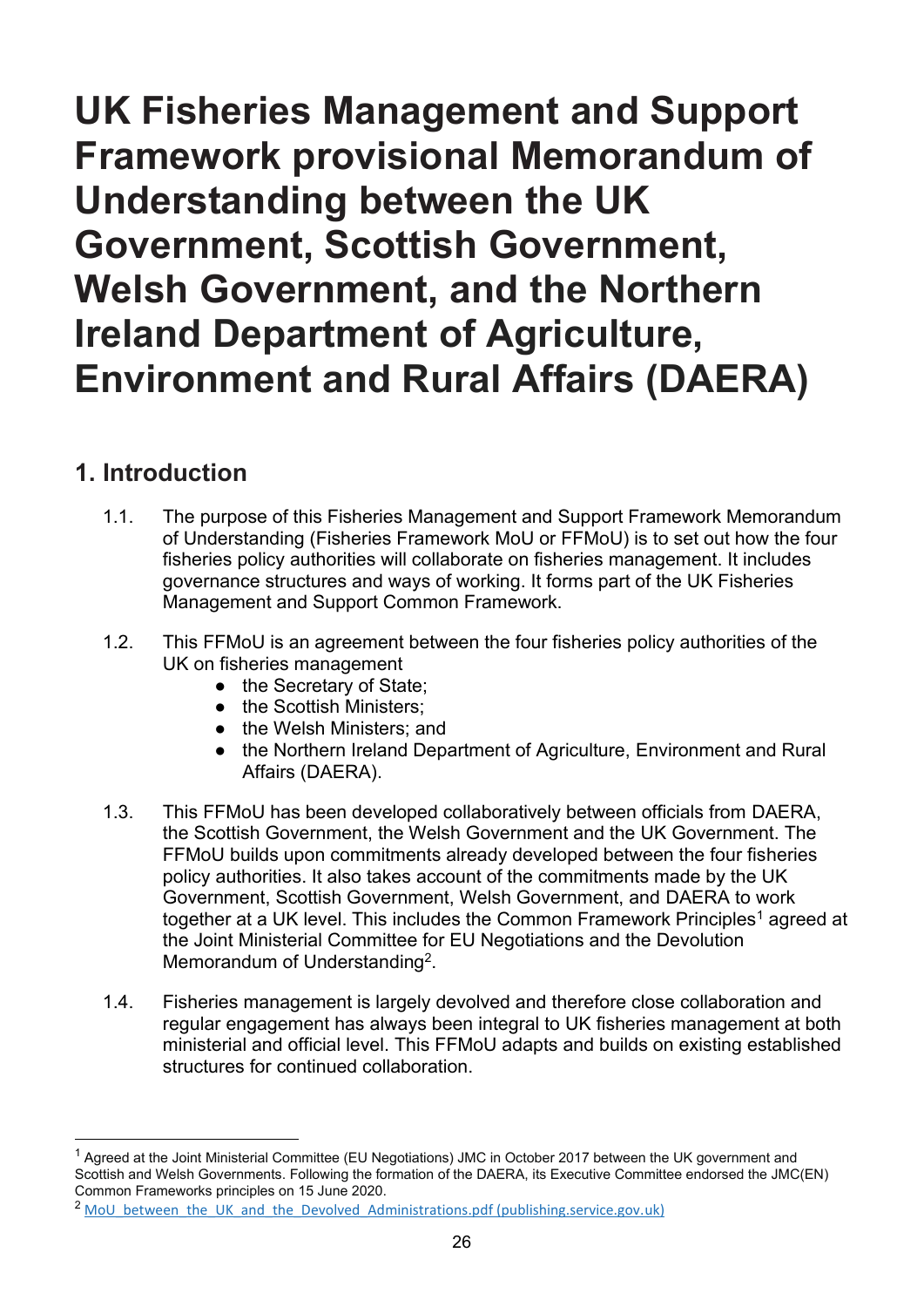1.5. This collaboration on day-to-day fisheries management matters will continue to be primarily between policy or operational officials in the four fisheries policy authorities. The fisheries policy authorities have also agreed to come together to examine issues jointly, particularly where those issues impact across multiple Parties, and agree common approaches where possible.

### <span id="page-27-0"></span>**2. Principles**

- 2.1. The four fisheries policy authorities will adhere to the following principles:
	- **Fisheries management is devolved** Differences in approach to policy development will occur in each nation, reflecting the largely devolved nature of fisheries management across the UK (see reserved matters below), unless a common approach is otherwise agreed. The fisheries policy authorities, as equal partners, will come together to work collaboratively on an agreed set of areas, and strive to achieve agreed common outcomes whilst recognising the ability and need to instigate policy divergence and to respect devolution. More broadly, and not without prejudice to the other principles, decision making on devolved issues will stay within the fisheries policy authorities.
	- **Reserved matters** the fisheries policy authorities recognise that some areas are reserved. The UK Government shall work collaboratively with the Scottish Government, Welsh Government and DAERA in the discharge of its reserved functions to ensure a balanced approach.
	- **Mutual respect** the fisheries policy authorities will adopt a non-discriminatory and 'no surprises' approach. The fisheries policy authorities should notify the other fisheries policy authorities of their thinking on potential policy, public consultation, or implementation of changes at an early stage, and in good time to have any necessary pan-UK discussions about the implications, before final decisions are made. Sufficient, meaningful consultation will take place between the fisheries policy authorities on management measures, with the aim of identifying, and mitigating where possible, impacts on other fisheries policy authorities. The fisheries policy authorities will notify one another, within a suitable timeframe when changing legislation using devolved powers.
	- **Shared responsibilit**y the fisheries policy authorities recognise there is a responsibility on all authorities to manage fisheries stocks, migratory fish species, the marine environment and aquaculture in a sustainable way in line with our international obligations and the fisheries objectives.
	- **Information sharing** the fisheries policy authorities will ensure an open and transparent sharing of information and data, including sharing information on proposed management changes where this could have implications for the other fisheries policy authorities or agreeing to use a shared evidence base where appropriate. The fisheries policy authorities agree to share communication and general information that could prove useful to other authorities where national security is not deemed to be at risk.
	- **Dispute resolution** all fisheries policy authorities respect the dispute resolution procedure set out in section 5, while efforts are made to resolve any differences or disagreements informally and at a working level if possible.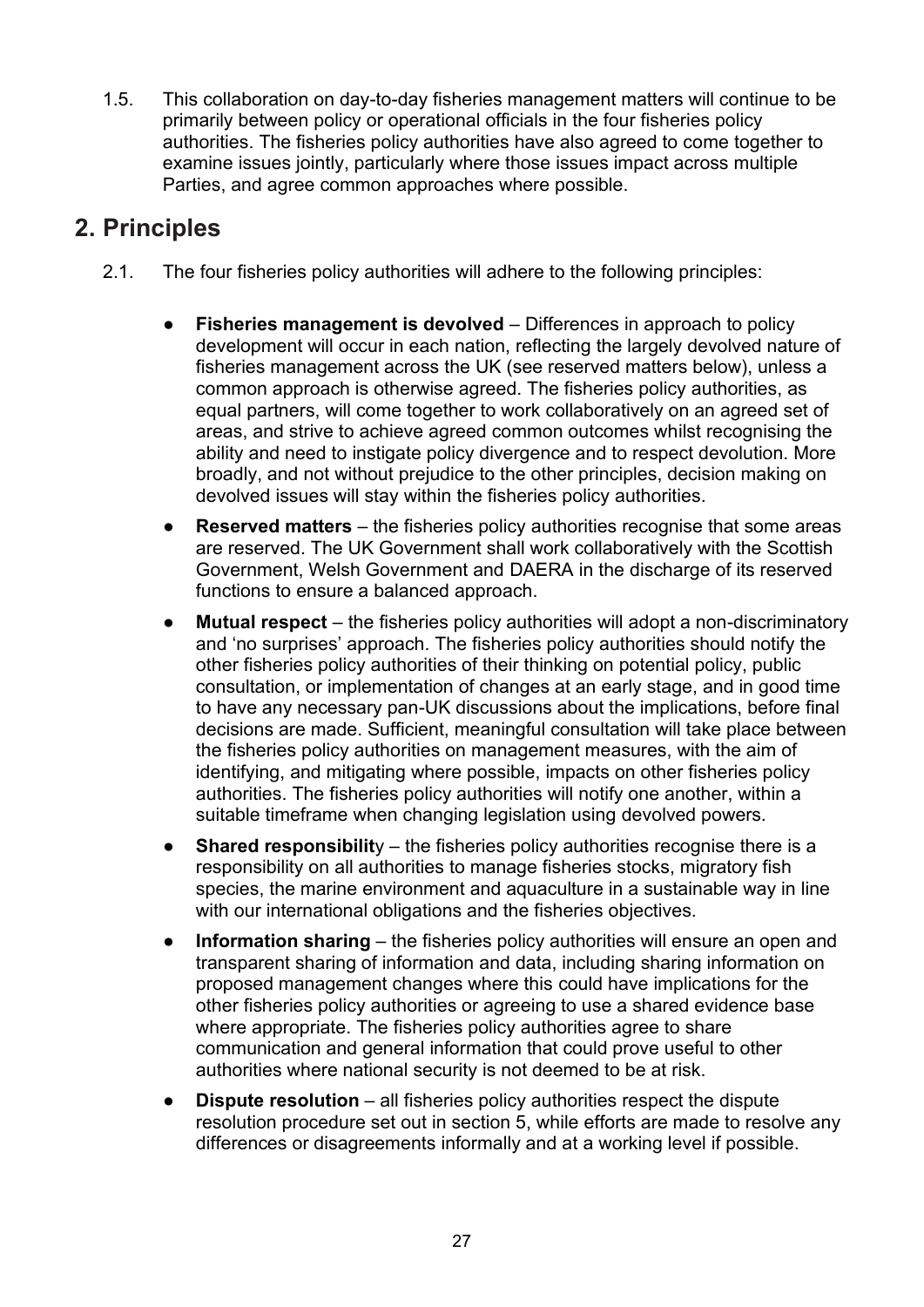# <span id="page-28-1"></span><span id="page-28-0"></span>**3. Legislative Framework**

#### **Fisheries Management and Support Common Framework**

3.1. This FFMoU sits within the wider UK Fisheries Management and Support Framework (the Fisheries Framework) which consists of the Fisheries Act 2020 (the Act), retained EU Law (REUL), the Joint Fisheries Statement (JFS), any Secretary of State Fisheries Statement (SSFS), Fisheries Management Plans (FMPs) and this MoU and associated Operational Agreements (OAs). The diagram below illustrates how the elements of the Fisheries Framework fit together:



**Figure 1: UK Fisheries Framework components** (see description below)

3.2. The Fisheries Framework, as a whole, provides policies and legislation for: the sustainable management of fisheries and related marine management, access to fishing opportunities, enforcement, data collection, and financial support. It operates within a wider statutory framework which includes, but is not limited to, the UK Marine Strategy, the Marine and Coastal Access Act 2009, the Marine Policy Statement, and Marine Plans.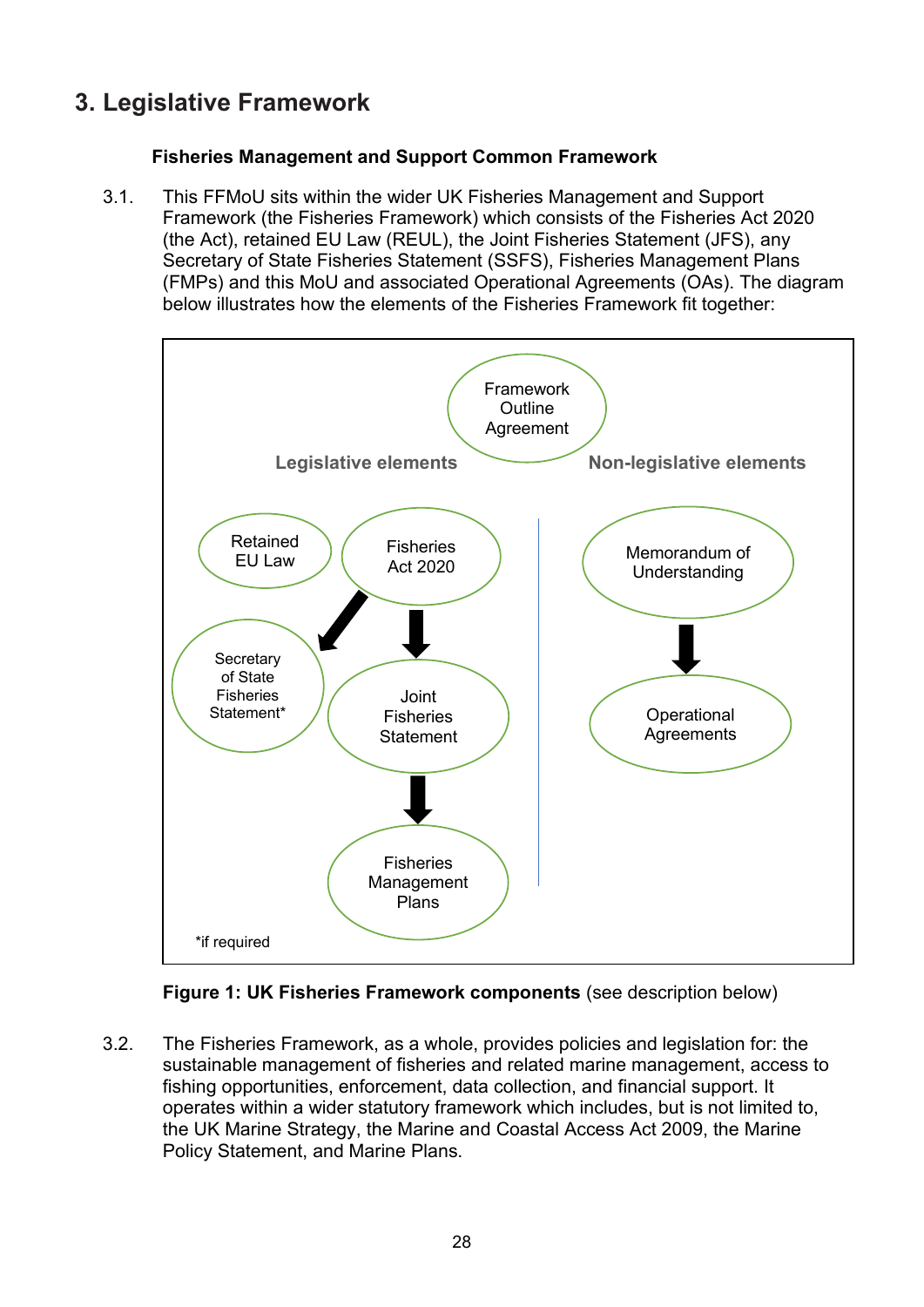- 3.3. The Act creates some of the legislative elements of the framework, providing common fisheries approaches on areas such as equal access, licensing of foreign vessels, and a requirement to develop a JFS. The Act (Sections 36-42) also contains powers for the Secretary of State to make regulations in areas of devolved competence with the consent of the Scottish Government, Welsh Government, and DAERA.
- 3.4. The European Union (Withdrawal) Act 2018 brings directly applicable EU law into UK law as retained EU Law. Where it was necessary to make amendments to retained EU Law, this was undertaken for fisheries via a package of Statutory Instruments (SIs) prior to EU Exit. The general position is that each fisheries policy authority may amend retained EU law which is within their devolved competence
- 3.5. The JFS will set out the policies of the fisheries policy authorities to achieve, or contribute to the achievement of, the fisheries objectives as set out in section 1 of the Act. The JFS will be published by the fisheries policy authorities and the national fisheries authorities (the Secretary of State, the Marine Management Organisation, the Scottish Ministers, the Welsh Ministers, and DAERA) are required to exercise their functions relating to fisheries, fishing or aquaculture in accordance with the policies in the JFS, unless a relevant change of circumstances indicates otherwise.
- 3.6. A SSFS may be published if there are additional policies relating to reserved matters and other functions that are not included in the JFS but that the Secretary of State considers necessary for achieving, or contributing to the achievement of, the fisheries objectives. A SSFS is not currently considered necessary and this will be kept under review.
- 3.7. This FFMoU forms the non-legislative element of the Fisheries Framework and, together with the associated OAs listed in Annex 1, sets out how the fisheries policy authorities will work together where necessary to deliver the statutory requirements of the framework, and collaborate on wider fisheries management issues of interest, whilst respecting the Devolution Settlements.
- 3.8. The FFMoU OAs will include, where required, details on how quotas will be allocated and managed, as well as effort and licensing.
- 3.9. The four fisheries policy authorities agreed a non-statutory "Fisheries Concordat" in 2012, which contains a framework for working together on fisheries management where appropriate, without impinging upon devolved competence. The subject matter of the Concordat now forms part of the FFMoU and will form part of the associated OAs, integrating it into the Fisheries Framework. Any substantive changes to areas formerly part of the Concordat will be discussed with stakeholders during development of the OAs.

#### **Northern Ireland Protocol**

<span id="page-29-0"></span>3.10. The Agreement on the Withdrawal of the United Kingdom from the EU sets out the current arrangements where, although remaining within the UK's custom territory, Northern Ireland will remain aligned with the EU. The following paragraphs of Annex 2 of the Northern Ireland Protocol are relevant to this framework.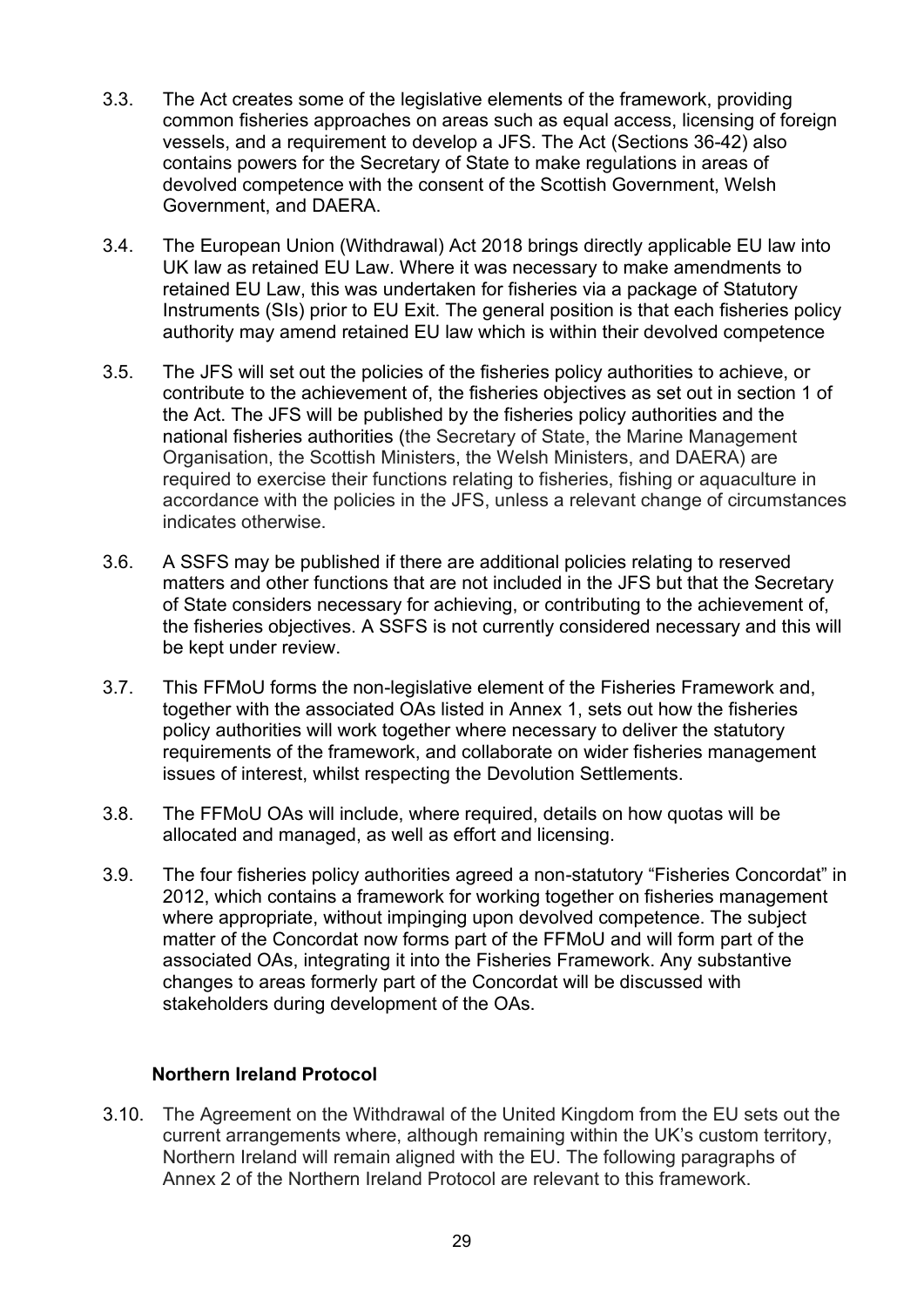- 46 Fisheries and Aquaculture
- 3.11. This Framework reflects the specific circumstances in NI that arise as a result of the Protocol and remains UK wide in its scope. As such decision making and information sharing will always respect the competence of all parties to the Framework and in particular the provisions in Article 18 of the Protocol on democratic consent in Northern Ireland.
- 3.12. Where one or more of UK Government, the Scottish Government or the Welsh Governments propose to change rules in a way that has policy or regulatory implications for the rest of the UK, or where rules in Northern Ireland change in alignment with the EU, the Framework is intended to provide governance structures and consensus-based processes for considering and managing the impact of these changes.
	- As rules evolve to meet the emerging regulatory needs of the UK, Scottish and Welsh Governments, this Framework will ensure the full participation of Northern Ireland in discussions such that the views of the relevant DAERA Minister(s) are taken into account in reaching any policy or regulatory decisions by the UK, Scottish or Welsh Governments.
	- Where rules in Northern Ireland change in alignment with the EU, the Framework will form the basis of a mechanism to ensure consideration by the four governments of any changes, and will enable them to determine any impacts and subsequent actions arising from these changes.
- 3.13. Where issues or concerns raised by the relevant DAERA Minister(s) in respect of GB-only proposals have not been satisfactorily addressed, they will have the right to trigger a review of the issue as set out in the dispute resolution process at section 5 of this document.

#### **Trade and Cooperation Agreement**

- <span id="page-30-0"></span>3.14. The Trade and Cooperation Agreement (TCA) agreed with the EU following the end of the transition period, establishes a wide ranging and ongoing framework for the UK and the EU to cooperate on the management of shared fish stocks. Through this agreement the UK and EU aim to ensure that fish stocks are exploited at rates which are environmentally sustainable in the long term and contribute to economic and social benefits.
- 3.15. Further, the TCA establishes a Specialised Committee on Fisheries (SCF) through which the UK and EU will discuss matters of mutual interest related to fisheries management.
- 3.16. The policy area covered by this Common Framework intersects with the EU-UK Trade and Cooperation Agreement and therefore topics relevant to the framework may be considered from time to time by relevant TCA Specialised Committees or the Partnership Council. Where a UK-EU meeting agenda includes an item concerning implementation in an area of devolved competence, UK Government should facilitate the attendance of the Scottish Government, Welsh Government and DAERA of a similar level to that of the UK Government representatives with final discretion as to the UK delegation a matter for the UK co-chair. UK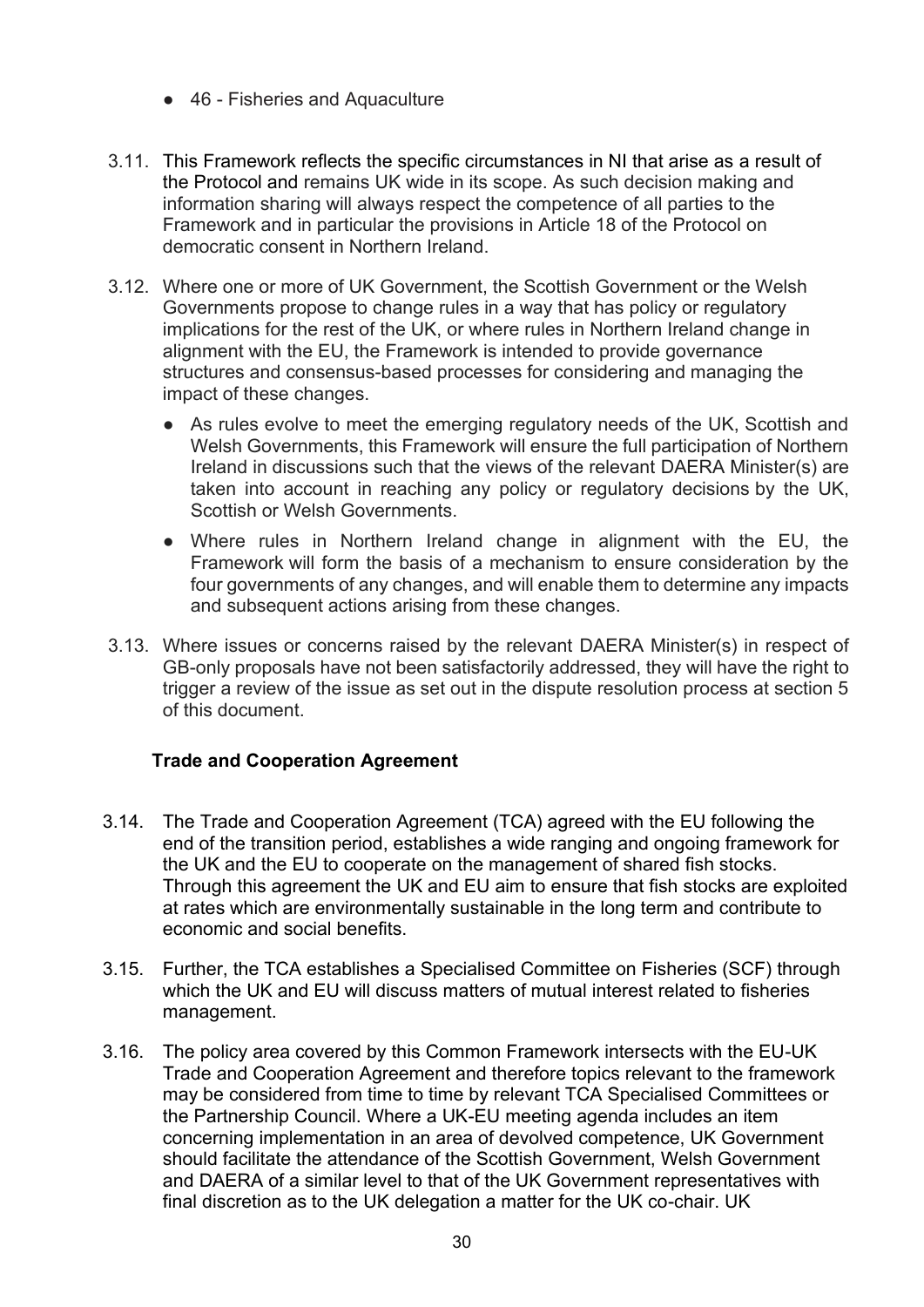Government should engage the Scottish Government, Welsh Government and DAERA as fully as possible in preparation for these meetings regardless of attendance, and on all relevant implementation matters.

#### **Intergovernmental Relations Review (IGR)**

<span id="page-31-0"></span>3.17. The outcomes of the intergovernmental relations review are in the process of being implemented. Once confirmation has been provided from each government, the outcomes of the review and appropriate intergovernmental structures will be reflected in this Common Framework

#### **International Relations and Trade**

- <span id="page-31-1"></span>3.18. The Common Frameworks Principles agreed at JMC (EN) state that frameworks will be established where necessary to ensure the UK can negotiate, enter into and implement new trade agreements and international treaties, and ensure compliance with international obligations. These principles were established in the context of an ambition for close working between the UK Government and the Scottish Government, Welsh Government and DAERA on reserved matters that significantly impact devolved responsibilities in Common Frameworks.
- 3.19. Common Frameworks will allow the parties, in a timely manner, to ascertain the impact of international trade on managing UK policy divergence. All parties to the framework will consider any impact in a way that meets the requirements of the JMC (EN) principles. Common Frameworks will afford an opportunity to consider any implications stemming from international trade which have a direct bearing on the operation of a Common Framework. The scope of this consideration will not extend beyond Common Frameworks.
- 3.20. International policy formulation will be developed in line with the current Devolution MoU and its accompanying International Relations Concordat. International obligations will be implemented in line with these agreements. In this respect, the parties will automatically use any updated IR Concordat, and the wider outcomes of the Joint IGR Review, as the basis for such international considerations.

#### **Crown Dependencies**

<span id="page-31-2"></span>3.21. The Crown Dependencies (CD) are responsible for managing their fisheries and ensuring they comply with the UK's international obligations on fisheries and the marine environment. The majority of the FFMoU provisions will not apply to the CDs. Where individual associated OAs do apply, these will be agreed with the CDs as appropriate. Separately, each CD has a single UK/Island Fisheries MoU for fisheries agreement. Defra leads the negotiation of these MoUs with the Crown Dependencies which will require the approval of all four fisheries policy authorities.

### <span id="page-31-3"></span>**4. Decision-making and Governance**

4.1. Collaboration on day-to-day fisheries matters will be undertaken where possible at a policy or operational official level. The forum for senior official level discussion and decision making between the fisheries policy authorities on matters of mutual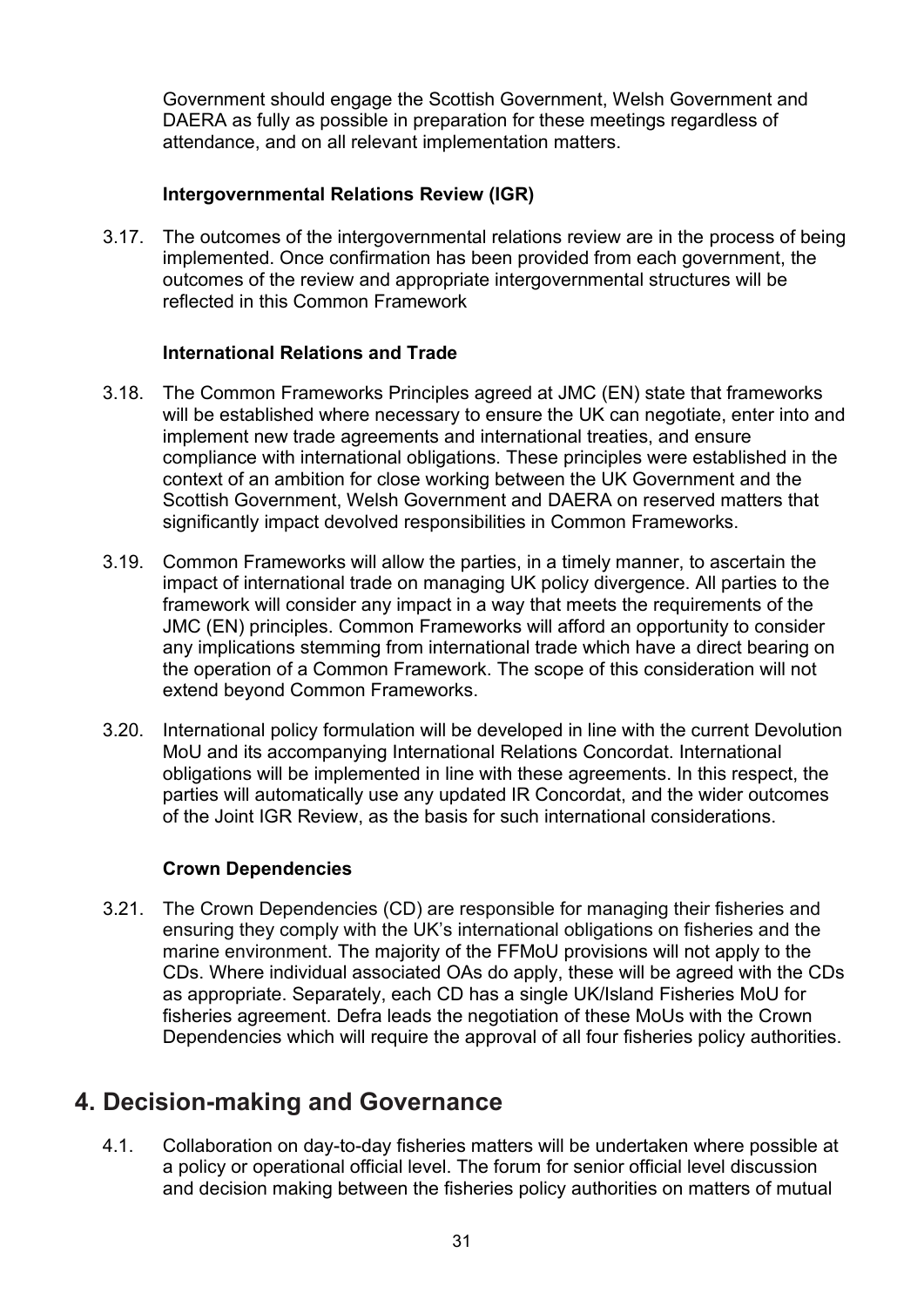interest will be a Defra, Scottish Government, Welsh Government, and DAERA Senior Steering Group (SSG) or similar structure, which will meet regularly. Membership shall consist of the relevant key senior officials from each Party. The fisheries policy authorities will maintain an up-to-date Terms of Reference for the SSG which will be available on request.

- 4.2. Responsibility for chairing the SSG and any associated Working Groups, and providing the Secretariat, will be shared and agreed between the fisheries policy authorities.
- 4.3. Where necessary, the SSG can commission Task and Finish Groups or Working Groups to consider specific areas or issues in depth and report back. These groups will have official level representatives from each of the fisheries policy authorities if appropriate. Working Groups will provide forums to bring together policy and operational leads to agree approaches on key fisheries issues.
- 4.4. The SSG will provide strategic direction on the policy areas governed by the Fisheries Framework, and act as a gateway for decisions on areas of mutual interest prior to final senior official and Ministerial clearances through each individual fisheries policy authority. The SSG will provide jointly agreed recommendations but decision making ultimately rests with each fisheries policy authority, as appropriate. The SSG will also provide a forum for escalation of issues from the Working Groups where agreement has not been reached, and provide a steer to the Working Groups
- 4.5. Occasionally, decisions may require higher collective senior discussion and will be progressed to the Senior Officials Programme Group (SOPB) and, where required, the Inter Ministerial Group for the Environment, Food and Rural Affairs (IMG EFRA). Membership of the SOPB consists of the senior Director/s from Defra and the Scottish Government, Welsh Government, and DAERA. Membership of the IMG EFRA consists of Ministers from the four governments.
- 4.6. In addition to the SSG and its working groups, SSG may request updates on specific topics from any other cross-government groups providing forums for discussion on marine and fisheries matters, and these groups may request to bring items to SSG for information and/or for a request for direction.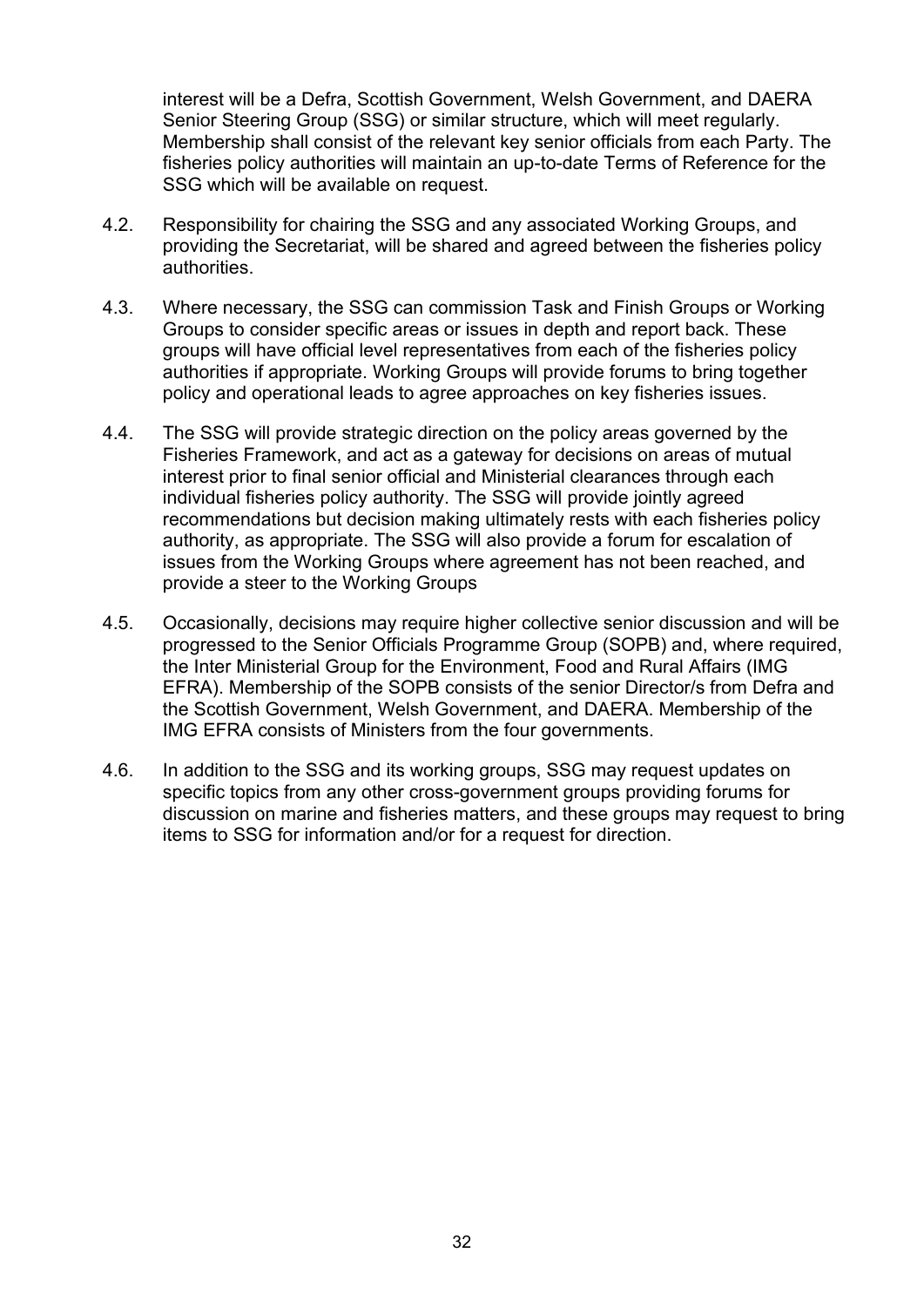

**Figure 2: Fisheries Framework governance and decision making** (see paragraphs  $4.1 - 4.6$  for details)

### <span id="page-33-0"></span>**5. Dispute Avoidance and Resolution**

- 5.1. The dispute resolution process may be triggered when a proposed policy measure is perceived to have a negative impact, such as where divergence between the fisheries policy authorities is not agreed.
- 5.2. The fisheries policy authorities commit to maintain the distinction between:
	- a difference of view (which has no impact on decisions taken by another party);
	- a disagreement (which requires some resolution, ideally at official level); and
	- a dispute (which must be escalated from the SSG level for resolution and/or refers to a decision that has been made with an unwanted impact on another party).
- 5.3. The distinctions above should be used to ensure issues are escalated appropriately and the burden on dispute resolution processes are minimal. All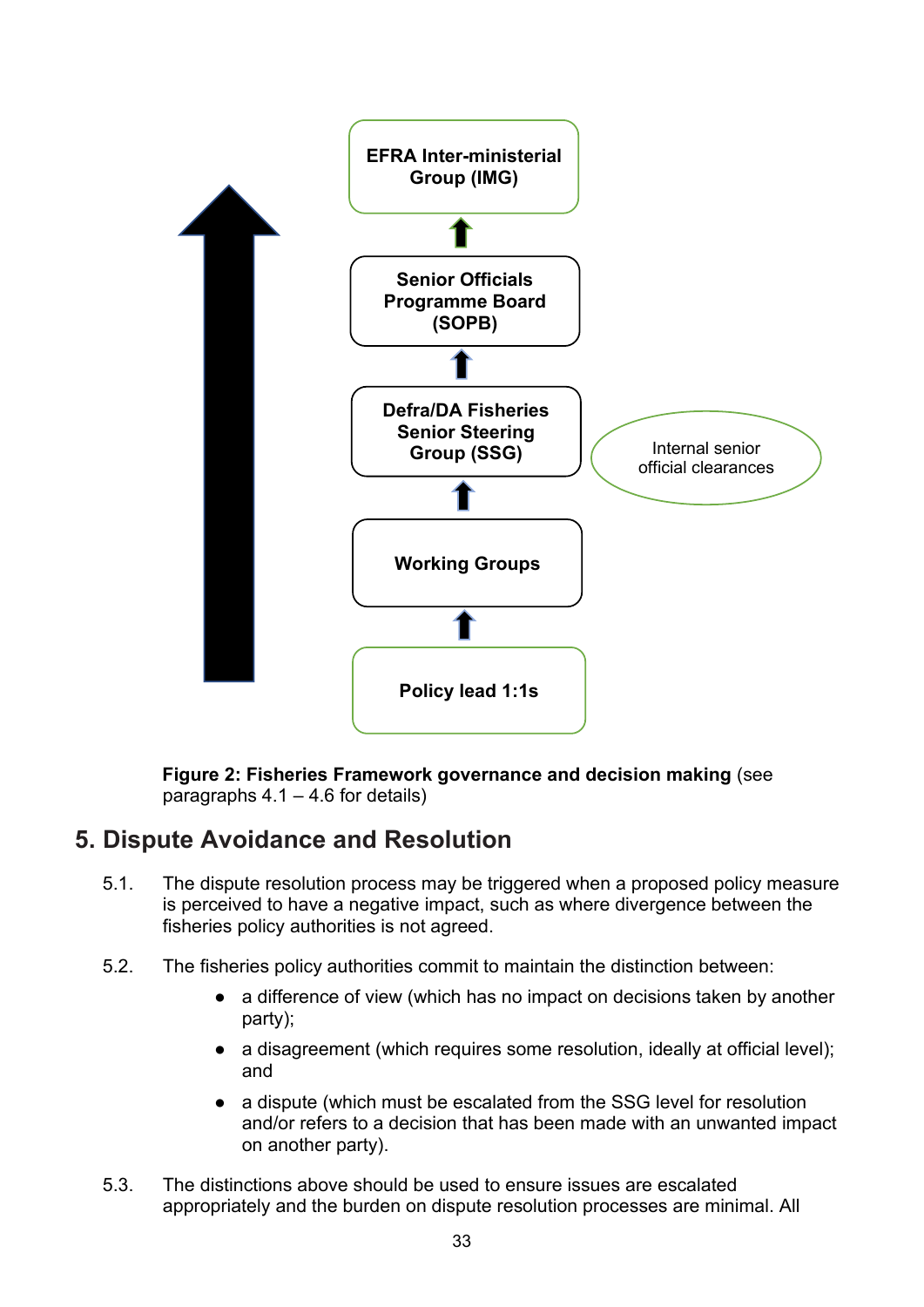efforts should be made to resolve difficulties informally and at working level if possible.

- 5.4. The fisheries policy authorities subscribe to the view that in the initial phase of difference, if the point of contention has no impact on decisions taken by another party or their respective industries, it is acceptable that Parties can, in line with their competence, adopt different approaches. Should this be found to not be the case, then the difference becomes a disagreement. At the point of disagreement, the fisheries policy authorities will ascertain whether the disagreement is resolvable; should it prove to not be, a dispute is raised.
- 5.5. Disagreements should first be escalated internally within each fisheries policy authorities and/or cross-government Working Group and then to the SSG. If disagreements are unable to be resolved at the policy level, they become disputes and can be considered at the Senior Officials Programme Board (SOPB). The SOPB membership consists of Directors from Defra and the Scottish Government, Welsh Government, and DAERA . In terms of the dispute process, the SOPB role is to seek to resolve disputes between the Parties before engaging Ministers. If the SOPB cannot reach a consensus, a dispute may be escalated, if necessary, to the IMG EFRA.
- 5.6. At the IMG, Ministers should make every effort to resolve the issue without the need to escalate it further through appropriate intergovernmental dispute resolution processes. These steps should proceed in a timely manner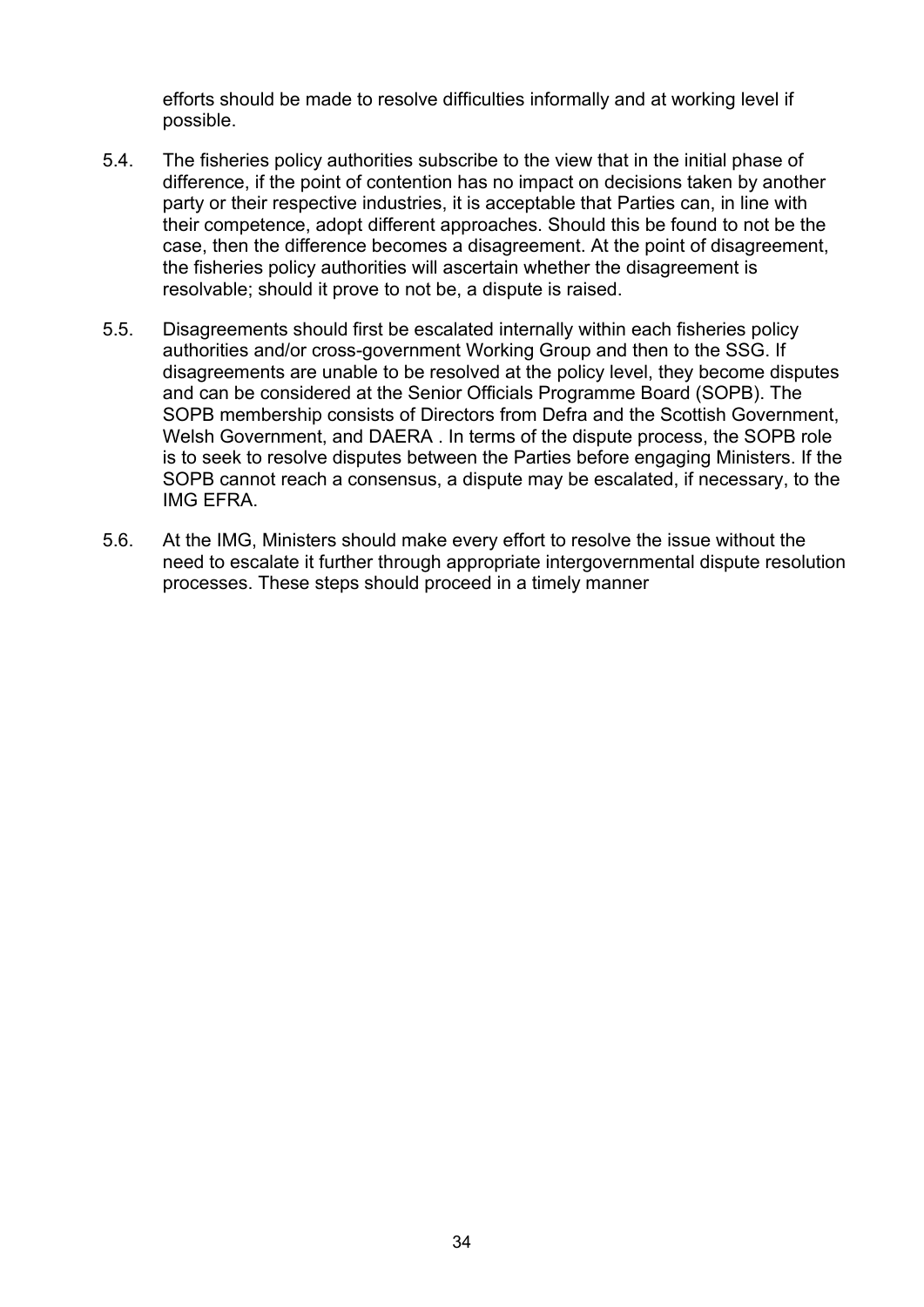



### <span id="page-35-0"></span>**6. Review Provisions**

- 6.1. This MoU was provisionally agreed on 23 December 2020. It shall remain in force unless it is terminated on the expiry of six months written notice from any fisheries policy authority as party to the MoU, or immediately following the agreement of all the fisheries policy authorities.
- 6.2. A review of the MoU, or any part of it, can be undertaken at any time if agreed by the SSG, but no later than within three years of adoption of the MoU. Any changes to the MoU must be agreed by all signatories to the MoU.

# <span id="page-35-1"></span>**7. Approach to Finance and Shared Costs**

7.1. The four fisheries policy authorities recognise the need to come to an equitable and fair sharing of costs where a shared approach is being undertaken,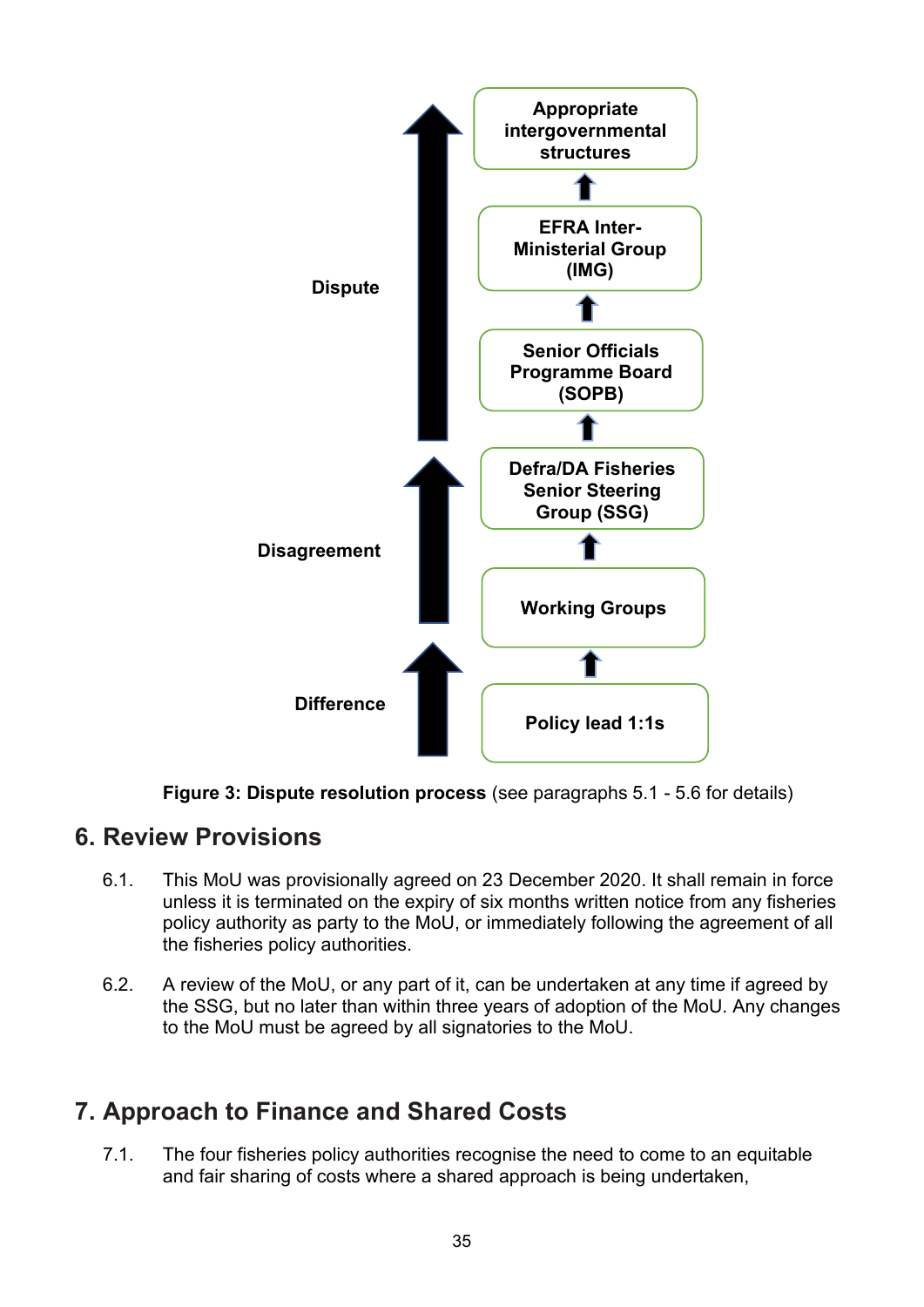understanding that the distribution of costs may vary depending on the matter at hand. Approaches to specific areas will be covered within the relevant OAs.

### <span id="page-36-0"></span>**8. Data collation and reporting**

- 8.1. Reliable and complete data is necessary to define and demonstrate progress towards good fisheries management and achieving or contributing to the achievement of the objectives of the Act.
- 8.2. Each marine institute (Cefas, Marine Scotland Science, Agri-Food and Biosciences Institute) shall take the lead role for research and the provision of advice for its waters, and shall collaborate where appropriate for advice which necessarily covers UK waters.
- 8.3. Each fisheries policy authority recognises the importance of timely and accurate exchange of data. To that end the fisheries policy authorities will use their best efforts to agree compatible data formats and processes to ensure the timely sharing of relevant information.
- 8.4. Each fisheries policy authority must adhere to the principles of the General Data Protection Regulation (GDPR) and protect confidential data.
- 8.5. The data collected from control, monitoring and scientific research programmes form the basis for scientific advice and for the monitoring of UK fisheries (both fishing activity in UK waters, third Country and in Regional Fisheries Management Organisations/High Seas) and for the management of shared stocks.
- 8.6. In reference to the fisheries objectives and effective fisheries management, comprehensive data is needed on a wide range of subjects, and evidence must be collated in a way that supports transparent, robust and comparable assessment.
- 8.7. While each fisheries policy authority is responsible for its own scientific research and the operation of monitoring and control programmes, a collaborative approach is necessary to ensure that the data is maintained, shared and reported in a compatible form.
- 8.8. Therefore, each fisheries policy authority agrees that:
	- Each fisheries policy authority is responsible for the collection, collation, storage, reporting/publishing and transmission of data pertinent to its fleet and fishing jurisdiction in line with GDPR requirements.
	- Fisheries policy authorities will ensure the timely sharing of complete data to meet management needs, including, to address instances of Illegal, Unreported and Unregulated fishing (IUU), and to ensure the operation of the UK licensing, control and enforcement regime.
	- Specific working arrangements and any necessary specific requirements for data collection, storage standards and co-ordination, will be identified in the relevant OA.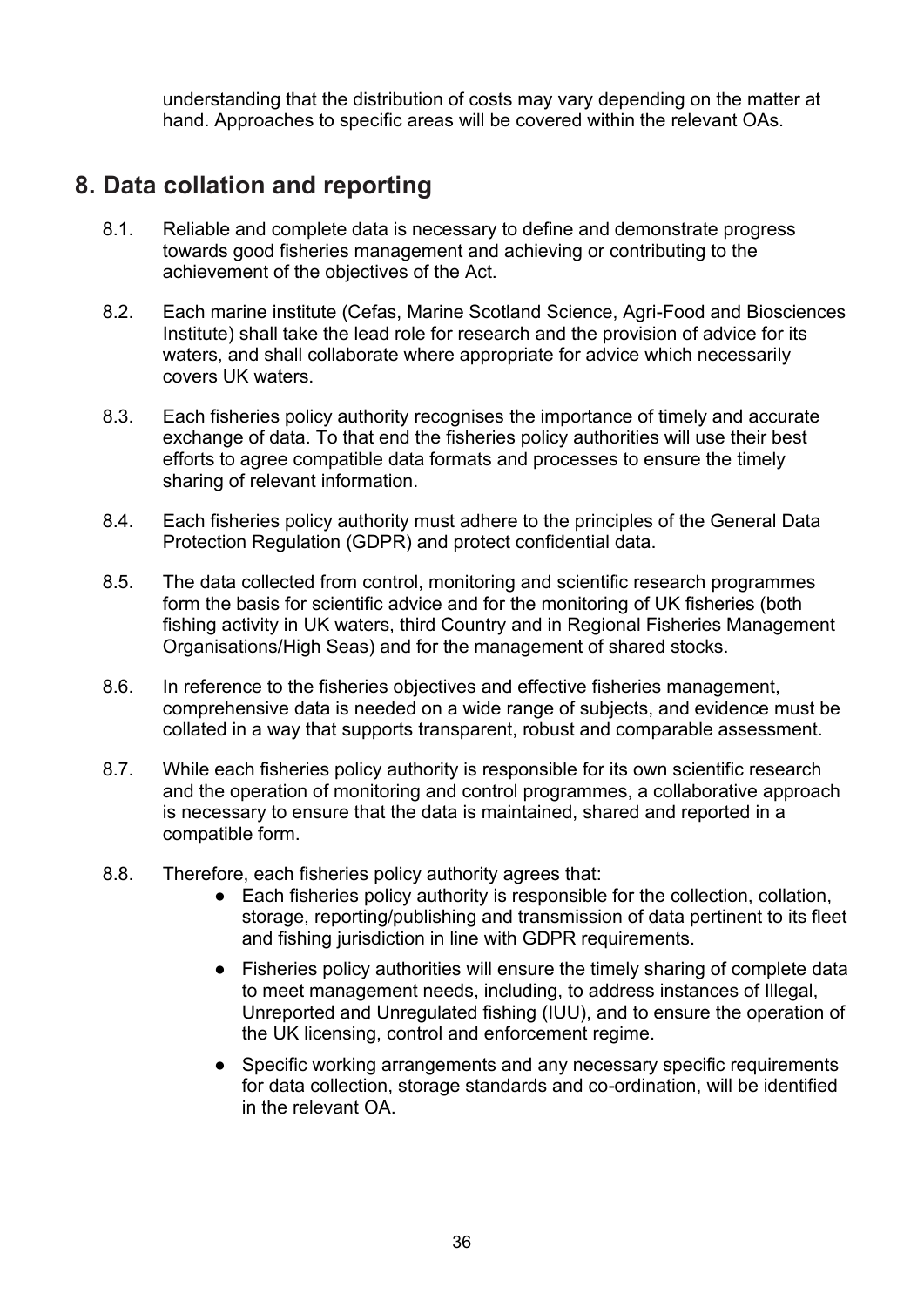# <span id="page-37-0"></span>**Annex 1: Operational Agreements**

These OAs will be published in due course on gov.uk.

#### <span id="page-37-1"></span>• **Single Issuing Authority (SIA)**

Under review, to be completed by February 2022. The SIA processes and issues licences for foreign vessels fishing in UK waters. Licensing of UK vessels fishing in UK waters is undertaken by each fisheries policy authority for their waters.

#### <span id="page-37-2"></span>• **Fish Export Service**

Interim agreement completed

#### <span id="page-37-3"></span>• **UK Fisheries Monitoring Centre (UKFMC)**

In progress, to be completed by March 2022

#### <span id="page-37-4"></span>• **Fisheries Management Operational Agreement(s)**

The fisheries management OA(s) will outline how the four fisheries policy authorities will work together to manage their fisheries and implement the policies in the JFS, whilst respecting devolved competence.

It will describe the processes for the fisheries policy authorities to coordinate their management approaches, based on the principle that each fisheries policy authority should regulate its own vessels while recognising the need to respect the measures of each fisheries policy authority for their own waters. This will include how the four fisheries policy authorities will work together to manage licensing of UK vessels, delivery of the landing obligation, and access to waters. The OA(s) will also cover principles around consultation on the determination of fishing opportunities. Once completed the OA(s) will supersede existing arrangements on the allocation and management of quota, effort and licensing, including the Quota Management Rules.

The OA(s) will also outline principles regarding future collaboration on the development and operation of FMPs and the reviewing/reporting processes for FMPs linked to the JFS.

#### <span id="page-37-5"></span>• **Fisheries Science Operational Agreement**

The fisheries science OA will set out the governance procedures and responsibilities of each fisheries policy authority regarding international and UK coordination of fisheries science. In addition to international and UK coordination the OA will also cover ways of working regarding data collection, data quality and standards, data coordination, sharing and storage, and funding for fisheries science. The fisheries science OA will also contain principles for consulting and coordinating between the fisheries policy authorities across UK activities outside the scope of this OA, where this is considered appropriate and in line with this FFMoU.

#### <span id="page-37-6"></span>• **Subsidies Grants and Future Funding**

The OA on funding will take full account of the Devolution Settlements and set out how the fisheries policy authorities will work together on the division and allocation of subsidies and grants in the UK, as well as data sharing, success evaluation and delivery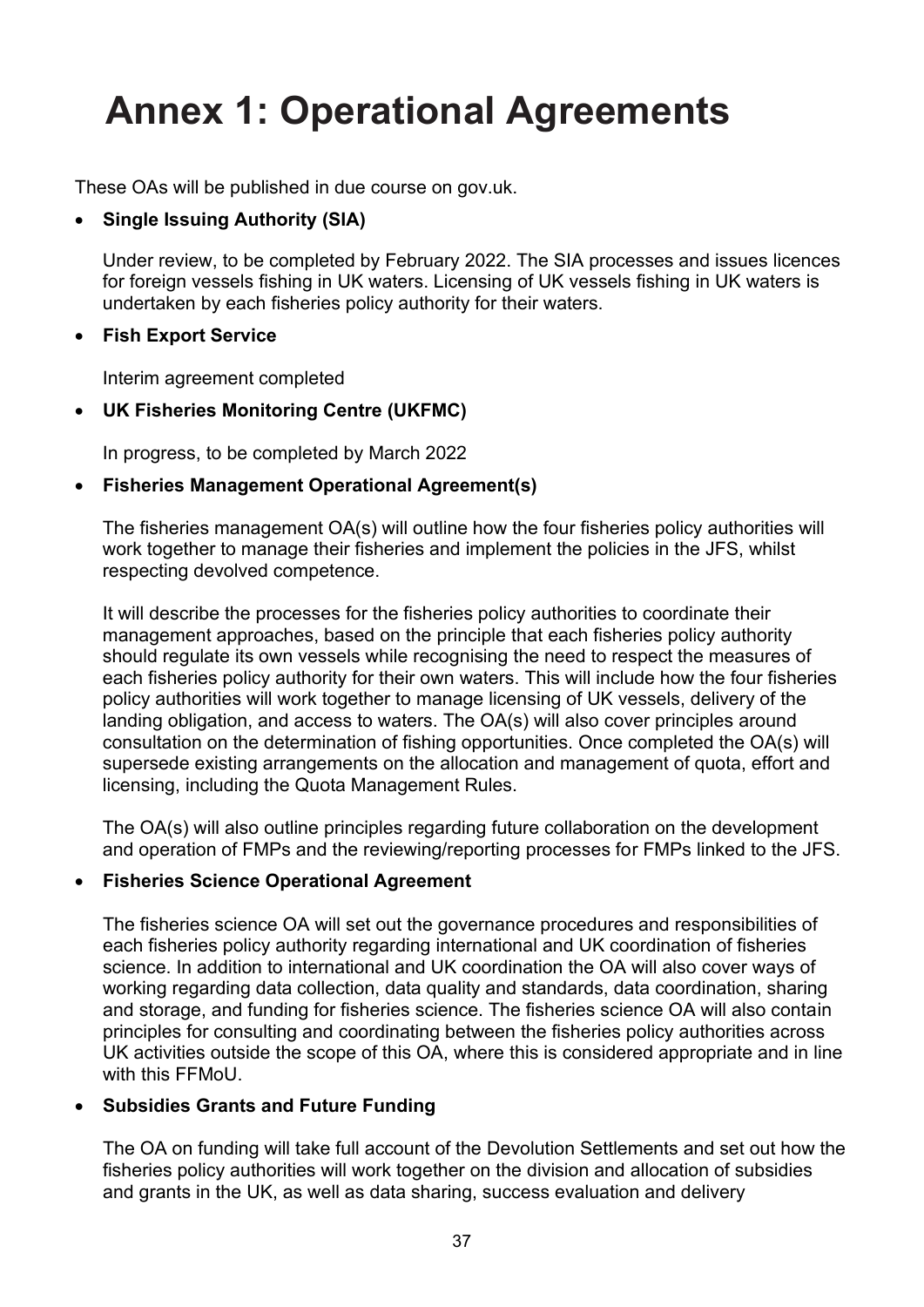mechanisms such as the use of common IT platforms. The OA will also cover interaction with the Northern Ireland Protocol, as EU state aid rules continue to apply in Northern Ireland but not the rest of the UK.

#### <span id="page-38-0"></span>• **Control and Enforcement**

The four fisheries policy authorities need to collaborate and take joint responsibility for the control of, and enforcement within, UK waters. The control and enforcement OA will set out the operational ways of working across the four fisheries policy authorities to do this.

This will include, but is not limited to, managing foreign vessels, seeking authorisation for vessels to fish in the waters of other coastal states, and data collection and sharing. The OA will also include principles regarding vessel re-registration. Details of the UK Fisheries Monitoring Centre are contained in a separate OA which will be cross-referenced.

#### <span id="page-38-1"></span>• **International negotiations**

The international negotiations OA will contain principles on how the fisheries policy authorities will work together to negotiate access and quota for the UK fishing industry, recognising that international negotiations are a reserved matter.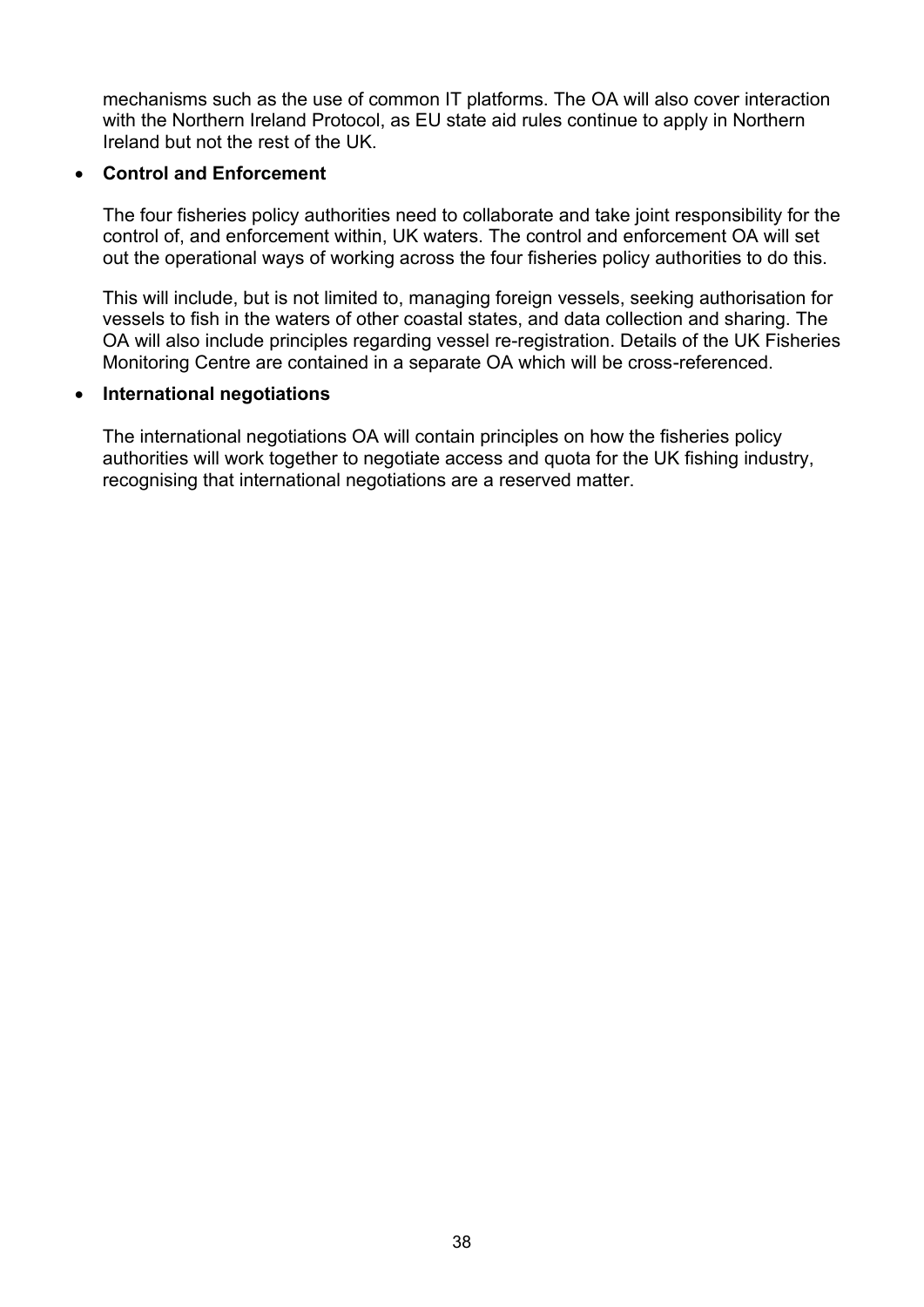# <span id="page-39-0"></span>**Annex 2: Glossary**

| <b>Term</b>                                                                                                                     | <b>Description</b>                                                                                                                                                                                                                                                                                                                                                                                                                                                                          |
|---------------------------------------------------------------------------------------------------------------------------------|---------------------------------------------------------------------------------------------------------------------------------------------------------------------------------------------------------------------------------------------------------------------------------------------------------------------------------------------------------------------------------------------------------------------------------------------------------------------------------------------|
| Aquaculture                                                                                                                     | As defined by the Fisheries Act 2020: the breeding, rearing,<br>growing or cultivation of (a) any fish or other aquatic animal, (b)<br>seaweed or any other aquatic plant, or (c) any other aquatic<br>organism. Aquaculture can take place in both the inshore and<br>offshore marine environment and can be broadly grouped<br>according to water type (marine or freshwater), species type<br>(finfish, shellfish or plants) and intensity (intensive, semi-<br>intensive or extensive). |
| <b>Crown Dependencies</b><br>(CDs)                                                                                              | Self-governing jurisdictions of the Crown; Bailiwick of Guernsey,<br>the Bailiwick of Jersey and the Isle of Man.                                                                                                                                                                                                                                                                                                                                                                           |
| European Union (EU)                                                                                                             | Union of 27 member states that are located primarily in Europe.                                                                                                                                                                                                                                                                                                                                                                                                                             |
| Fish                                                                                                                            | Marine and estuarine finfish and shellfish, including migratory<br>species such as European eel and salmon.                                                                                                                                                                                                                                                                                                                                                                                 |
| <b>Fisheries</b>                                                                                                                | The capture of wild marine organisms (fish and shellfish);<br>commercial fishing can use a variety of mobile and static gear,<br>vessels and locations.                                                                                                                                                                                                                                                                                                                                     |
| <b>Fisheries Management</b><br>and Support Framework<br>Memorandum of<br>Understanding<br>(Fisheries Framework<br>MoU or FFMoU) | An agreement between the four governments of the UK which<br>sets out the principles by which the four fisheries policy<br>authorities will collaborate on fisheries management. It includes<br>governance structures and ways of working. It forms part of the<br>UK Fisheries Management and Support Framework (the<br>Fisheries Framework).                                                                                                                                              |
| <b>Fisheries Management</b><br>Plan (FMP)                                                                                       | A document, prepared and published under the Fisheries Act<br>that sets out policies designed to restore one or more stocks of<br>sea fish to, or maintain them at, sustainable levels.                                                                                                                                                                                                                                                                                                     |
| <b>Fisheries Policy</b><br>Authorities                                                                                          | As defined by section 52 of the Fisheries Act 2020, fisheries<br>policy authorities are (a) the Secretary of State, (b) the Scottish<br>Ministers, (c) the Welsh Ministers, and (d) the Northern Ireland<br>department (DAERA).                                                                                                                                                                                                                                                             |
| <b>Fishing Industry</b>                                                                                                         | The economic activity concerned with catching fish for food or<br>sport.                                                                                                                                                                                                                                                                                                                                                                                                                    |
| <b>IMG EFRA</b>                                                                                                                 | The Inter-ministerial Group comprised of Ministers from the UK<br>Government, Scottish Government, Welsh Government and<br>DAERA.                                                                                                                                                                                                                                                                                                                                                           |
| <b>Joint Fisheries</b><br>Statement (JFS)                                                                                       | A document which sets out the policies of the fisheries policy<br>authorities for achieving, or contributing to the achievement of,<br>the fisheries objectives in the Fisheries Act 2020.                                                                                                                                                                                                                                                                                                  |
| <b>Marine Management</b><br>Organisation (MMO)                                                                                  | An executive non-departmental public body in the United<br>Kingdom established under the Marine and Coastal Access Act<br>2009, with responsibility for planning and licensing of activities in<br>English waters from 0-200nm, save fisheries activities within 0-<br>6nm which are the responsibility of the IFCAs. The MMO also<br>has some UK responsibilities.                                                                                                                         |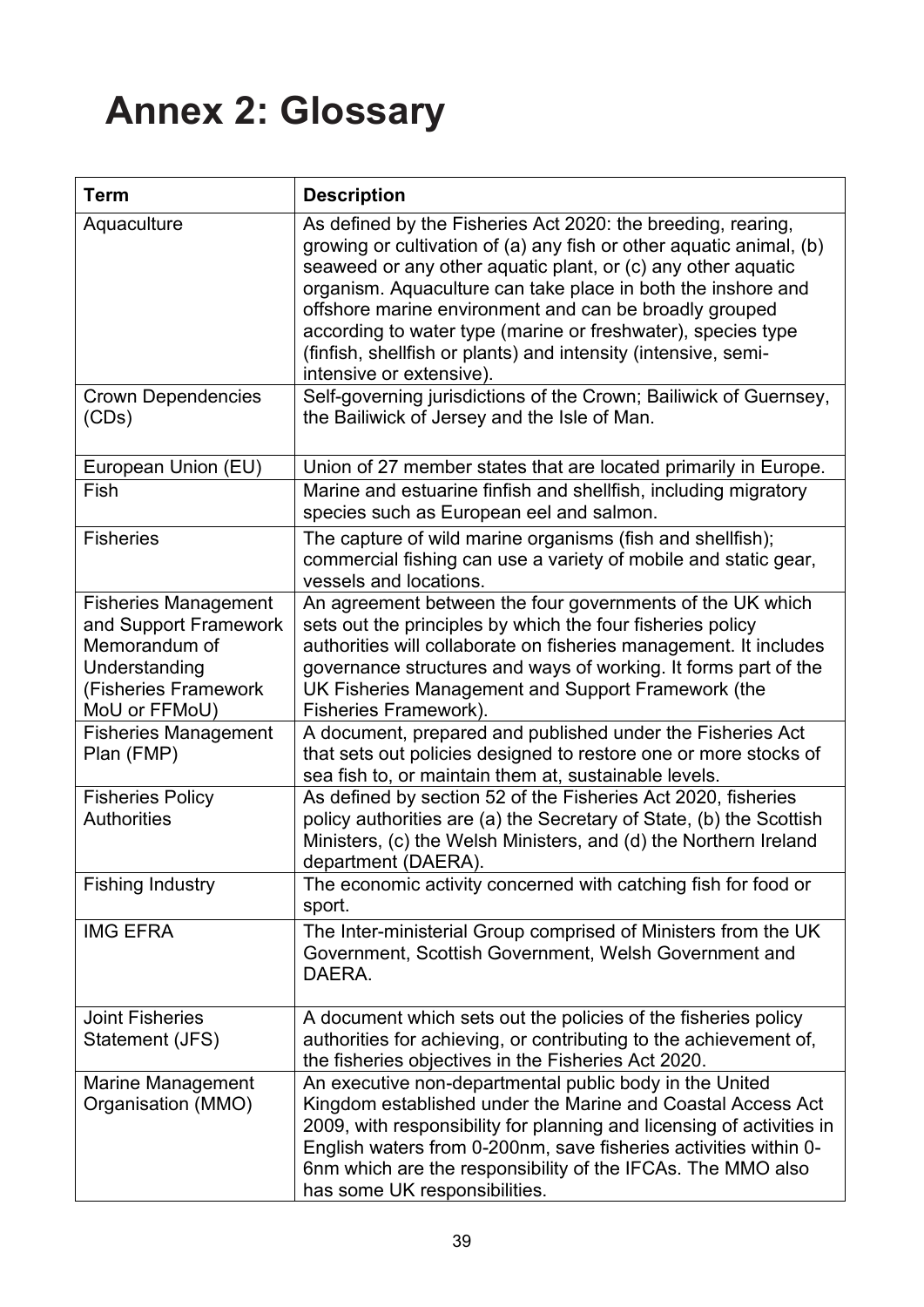| <b>Term</b>                                                     | <b>Description</b>                                                                                                                                                                                                                                                                                                                                                                                                      |
|-----------------------------------------------------------------|-------------------------------------------------------------------------------------------------------------------------------------------------------------------------------------------------------------------------------------------------------------------------------------------------------------------------------------------------------------------------------------------------------------------------|
| <b>Marine Protected Areas</b><br>(MPA)                          | Areas of the sea protected by law for nature conservation<br>purposes.                                                                                                                                                                                                                                                                                                                                                  |
| <b>National Fisheries</b><br><b>Authorities</b>                 | As defined by section 25(4) of the Fisheries Act 2020, these are<br>(a) the Secretary of State, (b) the Marine Management<br>Organisation, (c) the Scottish Ministers, (d) the Welsh Ministers,<br>and (e) the Northern Ireland department (DAERA). The term<br>national fisheries authorities differs from fisheries policies<br>authorities in including the MMO.                                                     |
| Northern Ireland<br>Protocol                                    | An agreement between the UK and the European Union (EU)<br>that sets out the arrangements to address the unique<br>circumstances on the island of Ireland introduced by the UK's<br>departure from the EU.                                                                                                                                                                                                              |
| Quota                                                           | Quota means- (a) a catch quota or an effort quota, or (b) any<br>other limit relating to the quantity of sea fish that may be caught<br>or the time that fishing boats may spend at sea.                                                                                                                                                                                                                                |
| <b>Regional Fisheries</b><br>Management<br>Organisation (RFMO)  | A multilateral international body or agreement set up to manage<br>and conserve fish stocks in a particular region.                                                                                                                                                                                                                                                                                                     |
| <b>Shellfish</b>                                                | As defined in section 52 of the Fisheries Act (2020) molluscs<br>and crustaceans of any kind found in the sea and inland water.                                                                                                                                                                                                                                                                                         |
| <b>Specialised Committee</b><br>on Fisheries (SCF)              | A joint forum for discussion of fisheries matters between the UK<br>and the EU under the TCA.                                                                                                                                                                                                                                                                                                                           |
| <b>Total Allowable Catch</b><br>(TAC)                           | The total allowable catch (TAC) is a catch limit set for a<br>particular fishery or stock, generally for a year or a fishing<br>season. TACs are usually expressed in tonnes of live weight<br>equivalent but are sometimes set in terms of numbers of fish.                                                                                                                                                            |
| <b>Trade and Cooperation</b><br>Agreement (TCA)                 | The Trade and Cooperation Agreement between the United<br>Kingdom of Great Britain and Northern Ireland, of the one part,<br>and the European Union and the European Atomic Energy<br>Community of the other part. This agreement governs the<br>relationship between the UK and the EU. It was signed in<br>December 2020, applied from 1 January 2021 and was ratified<br>(in a slightly amended form) in April 2021. |
| <b>UK Fisheries Monitoring</b><br>and Control Centre<br>(UKFMC) | Monitors fishing activity and fishing effort on behalf of Scotland,<br>England, Northern Ireland, Wales and the Isle of Man.                                                                                                                                                                                                                                                                                            |